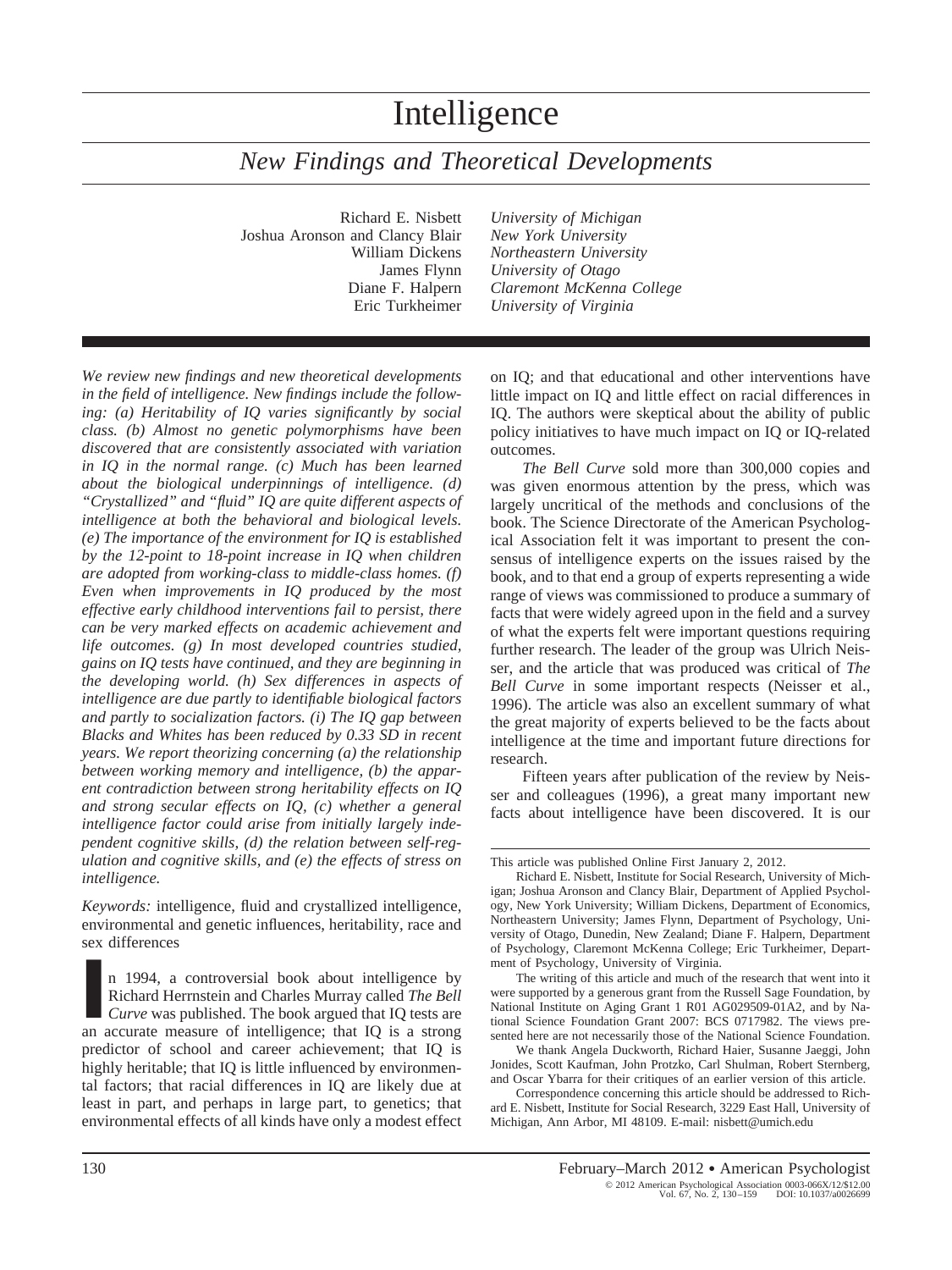intent in this review to update the Neisser et al. article (which remains in many ways a good summary of the field of intelligence). There are three chief respects in which our review differs importantly from that of Neisser and colleagues: (a) Due in part to imaging techniques, a great deal is now known about the biology of intelligence. (b) Much more is known about the effects of environment on intelligence, and a great deal of that knowledge points toward assigning a larger role to the environment than did Neisser and colleagues and toward a more optimistic attitude about intervention possibilities. (c) More is now known about the effects of genes on intelligence and on the interaction of genes and the environment. Our article also presents a wide range of new theoretical questions and reviews some attempted solutions to those questions. We do not claim to represent the full range of views about intelligence. We do maintain, however, that few of the findings we report have been widely contradicted. Where we are aware of controversy, we provide sources where readers can be exposed to alternative views. We acknowledge that the theoretical questions we raise might not be the ones that every expert would agree are the most important ones, and we recognize that not every expert will agree with our views on these questions. We have referenced alternative views where we are aware that such exist.

The article is organized under the rubrics of genes and the environment, new knowledge about the effects of the environment, new knowledge about interventions, the biology of intelligence, group differences in IQ, and important unresolved issues. Our working definition of intelligence is essentially that offered by Linda Gottfredson (1997):

[Intelligence] . . . involves the ability to reason, plan, solve problems, think abstractly, comprehend complex ideas, learn quickly and learn from experience. It is not merely book learning, a narrow academic skill, or test-taking smarts. Rather it reflects a broader and deeper capability for comprehending our surroundings—"catching on," "making sense" of things, or "figuring out" what to do. (p. 13)

The measurement of intelligence is one of psychology's greatest achievements and one of its most controversial. Critics complain that no single test can capture the complexity of human intelligence, all measurement is imperfect, no single measure is completely free from cultural bias, and there is the potential for misuse of scores on tests of intelligence. There is some merit to all these criticisms. But we would counter that the measurement of intelligence—which has been done primarily by IQ tests— has utilitarian value because it is a reasonably good predictor of grades at school, performance at work, and many other aspects of success in life (Gottfredson, 2004; Herrnstein & Murray, 1994). For example, students who score high on tests such as the SAT and the ACT, which correlate highly with IQ measures (Detterman & Daniel, 1989), tend to perform better in school than those who score lower (Coyle & Pillow, 2008). Similarly, people in professional careers, such as attorneys, accountants, and physicians, tend to have high IQs. Even within very narrowly defined jobs and on

very narrowly defined tasks, those with higher IQs outperform those with lower IQs on average, with the effects of IQ being largest for those occupations and tasks that are most demanding of cognitive skills (F. L. Schmidt & Hunter, 1998, 2004). It is important to remain vigilant for misuse of scores on tests of intelligence or any other psychological assessment and to look for possible biases in any measure, but intelligence test scores remain useful when applied in a thoughtful and transparent manner.

IQ is also important because some group differences are large and predictive of performance in many domains. Much evidence indicates that it would be difficult to overcome racial disadvantage if IQ differences could not be ameliorated. IQ tests help us to track the changes in intelligence of different groups and of entire nations and to measure the impact of interventions intended to improve intelligence.

Types of intelligence other than the analytic kind examined by IQ tests certainly have a reality. Robert Sternberg and his colleagues (Sternberg, 1999, 2006) have studied *practical intelligence*, which they define as the ability to solve concrete problems in real life that require searching for information not necessarily contained in a problem statement, and for which many solutions are possible, as well as *creativity*, or the ability to come up with novel solutions to problems and to originate interesting questions. Sternberg and his colleagues maintain that both practical intelligence and creativity can be measured, that they correlate only moderately with analytic intelligence as measured by IQ tests, and that they can predict significant amounts of variance in academic and occupational achievement over and above what can be predicted by IQ measures alone. Early claims by Sternberg were disputed by other intelligence researchers (Brody, 2003; Gottfredson, 2003a, 2003b). Subsequent work by Sternberg (2006, 2007) improved on the original evidence base and showed that measuring nonanalytic aspects of intelligence could significantly improve the predictive power of intelligence tests. See also Hunt (2011) and Willis, Dumont and Kaufman (2011).

The chief measure that we focus on in this article is IQ, because it is for that measure that the bulk of evidence pertinent to intelligence exists. When relevant, we distinguish between IQ and *g*— often identified as the first factor extracted in a factor analysis of IQ subtests and with which all IQ subtests correlate. Many intelligence investigators place great importance on the difference between *g* and IQ on the grounds that *g* tends to predict some academic and life outcomes and group differences better than does IQ and because it correlates with some biological measures better than does IQ (Jensen, 1998). We do not in general share the view that *g* is importantly different from IQ, and we do not interpret correlations between *g* and life outcomes, group differences, and biological measures as having the same import as do many other investigators. Our differences with those scientists will be noted at several points in this article.

An important distinction commonly made in the literature is between crystallized intelligence, *g*(C), or the individual's store of knowledge about the nature of the world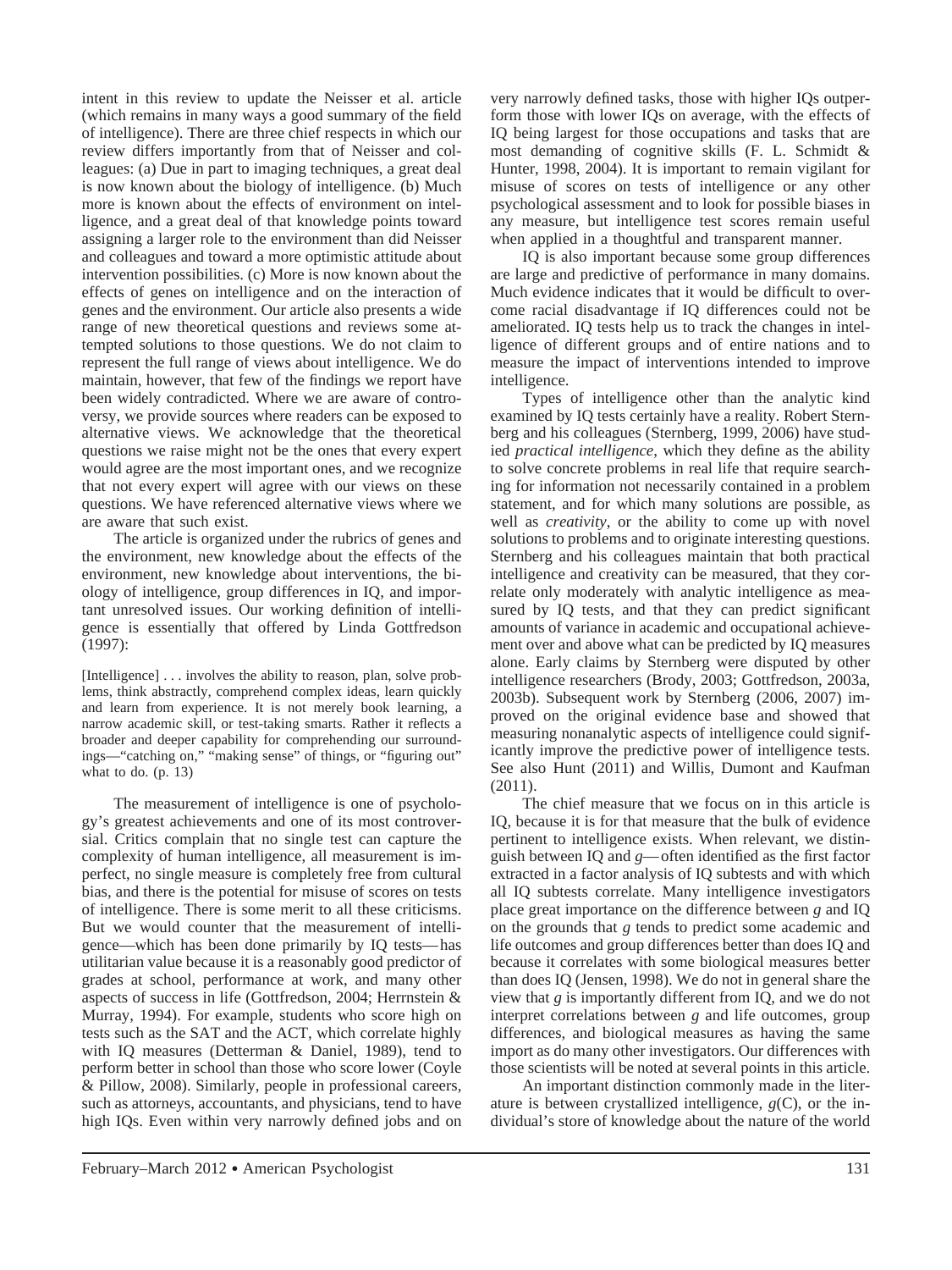and learned operations such as arithmetical ones which can be drawn on in solving problems, and fluid intelligence,  $g(F)$ , which is the ability to solve novel problems that depend relatively little on stored knowledge as well as the ability to learn. A test that is often considered the best available measure of *g*(F) is Raven's Progressive Matrices. This test requires examination of a matrix of geometric figures that differ from one another according to a rule to be identified by the individual being tested. This rule is then used to generate an answer to a question about what new geometrical figure would satisfy the rule. Some of the recent advances in intelligence research, particularly those in the area of the neurobiology of intelligence, have tended to strongly support the distinction between  $g(F)$  and  $g(C)$ (Blair, 2006; Horn & McArdle, 2007). Although much research on intelligence continues to emphasize a single dimension, whether Full Scale IQ or factor analytically derived *g*, research on the neural basis for intelligence and also on the development of intelligence suggests that IQ is best represented by at least two dimensions rather than one.<sup>1</sup> We refer the reader to a volume edited by Sternberg and Grigorenko (2002) on the topic of *g* in which proponents and opponents debated the existence and utility of the *g* construct.

## **Genes and the Environment**

When the Neisser et al. (1996) article appeared, the controversy over whether genes influence intelligence was mainly in the past. That controversy has faded still further in the intervening years, as scientists have learned that not only intelligence but practically every aspect of behavior on which human beings differ is heritable to some extent. Several strands of evidence, however, suggest that the effects of genes on intelligence, though undeniable, are not nearly as determinative as hereditarians might have hoped or as environmentalists feared 25 years ago.

Heritability is the proportion of variability in a phenotype that is "accounted for" (in the usual regression sense) by variation in genotype. Most studies estimate that the heritability of IQ is somewhere between .4 and .8 (and generally less for children), but it really makes no sense to talk about a single value for the heritability of intelligence. The heritability of a trait depends on the relative variances of the predictors, in this case genotype and environment. The concept of heritability has its origins in animal breeding, where variation in genotype and environment is under the control of the experimenter, and under these conditions the concept has some real-world applications. In freeranging humans, however, variability is uncontrolled, there is no "true" degree of variation to estimate, and heritability can take practically any value for any trait depending on the relative variability of genetic endowment and environment in the population being studied. In any naturally occurring population, the heritability of intelligence is not zero (if genotype varies at all, it will be reflected in IQ scores) and it is not one (if environment varies at all, it will be reflected in IQ scores). That the heritability of intelligence is between zero and one has one important consequence: Without additional evidence, correlations between biologically related parents and children cannot be unambiguously interpreted as either genetic or (as is more frequently attempted) environmental.

#### *Social Class and Heritability of Cognitive Ability*

One example of the population dependence of heritability is the claim that the heritability of intelligence test scores differs as a function of age, with heritability increasing over the course of development (Plomin, DeFries, & Mc-Clearn, 1990). Another example of population dependence is that the heritability of intelligence test scores is apparently not constant across different races or socioeconomic classes. Sandra Scarr (Scarr-Salapatek, 1971) published a report of twins in the Philadelphia school system showing that the heritability of aptitude and achievement test scores was higher for White children than Black children and for twins raised in relatively richer homes than for twins raised in poorer ones. This report, although it received some positive attention at the time, also faced serious criticism (Eaves & Jinks, 1972).

Aside from a partial replication conducted by Scarr (1981) and a report from Sweden by Fischbein (1980), the hypothesis of group differences in heritability lay mostly fallow for a 20-year period encompassing the time when the Neisser et al. (1996) article was written. Interest in the phenomenon was rekindled in 1999 when Rowe, Jacobson, and Van den Oord (1999) analyzed data from the National Longitudinal Study of Adolescent Health, a large, representative sample of American youth, then in early adolescence, who were administered a version of the Peabody Picture Vocabulary Test. Rowe et al.'s analysis showed that most of the variance in families with poorly educated mothers was explained by the shared environment. (Shared environment constitutes the environment that is shared by siblings in the same family and that differs from one family to another, as opposed to aspects of the environment that can differ among siblings, such as being a firstborn versus a later-born child.) Most of the variance for children from well-educated families was explained by genes.

Turkheimer, Haley, Waldron, D'Onofrio, and Gottesman (2003) conducted an analysis of socioeconomic status (SES) by heritability interactions in the National Collaborative Perinatal Project (NCPP). The NCPP is particularly well-suited for this purpose because it comprised a representative sample of twins, many of them raised in poverty. A well-validated measure of SES with good psychometric properties is available in the NCPP dataset (Myrianthopoulos & French, 1968). Structural equation modeling demonstrated large statistically significant interactions for Full Scale and Performance IQ (PIQ) but not for Verbal IQ (VIQ), although the effects for VIQ were in the same direction. For families at the lowest levels of SES, shared environment accounted for almost all of the variation in IQ,

<sup>1</sup> Horn (1989) discussed several other dimensions of intelligence at the same level as  $g(F)$  and  $g(C)$ . We do not doubt the reality of these other dimensions, but they have not been sufficiently well researched to justify considering them at length.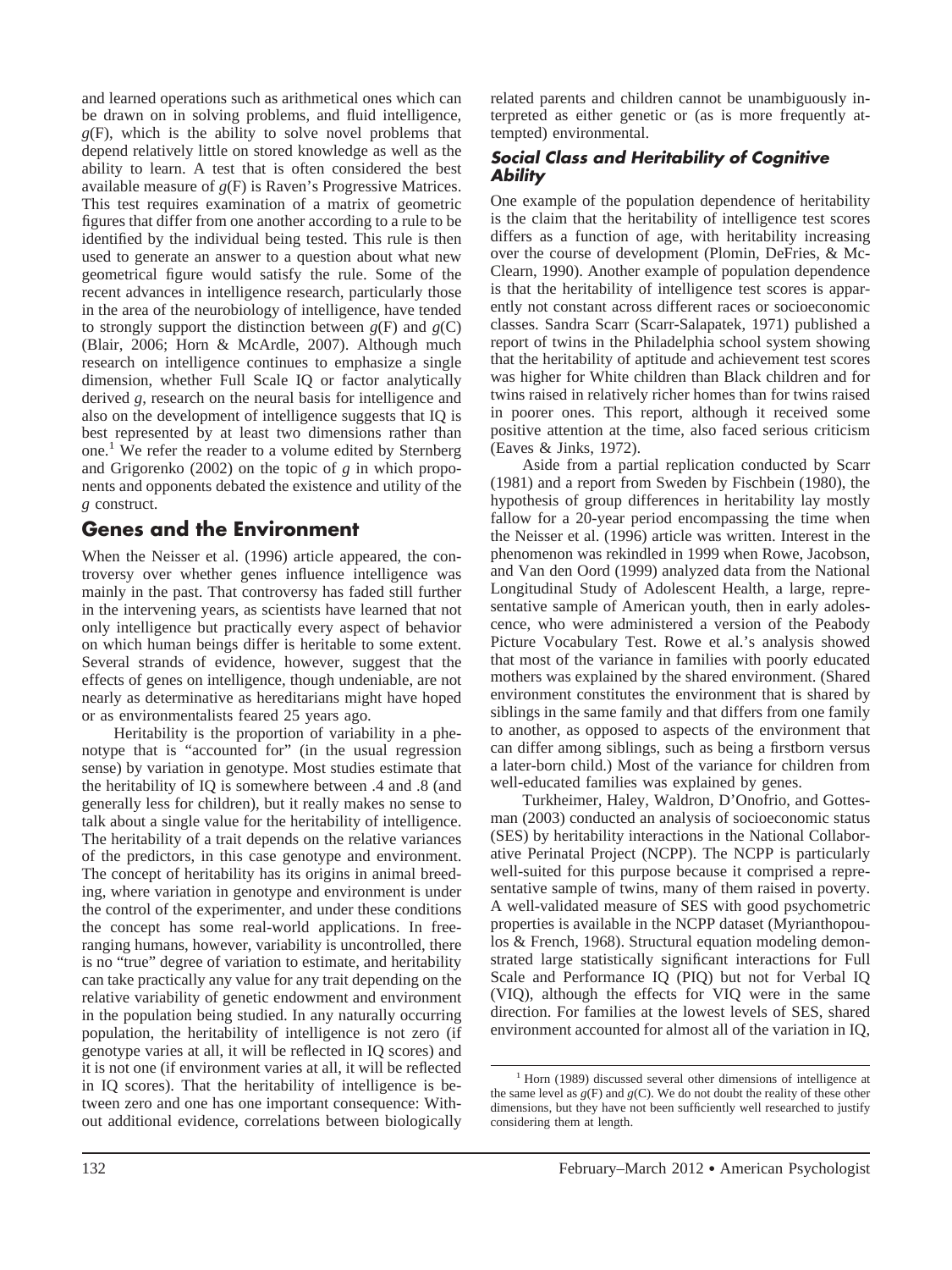with genes accounting for practically none. As SES increased, the contribution of shared environment diminished and the contribution of genes increased, crossing in lower middle-class families. Finally, in the most socioeconomically advantaged families (who were not wealthy), practically all of the variation in IQ was accounted for by genes, and almost none was accounted for by shared environment.

There have been several attempted replications of the SES by heritability interaction since the Turkheimer et al. (2003) study was published, with mixed results. (A study by Nagoshi and Johnson [2005] has been cited as a failure to replicate the SES interaction [Rushton & Jensen, 2010], but it is not. Nagoshi and Johnson used the Hawaii Family Study to demonstrate that there is no change in parent– child correlations for intelligence test scores as a function of family income. Parent– child correlations, however, are a combination of genetic and shared environmental factors. Every instance of the interaction that has been reported to date has shown that genetic and shared environmental components change in opposite directions as a function of SES, so one would expect them to cancel each other out in parent– child correlations.)

Harden, Turkheimer, and Loehlin (2007) reanalyzed the Loehlin and Nichols (1976) National Merit Scholar Qualifying Test (NMSQT) twin data. This sample of 839 twin pairs was drawn from the population of nearly 600,000 adolescents who completed the NMSQT in 1962. Around 40% of the variance was accounted for by both additive genetics and the shared environment in the families with the lowest incomes and levels of education, whereas in the richer and better-educated families, slightly more than 50% of the variance was accounted for by genetics and about 30% was accounted for by the shared environment. A puzzling aspect of this study is that few of the children in the sample were actually poor, as they had been selected for participation in the NMSQT.

A recent study of 750 pairs of twins in the Early Childhood Longitudinal Study, Birth Cohort (Tucker-Drob, Rhemtulla, Harden, Turkheimer, & Fask, 2011) identified a gene by SES interaction in the emergence of genetic variance in early childhood. For the Bayley Scales of Infant Development administered at 10 months, there was no heritable variation at any level of SES. But when the test was repeated at two years of age, significant genetic variance emerged, with more genetic variance at higher levels of parental SES.

There are mixed reports about SES by heritability interactions for adults. Kremen, Jacobson, and Xian (2005) identified a significant interaction between parental education and word recognition scores on the Wide Range Achievement Test among 690 adult twins in the Vietnam Era Twin Registry. Descriptive analyses showed that for the twins with the least educated parents, additive genetics and shared environment each accounted for 36% of the variability in reading scores. For the twins with the best educated parents, additive genetics accounted for 56% of the variability and shared environment for 12%. The effect appeared to depend solely on decreases in shared environmental variation as a function of parental education. The

Kremen et al. study is the only one to date that has documented the SES by heritability interaction in adults. In contrast, a study of the cognitive ability test given at the time of military induction to a Vietnam Era Twin Registry sample that was part of a larger sample of 3,203 pairs (which included the pairs included in Kremen et al., 2005) showed no interaction with parental education (Grant et al., 2010).

There are also mixed results for European studies. As noted earlier, Fischbein (1980) found the typical SES by heritability interaction with 12-year-olds in Sweden. More recently, Asbury, Wachs, and Plomin (2005) studied a sample of 4,446 four-year-old British twins from the Twins Early Development Study in London. The only interaction they found was an interaction in the opposite direction (i.e., children in high-risk impoverished environments showed higher heritabilities). However, their measure of intelligence was based on a child ability scale administered to parents over the telephone. A second study (Docherty, Kovas, & Plomin, 2011), conducted using 1,800 of the children from the Asbury et al. study at age 10, examined interactions between environmental variables and a set of 10 single nucleotide polymorphisms (SNPs) identified in earlier studies in the prediction of mathematics ability measured over the Internet. The set of SNPs had a main effect on mathematics ability, accounting for 2.7% of the variance, and showed a variety of small interactions with environmental measures, mostly in the direction of larger genetic effects in negative and chaotic environments. A new analysis of the same dataset extending the analysis through age 14 (Hanscombe et al., 2012) has found significant interactions in the original direction for the environmental term. The investigators concluded that shared environmental experiences have greater impact on intelligence in low-SES families.

Van der Sluis, Willemsen, de Geus, Boomsma, and Posthuma (2008) examined Gene  $\times$  Environment interactions for cognitive ability in 548 adult twins and 207 of their siblings from older and younger cohorts of the Netherlands Twin Registry. Mostly small and nonsignificant interactions were observed between biometric components of IQ and a variety of environmental variables, including neighborhood, income, and parental and spousal education levels. There was a substantial interaction between parental education and shared environmental effects, in the opposite direction from the original findings: Older males from more highly educated families showed larger shared environmental effects.

A recent study suggests that the most commonly found interaction may operate on the level of the cerebral cortex. Chiang et al. (2011) assessed cortical white matter integrity with diffusion tensor imaging in 705 twins and their siblings. They demonstrated that white matter integrity was highly heritable and, moreover, that there were significant Gene  $\times$  Environment interactions, such that heritabilities were higher among twins with higher SES and higher IQ scores.

In summary, it appears reasonable to conclude that the heritability of cognitive ability is attenuated among impov-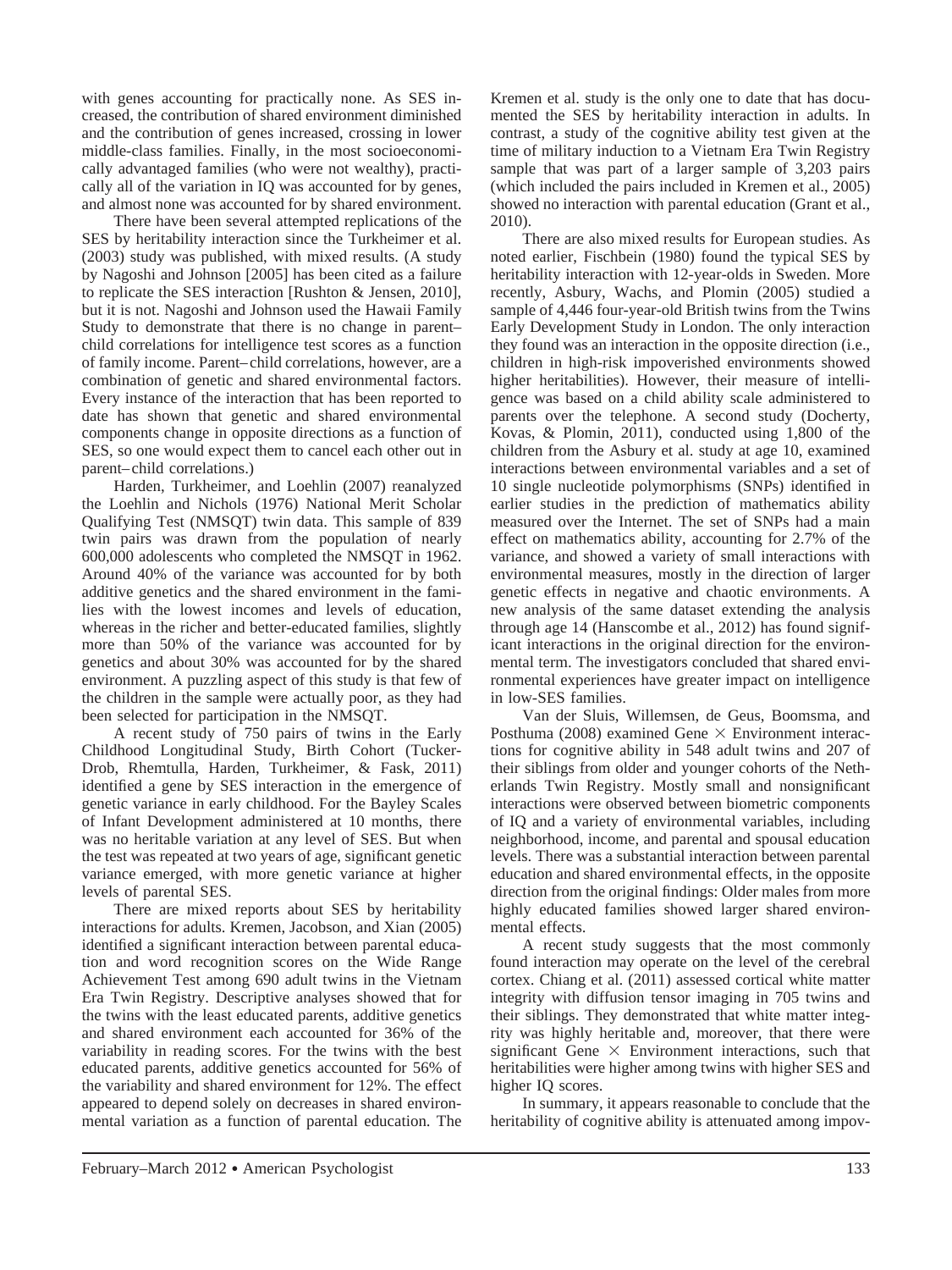erished children and young adults in the United States. There is mixed evidence as to whether the effect occurs in other countries, and there is contradictory evidence about whether the effect persists into adulthood. One can only speculate about why these differences among studies might occur. It appears, for example, that socioeconomic differences in intelligence are not as pronounced in modern Europe as they are in the United States. In the Turkheimer et al. (2003) study, the correlation of SES with IQ was  $-.70$ ; in Asbury et al. (2005), it was about  $-.2$ . In van der Sluis et al. (2008), there was only a 5-point IQ difference between the groups of twins with the most and least educated parents. Studies of adults must contend with the low magnitude of shared environmental components overall, and it may be difficult to detect interactions when there are low shared environment effects to work with.

One interpretation of the finding that heritability of IQ is very low for lower SES individuals is that children in poverty do not get to develop their full genetic potential. If true, there is room for interventions with that group to have large effects on IQ. That this interpretation of the finding is correct is indicated by an actual intervention study (Turkheimer, Blair, Sojourner, Protzko, & Horn, 2012). The Infant Health and Development Program (IHDP) was a broad-based intervention program designed to improve the cognitive function and school performance of approximately 1,000 low birth weight infants. There were 95 pairs of identical and fraternal twins who were incidentally included in the program. About a third of the pairs were randomly assigned to the experimental treatment group. Their families were assigned to receive weekly home visits from a clinically trained staff person who delivered a curriculum of child development and parenting education, a program of mental health counseling and support, and referral to social services available in the community. From ages 1 to 3, the treatment-group twin pairs were eligible to attend a free, full-day, high-quality child development center established and run by IHDP staff. The other twin pairs did not receive home visits or access to the child development centers. At 96 months, the children were administered a battery of standardized tests of cognitive ability and school achievement, including the Wechsler Intelligence Scale for Children, the Woodcock-Johnson Achievement Scales, and Raven's Progressive Matrices. On the basis of studies of natural variation in SES, it was hypothesized that the heritability of intelligence would be higher in the group randomly selected for exposure to the enriched environment. Heritabilities were significantly greater than 0 in the intervention group on seven of eight tests and were higher in the intervention group than in the control group on all seven.

The underrepresentation of low-SES individuals in behavioral genetic studies causes a problem for studies of heritability. The estimates of heritability just discussed are based on studies of twins. Another way to estimate the relative importance of genes and environment is to compare the correlation between adopted children's IQ and that of their birth parents with the correlation between adopted children's IQ and that of their adoptive parents. The former correlation is generally higher than the latter, sometimes much higher. Many have concluded on the basis of such findings that environments are relatively unimportant in determining IQ, since variations in the environments of adoptive families are not very highly associated with variation in children's IQ. But work by Stoolmiller (1999) shows that estimates of the relative contributions of genes and environment may be very sensitive to the inclusion of disadvantaged populations in a given study. Adoption studies may tend to underestimate the role of environment and overstate the role of genetics due to the restricted social class range of adoptive homes. Adoptive families are generally of relatively high SES. Moreover, observation of family settings by the HOME technique (Home Observation for Measurement of the Environment; Bradley et al., 1993; Phillips, Brooks-Gunn, Duncan, Klebanov, & Crane, 1998) shows that the environments of adoptive families are much more supportive of intellectual growth than are those of nonadoptive families. The restriction of range (as much as 70% in some studies; Stoolmiller, 1999) means that the possible magnitude of correlations between adoptive parents' IQ and that of their children is curtailed.

Stoolmiller's (1999) conclusions have been questioned by Loehlin and Horn (2000) and McGue et al. (2007). Loehlin and Horn pointed to a number of implications of Stoolmiller's analysis that are inconsistent with facts Stoolmiller did not consider, but they provided no formal tests of the significance of these inconsistencies, so it is impossible to know how important these inconsistencies are. McGue et al. showed that regressions of IQ on a few characteristics that were restricted in range in their data show those variables to have no effect. But the variables they examined are certainly not the only ones with notably restricted range relative to the whole population, many of which are not represented in their data. Perhaps more important, McGue and colleagues were looking at the effects of restriction of range on a sample whose range was already restricted with respect to the population from which it was drawn. Their sample consisted of intact families of relatively high SES.

The findings on the interaction between SES and genetic influences described above suggest that the problem goes beyond the concerns about restrictions of range addressed by Stoolmiller (1999). If there is heterogeneity in the importance of environment in different social groups, then exclusion of participants from poor socioeconomic backgrounds can have a much more profound effect than what might appear based on the reduction of variance in SES alone. Since environment has a larger impact on outcomes among lower SES individuals, then removing them from the sample not only reduces the variance of environment but also reduces the average impact of environment on outcomes in the sample, thereby causing a reduction in the measured role of environment for two separate reasons. Thus, in addition to the bias introduced into the estimates of environmental effects by the restriction of range in SES, excluding participants from the lowest SES levels would also bias the results by omitting the portion of the distribution for which environmental effects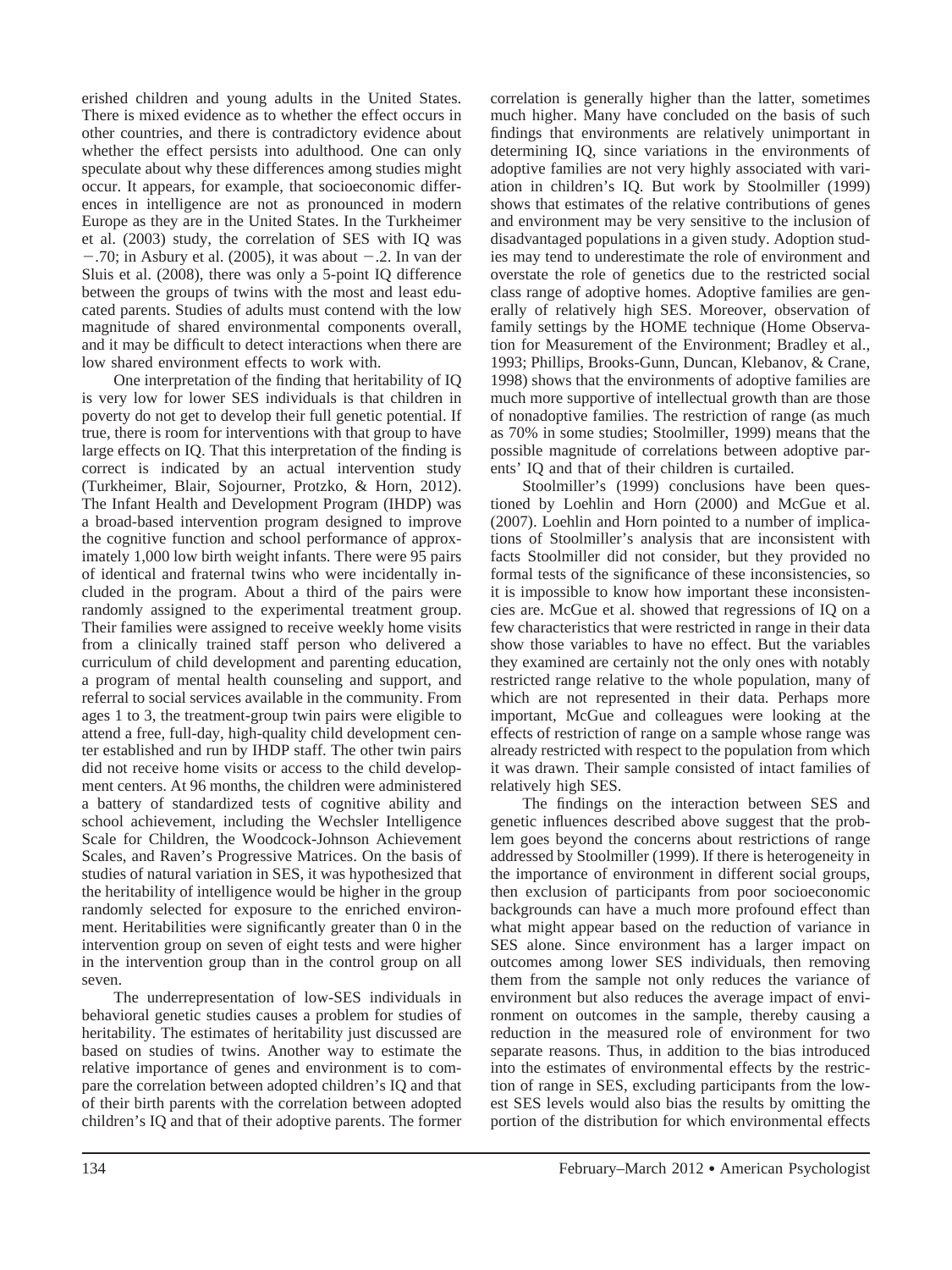are known to be strongest (Turkheimer, Harden, D'Onofrio, & Gottesman, 2009).

#### *The Search for Genes for IQ*

A major development since the Neisser et al. (1996) report has been the mapping of the human genome and the increasing availability and practicality of genotyping technology. The high heritability of cognitive ability led many to believe that finding specific genes that are responsible for normal variation would be easy and fruitful.

So far, progress in finding the genetic locus for complex human traits has been limited. Whereas 282 individual genes responsible for specific forms of mental retardation have been identified (Inlow & Restifo, 2004), very little progress has been made in finding the genes that contribute to normal variation (Butcher, Davis, Craig, & Plomin, 2008). For example, a recent large study—a genome-wide scan using 7,000 subjects (Butcher et al., 2008)—found only six genetic markers (SNPs) associated with cognitive ability, and only one of those remained statistically significant once the critical values were adjusted for multiple tests. When the six markers were considered together they barely explained 1% of the variance in general cognitive ability. Further, in the many studies of a similar nature that have purported to find genes for cognitive ability, the (very slight) influence of only one gene has been consistently replicated in subsequent studies (Butcher et al., 2008).

This is an unfortunately common circumstance in the search for genes for a wide range of human traits. When there is a single gene responsible for individual variation it is easy to find, but when a trait is more than slightly polygenic (many genes contribute) finding genes that explain more than a tiny fraction of the variance in the trait has so far proved daunting (Goldstein, 2009). Perhaps the best example of this is height, for which a recent genomewide scan with 30,000 subjects found only 20 markers, and these collectively explained less than 3% of the variance in height. This was the case despite the fact that height is over 90% heritable in the population studied (Weedon et al., 2008).

Figuring out why it has proved so difficult to identify the specific genes responsible for genetic variation in highly heritable behavioral traits is the most challenging problem facing contemporary behavioral genetics.2 The possible explanations can be divided into two broad classes. The difficulty may originate either in technical problems in specifying the genetic sequence or in broader problems involving the prediction of complex human behavior more generally, or both.

Despite the astonishing gains that have been made in the specification of the human genetic sequence over the last two decades, the technologies that have been brought to bear on the identification of specific genes related to complex traits are still at some distance from the actual genetic sequence. Linkage methods, the first to be applied to traits such as intelligence, can query the entire genome, but they have relatively low statistical power and only identify chromosomal regions that may include relevant genes. Candidate gene association studies estimate the as-

sociations between specific genes and a behavioral outcome but are necessarily limited to the relatively small number of candidate genes that can be tested. The most recent method, genome-wide association studies (GWAS), scan the genome for associations between outcomes and variation in individual chromosomal markers known as SNPs. GWAS is as close as researchers have come to examining relations between the actual genetic sequence and intelligence, but there are still limitations. Only relatively common SNPs are included in GWAS, and relations between densely packed SNPs and the genes with which they are associated are quite complex.

Another class of technical difficulties includes the possibility that a linear specification of the genetic sequence does not capture all of the information contained in the genome. Statistical interactions or nonlinear associations among genes, or between genes and particular environments, could foil an effort to understand intelligence by simply adding up the small effects of many genes.

In the end, the most likely explanation of the missing genes problem is the most straightforward, but unfortunately it is also likely to be the most difficult to remedy. It may simply be that that the number of genes involved in an outcome as complex as intelligence is very large, and therefore the contribution of any individual locus is just as small as the number of genes is large and thus very difficult to detect without huge samples. This problem is not likely to be solved by advances in genetic technology that are foreseeable at present.

## **New Knowledge About the Effects of the Environment**

Much new knowledge about relationships between environmental factors and intelligence has accrued since the Neisser et al. (1996) report appeared, especially regarding the interplay of biological and social factors, which thus has blurred the line between biological and environmental effects on intelligence.

#### *Biological Factors*

A wide range of environmental factors of a biological nature influence intelligence. Most of the known factors are detrimental, having to do with a lack of micronutrients and the presence of environmental toxins, and they were reviewed briefly by Neisser et al. (1996). Little of note concerning these effects has been uncovered since then, but there is not much research in this area.

There is, however, one biological factor that seems to increase intelligence and that occurs early in life. Breastfeeding may increase IQ by as much as 6 points (Anderson, Johnstone, & Remley, 1999; Mortensen, Michaelsen, Sanders, & Reinisch, 2002) for infants born with normal weight and by as much as 8 points for those born prematurely (Anderson et al., 1999; Lucas, Morley, Cole, Lister,

 $2$  For those who are interested in more detail on these questions, the April 23, 2009, issue of the *New England Journal of Medicine* (Vol. 360, No. 17) carried a symposium on this issue.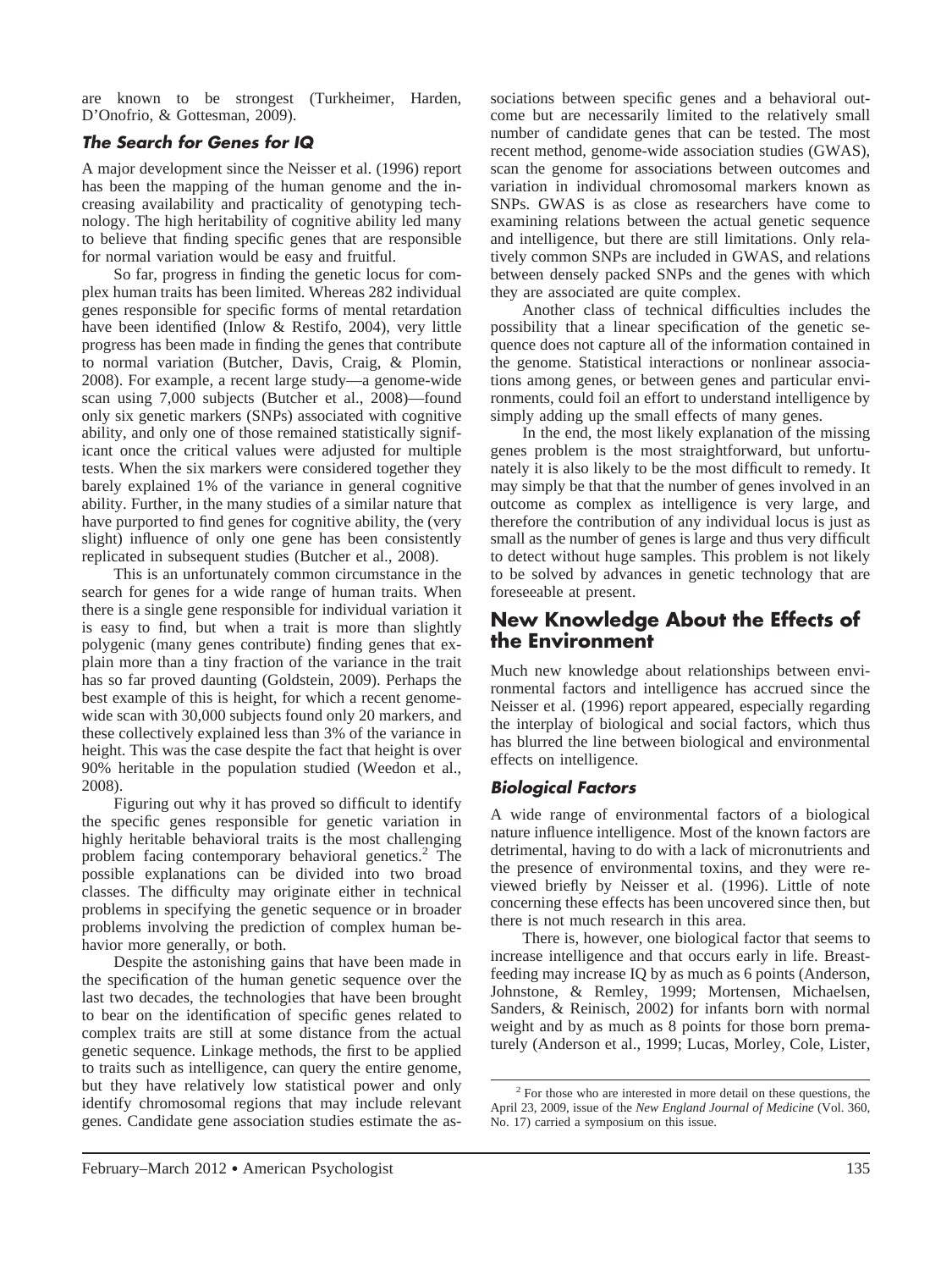& Leeson-Payne, 1992), and the advantage seems to persist into adulthood (Mortensen et al., 2002). One meta-analysis found only a 3-point effect of breastfeeding on IQ when social class and IQ of the mother were controlled (Anderson et al., 1999), and another found essentially no effect on academic achievement scores when the mother's IQ was controlled except for a modest effect for children breastfed for more than seven months (Der, Batty, & Deary, 2006).

It is far from clear, however, that a confound between social class and mother's IQ is what accounts for the relationship between breastfeeding and IQ. Human breast milk contains fatty acids that are not found in formula and that have been shown to prevent neurological deficits in mice (Catalan et al., 2002). An important study indicates that breastfeeding is effective in raising IQ by about six points, but only for the large portion of the population having one of two alleles at a particular site that regulates fatty acids and is influenced by breast milk (Caspi et al., 2007). Those having another allele at that site did not benefit from breastfeeding, but people with that allele are in a small minority. This finding of genetic contingency speaks against the possibility of a social-class confound in the breastfeeding–IQ relationship, because the benefit of breastfeeding occurred for children with the two more common alleles regardless of the mother's social class and did not occur for children with the less common allele, again regardless of social class. Moreover, it was only the child's allele at the relevant site, not the mother's, that mediated the influence on IQ. Another study manipulated breastfeeding in a large randomized control study and also found about a 0.5 *SD* difference in IQ (Kramer, 2008).

The breastfeeding issue remains in doubt. There are some contradictions in the literature up to this point. Nevertheless, the prudent recommendation for new mothers is that, absent any contraindications, they should breastfeed.

## *Social Factors*

We can be confident that the environmental differences that are associated with social class have a large effect on IQ. We know this because adopted children typically score 12 points or more higher than comparison children (e.g., siblings left with birth parents or children adopted by lower SES parents), and adoption typically moves children from lower to higher SES homes. A meta-analysis available at the time of the Neisser et al. (1996) article found an effect of adoption of lower SES children by upper-middle-class parents of 12 points (Locurto, 1990). A subsequent adoption study by Duyme, Dumaret, and Tomkiewicz (1999) found that the IQ difference between children adopted by upper-middle-class parents and those adopted by lower SES parents was about 12 points. A recent meta-analysis by van IJzendoorn, Juffer, and Klein Poelhuis (2005) found an average effect of adoption of 18 points. However, these authors considered some studies in which adoption was compared with extremely deprived institutional settings.

*Class and race differences in socialization* **for intellectual abilities.** The evidence from adoption studies that social class greatly affects the IQ of

children raises questions about exactly what correlates of SES affect IQ.

Some recent evidence indicates that there are marked differences, beginning in infancy, between the environment of higher SES families and lower SES families in factors that plausibly influence intellectual growth. One of the more important findings about cognitive socialization concerns talking to children. Hart and Risley (1995) showed that the child of professional parents has heard 30 million words by the age of three, the child of working-class parents has heard 20 million words, and the vocabulary is much richer for the higher SES child. The child of unemployed African American mothers has heard 10 million words by the age of three. Hart and Risley also found a large difference in the ratio of encouraging comments made to children versus reprimands. The child of professional parents received six encouragements for every reprimand, the child of working-class parents received two encouragements per reprimand, and the child of unemployed African American mothers received two reprimands per encouragement.

The Hart and Risley (1995) findings are amplified by studies using the HOME (Home Observation for Measurement of the Environment) technique mentioned earlier. HOME researchers assess family environments for the amount of intellectual stimulation that is present, as indicated by how much the parent talks to the child; how much access there is to books, magazines, newspapers, and computers; how much the parents read to the child; how many learning experiences outside the home (trips to museums, visits to friends) there are; the degree of warmth versus punitiveness of parents' behavior toward the child; and so on (Bradley et al., 1993; Phillips et al., 1998). These studies find marked differences between the social classes, and they find that the association between HOME scores and IQ scores is very substantial. A 1 *SD* difference in summed HOME scores is associated with a 9-point difference in IQ.

It should be acknowledged, however, that at present there is no way of knowing how much of the IQ advantage for children with excellent environments is due to the environments per se and how much is due to the genes that parents creating those environments pass along to their children. In addition, some of the IQ advantage of children living in superior environments may be due to the superior genetic endowment of the child producing a phenotype that rewards the parents for creating excellent environments for intellectual development (Braungart, Plomin, DeFries, & David, 1992; Coon, Fulker, DeFries, & Plomin, 1990; Plomin, Loehlin, & DeFries, 1985). To the extent that such processes play a role, the IQ advantage of children in superior environments might be due to their own superior genes rather than to the superior environments themselves.

It is almost surely the case, however, that a substantial fraction of the IQ advantage is due to the environments independent of the genes associated with them. This is because we know that adoption adds 12–18 points to the IQ of unrelated children, who are usually from lower SES backgrounds. Home environments are not the only candidates for explaining shared environment effects. Home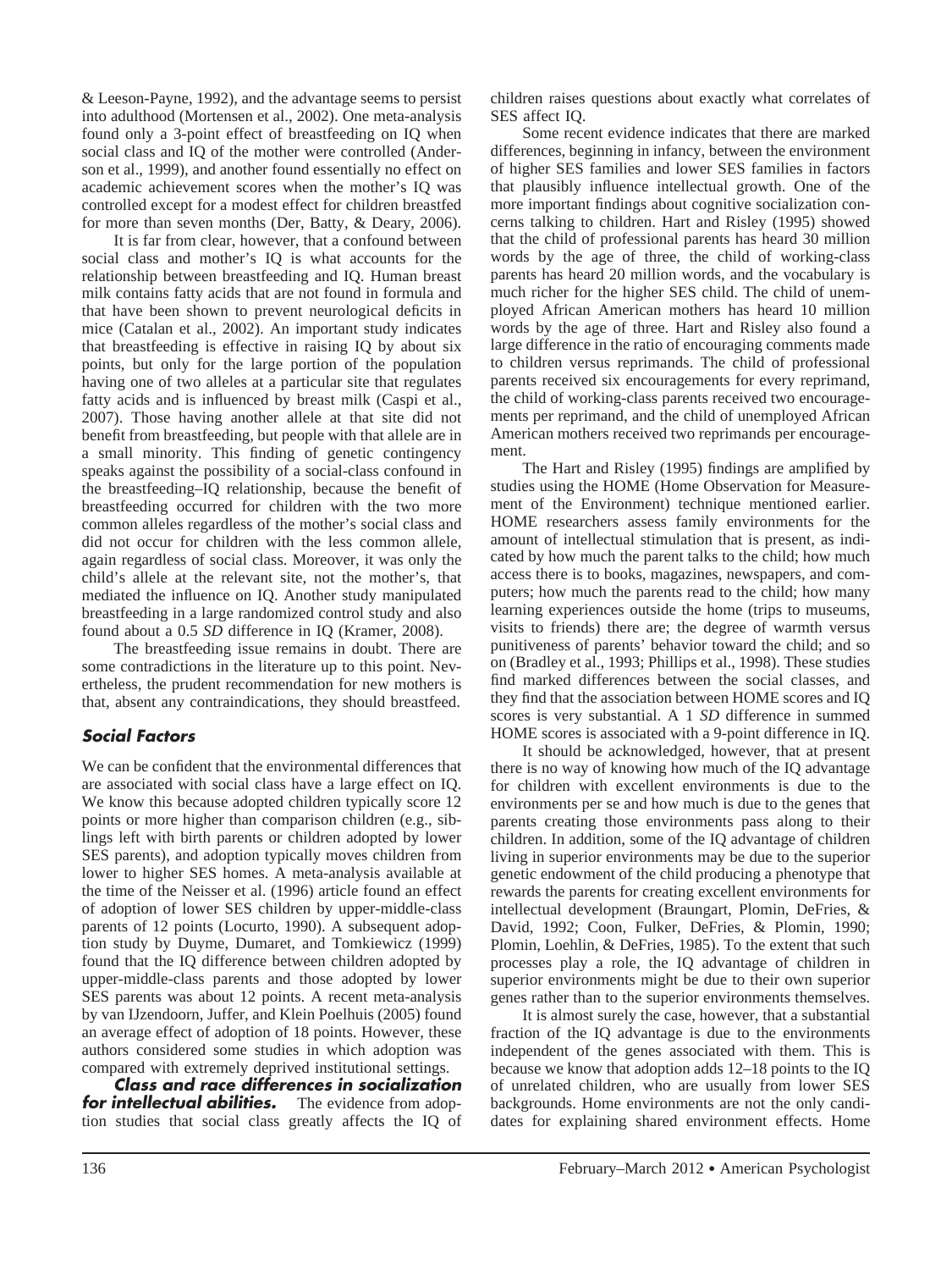environments are correlated with neighborhood, peer, and school environments. These likely are also important components of the shared environment effects that are reflected in the adoption outcomes for children in families of different social classes. But we stress that we have no direct evidence of the impact of any particular environmental factor on IQ.

**Shared environment effects in childhood**<br>**and adulthood.** Shared environment effects are Shared environment effects are those shared by all members of a given family but that differ between families. For example, social class is likely to be shared by all family members. The children from one randomly selected family will differ on average by about 1.13 *SD* in SES from the children of another randomly selected family.

Shared environment effects are sometimes reported to be very low or even zero by adulthood (Bouchard, 2004; Johnson, 2010; McGue & Bouchard, 1998). If shared environment effects were really this low in adulthood, it would prompt pessimistic conclusions about the degree to which interventions in childhood would have enduring effects. One basis for the claim that shared environment effects are zero in adulthood is a review of three studies in 1993 by McGue, Bouchard, Iacono, and Lykken (1993), which has been frequently cited since (e.g., Bouchard & McGue, 2003; Rushton & Jensen, 2005a). But a large range of shared environment effects has been reported. Bouchard and McGue (2003) reproduced the 1993 review figure with its assessment of zero adult shared environment effects, but they also found a shared environment effect in excess of .25 for 16 –20-year-olds. Johnson (2010) reported that shared environment effects are zero in adulthood (but did not provide sources) and in the same year reported a study showing that the shared environment effect was .07 for 17-year-olds in Minnesota and .26 for 18-year-olds in Sweden (Johnson, Deary, Silventoinen, Tynelius, & Rasmussen, 2010). Another recent study found shared environment effects of .26 for 20-year-olds and .18 for 55-yearolds (Lyons et al., 2009), and yet another found shared environment effects of .20 for Swedish conscripts (Beauchamp, Cesarini, Johannesson, Erik Lindqvist, & Apicella, 2011). A recent review of six well-conducted studies found shared environment effects in adulthood to be .16 on average (Haworth et al., 2009).

Finally, it should be noted that most if not all twin studies, especially studies of adults, likely result in higher estimates of genetic effects and lower estimates of environmental effects than would be found with genuine random samples of all twins in a given population. This is because lower SES individuals are difficult to recruit to laboratories and testing sites (Dillman, 1978). Many studies of heritability give no information about SES, and even those that claim to have representative samples of the various social-class groups may have self-selection problems: The lower SES individuals who volunteer may resemble higher SES individuals on variables relevant to overestimation of heritability effects. On the other hand, nearly all studies fail to take into account the effects of assortative mating. Beauchamp et al. (2011) suggested that assortative mating may completely offset their estimate of .2 for Swedish conscripts, leaving shared environmental effects at zero.

A comprehensive review of all studies providing evidence about shared environment effects across the life span, despite the obvious importance of such an enterprise, has yet to be conducted. What we can say with some confidence at present is that shared environment effects, as typically measured, remain high at least through the early 20s. After that age, data are sparse and longitudinal studies almost nonexistent except for much older adults.

*Within-family effects (nonshared environ***ment effects).** Differences in IQ for siblings within a family are partly due to differential environmental experiences, including changes in the social-class status of a given family, neighborhood differences over time, differences in the character of peer associations between children in the same family, and birth order differences. There is a large and contentious literature on the question of birth order and IQ, with some researchers finding that firstborns have higher IQs (Zajonc, 1976) and other researchers not finding this to be the case (Wichman, Rodgers, & Mac-Callum, 2006). Zajonc and Sulloway (2007) maintained that the difference in findings could be explained by the fact that the birth order effect is typically not found until late adolescence. Some recent evidence from a particularly rigorous study indicates that there is in fact a difference in IQ of 3 points in early adulthood favoring firstborn children over later-born children that may be understandable in terms of differences in the home environment (Kristensen & Bjerkedal, 2007).That it is social order of birth and not biological order of birth that results in the difference in IQ is indicated by the fact that second-born children in families in which the firstborn child died early in life have IQs as high as firstborns at age 18 (Kristensen & Bjerkedal, 2007); thus genetic or gestational factors do not account for the difference. Zajonc and others have argued that the intellectual environment of the firstborn is superior to that of the later-born, partly because the firstborn has the full attention of the parents for a period of time.

## **Interventions**

A large number of interventions have been shown to have substantial effects on IQ and academic achievement. In particular, there is clear evidence that school affects intelligence.

#### *Education and Other Environmental Interventions*

It was known at the time of the Neisser et al. (1996) article that school has a great impact on IQ (Ceci, 1991). Natural experiments in which children are deprived of school for an extended period of time show deficits in IQ of as much as 2 *SD*. A child who enters fifth grade approximately a year earlier than a child of nearly the same age who enters fourth grade will have a Verbal IQ more than 5 points higher at the end of the school year (Cahan & Cohen, 1989) and as much as 9 percentiles higher in eighth grade, as found in an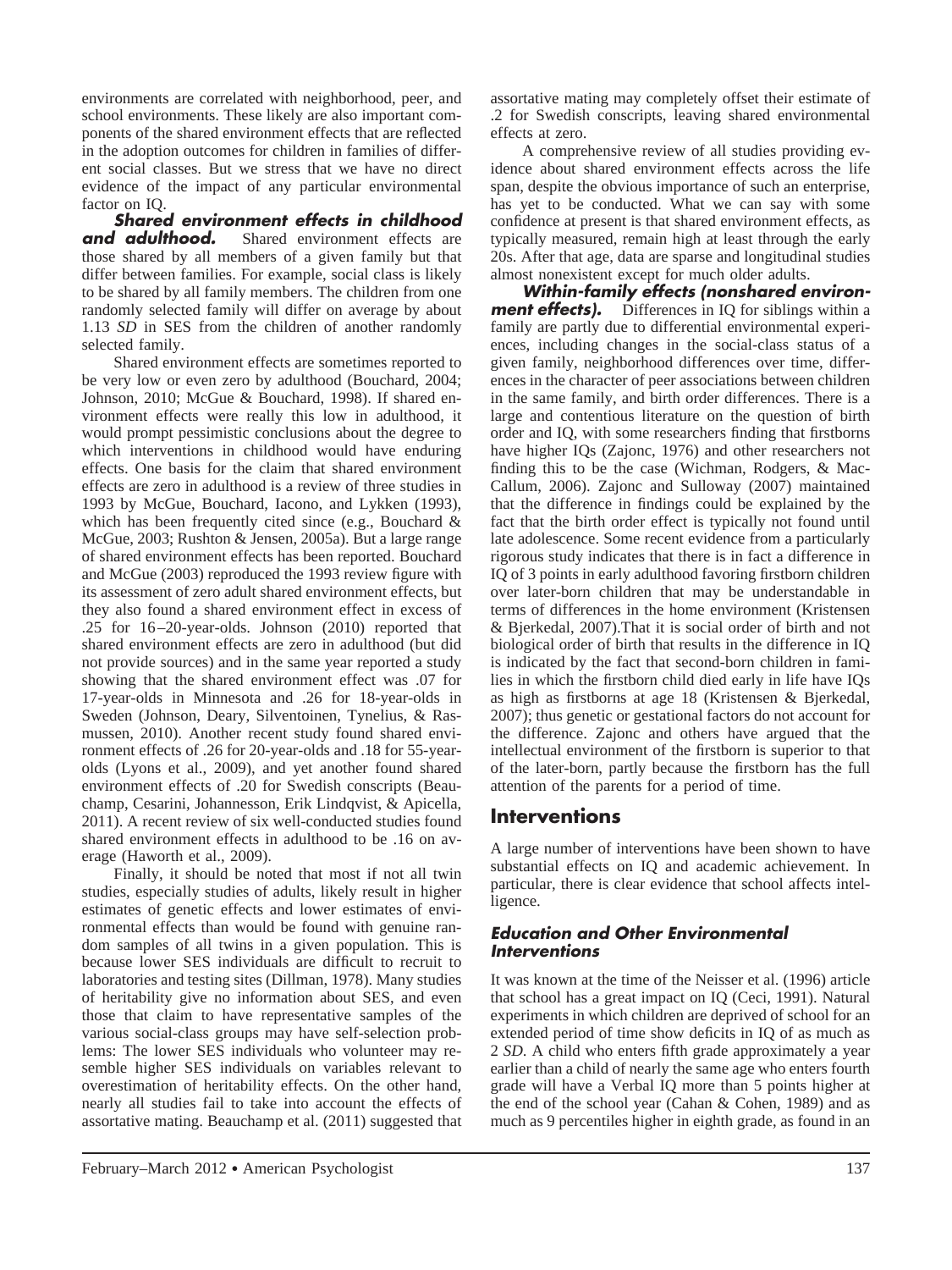international study of Organisation for Economic Cooperation and Development countries studied by Bedard and Dhuey (2006). Such children are more likely to enter high-tracked high school programs and more likely to go to college than are late starters (Bedard & Dhuey, 2006). Children who miss a year of school show a drop of several points in IQ. Children lose IQ and academic skills over the summer (Ceci, 1991; Jencks et al., 1972). But the seasonal change in intellectual skills, as we might expect given the different home environments of children of different social classes, is much greater for lower SES children. Indeed, the knowledge and skills of children in the upper fifth in family SES actually increase over the summer (Burkam, Ready, Lee, & LoGerfo, 2004; Cooper, Charlton, Valentine, & Muhlenbruck, 2000), an effect that is likely due to enriched activities for the higher SES children. This effect is so marked that by late elementary school, much of the difference in academic skills between lower and higher SES children may be due to the loss of skills over the summer for lower SES children versus the gains for higher SES children (K. L. Alexander, Entwisle, & Olson, 2001). The beneficial effects of schooling apparently continue at least through junior high school. Brinch and Galloway (2011) took advantage of the natural experiment created in Norway when an extra two years of schooling beyond the seventh grade began to be required. Effects on IQ were substantial at age 19— equal to one third the size of the Flynn effect (the marked secular gain seen in developed countries, which we discuss in detail later) in Norway at the time.

The best prekindergarten programs for lower SES children have a substantial effect on IQ, but this typically fades by late elementary school, perhaps because the environments of the children do not remain enriched. There are two exceptions to the rule that prekindergarten programs have little effect on later IQ. Both are characterized by having placed children in average or above-average elementary schools following the prekindergarten interventions. Children in the Milwaukee Project (Garber, 1988) program had an average IQ 10 points higher than those of controls when they were adolescents. Children in the intensive Abecedarian prekindergarten program had IQs 4.5 points higher than those of controls when they were 21 years old (Campbell, Ramey, Pungello, Sparling, & Miller-Johnson,  $2002$ ).<sup>3</sup>

Whether or not high-quality intervention programs have sustained IQ effects, the effects on academic achievement and life outcomes can be very substantial. The gains are particularly marked for intensive programs such as the Perry School Project (Campbell, Pungello, Miller-Johnson, Burchinal, & Ramey, 2001; Schweinhart et al., 2005; Schweinhart & Weikart, 1980; Schweinhart & Weikart, 1993) and the Abecedarian program (Campbell et al., 2001; Campbell & Ramey, 1995; C. T. Ramey et al., 2000; S. L. Ramey & Ramey, 1999). By adulthood, individuals who had participated in such interventions were about half as likely to have repeated a grade in school or to have been assigned to special education classes and were far more likely to have completed high school, attended college, and even to own their own home. The discrepancy between school achievement effects and IQ effects (after early elementary school) is sufficiently great to suggest to some that the achievement effects are produced more by attention, self-control, and perseverance gains than by intellectual gains per se (Heckman, 2011; Knudsen, Heckman, Cameron, & Shonkoff, 2006).

Quality of teaching in kindergarten also has a measurable impact on academic success and life outcomes. Chetty et al. (2010) examined data from Project STAR in Tennessee. Students who had been randomly assigned to small kindergarten classrooms were more likely to subsequently attend college, attend a higher ranked college, and have better life outcomes in a number of respects. Students who had more experienced teachers had higher earnings as adults, as did students for whom the quality of teaching as measured by test scores was higher. Academic gains due to having more experienced, superior teachers faded in later grades, but noncognitive gains persisted, much as for the pre-elementary intervention just discussed.

First-grade teaching quality also has a significant impact on academic achievement in later grades. Hamre and Pianta (2001) found that children who were at risk for poor elementary school performance by virtue of relatively low SES had achievement scores 0.4 *SD* higher if their firstgrade teacher was one whose teaching quality was considered to be in the top third as opposed to the bottom third. Indeed, the performance of the children with the better teachers was not significantly worse than that of children with well-educated parents.

Many interventions in elementary school, including lengthened schoolday, decreased class size, and interactive computer programs, have been found to markedly affect academic skills (Nisbett, 2009). The only enhanced schooling program that we know to have affected IQ was reported on by Neisser et al. (1996). This was a year-long program teaching a variety of reasoning skills to seventh-grade children in Venezuela (Herrnstein, Nickerson, Sanchez, & Swets, 1986). The program had a very substantial effect on the individual reasoning skills taught and had a 0.4 *SD* effect on intellectual ability as measured by typical tests. There has been no exact replication of this study, although Sanz de Acedo Lizarraga, Ugarte, Iriarte, & Sanz de Acedo Baquedano (2003) devised an extensive educational intervention that used the Herrnstein et al. (1986) materials. Sanz de Acedo Lizarraga et al. found substantial increases in several measures of intelligence, including the Culture Fair Intelligence Test (Cattell, 1973), a matrix test similar to Raven's Progressive Matrices. Their intervention included a variety of tasks intended to enhance self-regulation, so it is unclear which aspects of their intervention

<sup>3</sup> Another program similar to the Abecedarian program was carried out with low birth weight infants. Rather than starting at six months and continuing to age 5, the program started at age 1 and continued to age 3. Improvement in IQ was modest for children with birth weights of more than 2,000 grams and continued through adolescence. For children with birth weights less than 2,000 grams, and for the entire sample, the control group was not significantly different from the intervention group.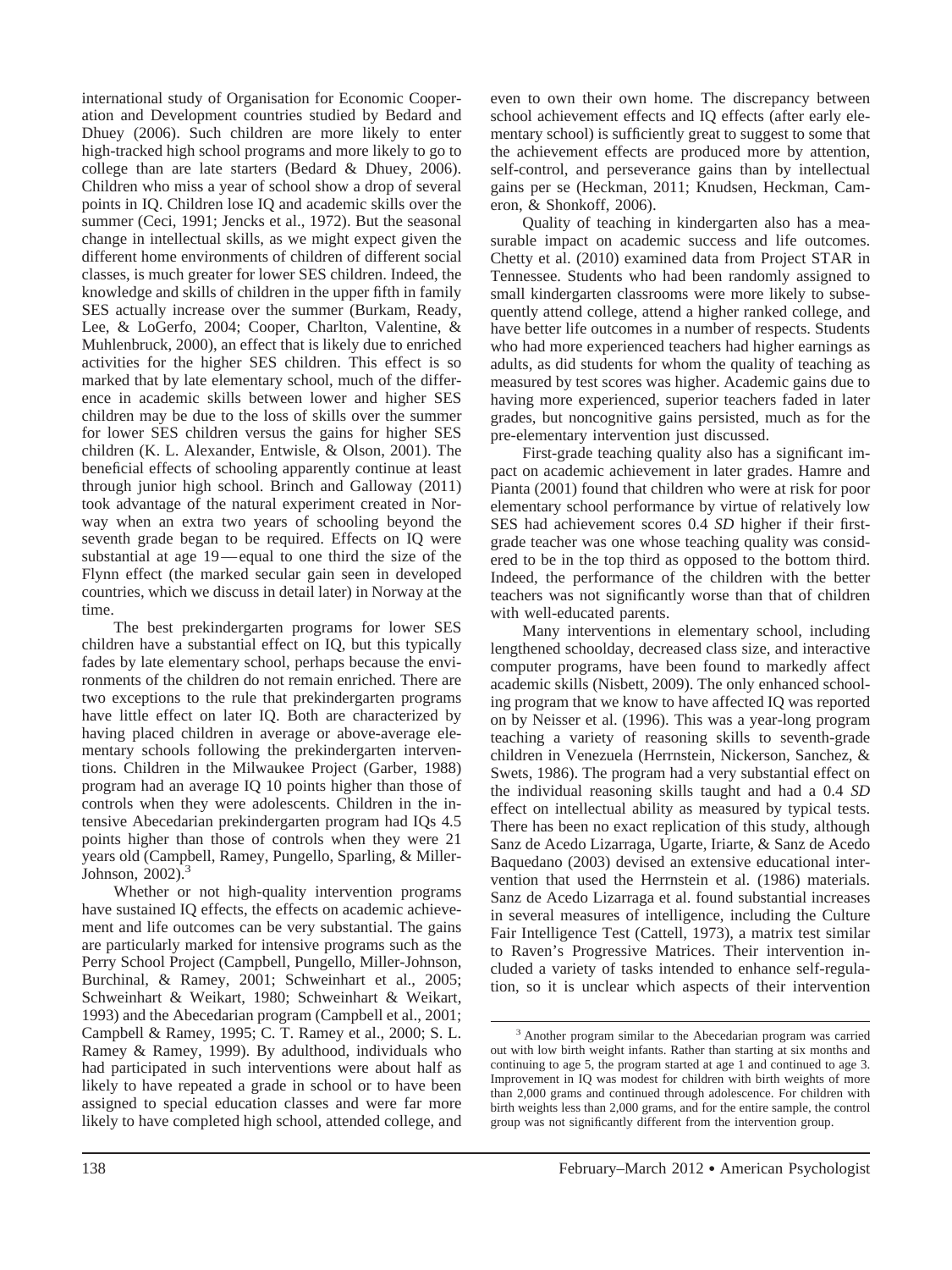increased IQ. As we discuss below, attempts to improve matrix reasoning of the Raven's sort by providing working memory training have proven quite successful.

#### *Interventions to Raise Fluid Intelligence*

Recent research has shown that  $g(F)$  can be enhanced by training people in working memory skills. For example, Jaeggi, Buschkuehl, Jonides, and Perrig (2008) used a dual *n*-back working memory task that required participants to remember both verbal and visuospatial information over varying numbers of trials. In an *n*-back task, participants are required to view sequential presentations of individual letters or a stimulus in a specific location and to indicate when one of the letters or locations is the same as that presented on the previous one, two, or three presentations. That is, in the 1-back condition, the participant indicates if a letter is the same as that presented on the immediately preceding presentation; on the 2-back, the same as that on the presentation before last; on the 3-back, the same as that presented two presentations before last; and so forth. Jaeggi et al. (2008) found that participants who spent one month training on a version of the *n*-back that required simultaneously remembering both a stimulus location presented visually and a letter presented auditorily improved their scores on the Bochumer Matrizen-Test, a matrix reasoning test of fluid intelligence. This finding was taken as support for the claim that training working memory leads to an improvement in  $g(F)$ . Jaeggi et al. (2010) replicated this finding and extended it to include scores on Raven's Progressive Matrices.

Klingberg, Forssberg, and Westerberg (2002) provided memory training to both children with attentiondeficit/hyperactivity disorder (ADHD) and to adults and found marked improvement in performance on Raven's Progressive Matrices for both groups. Rueda, Rothbart, McCandliss, Saccomanno, and Posner (2005) provided children with attention control training and found an increase of 0.5 *SD* for a matrices task. Work by Mackey and her colleagues (Mackey, Hill, Stone, & Bunge, 2011) showed that working memory training of low-SES children using a variety of computer and noncomputer games resulted in IQ gains of 10 points on a matrix reasoning task. Research with aged participants showed that training with a computer game that involved executive control skills improved performance on a variety of tasks measuring executive functioning, including Raven's Progressive Matrices (Basak, Boot, Voss, & Kramer, 2008). Similar effects for elderly participants have been found by other investigators using a working memory training paradigm, with significant transfer of training and maintenance of gains on *g*(F) tasks over an eight-month period (Borella, Carretti, Riboldi, & De Beni, 2010). Gains in the range of 0.5 to 1 *SD* have been found for transfer of task switching training in children, young adults, and the elderly (Karbach & Kray, 2009). See also Schmiedek, Lövdén, and Lindenberger (2010), Tranter and Koutstaal (2007), and Stephenson and Halpern (2012) for similar effects resulting from interventions involving multiple tasks targeting executive control.

As might be expected, executive functioning and working memory training have been shown to improve only fluid intelligence performance and have little or no effect on crystallized abilities or verbal reasoning.

### *Cognitive-Enhancing Pharmaceuticals*

There is a rapidly increasing trend by healthy, normal individuals to take drugs that can improve "memory, concentration, planning and reduce impulsive behavior and risky decision making" (Sahakian & Morein-Zamir, 2007, p. 1157). The majority of these drugs are being used "off-label," which means that they are being used in ways that were not approved by drug administration agencies. For example, methylphenidate (Ritalin) is routinely prescribed for people with ADHD, but increasingly people without ADHD are taking this drug for cognitive enhancement. One survey found that 25% of college students on some campuses use stimulants in this way in a given year (McCabe, Knight, Teter, & Wechsler, 2005). Modest enhancements in attention, working memory, and executive function in healthy, normal adults have been found with a variety of stimulant drugs, with Modafinil, which is approved for the treatment of narcolepsy, and with Aricept, which is approved for use for Alzheimer's disease (Greely et al., 2008). There are many indications that the use of cognitive-enhancing pharmaceuticals among normal individuals is increasing.

There are multiple unknowns regarding the use of cognitive-enhancing drugs, including the long-term benefits and risks of these drugs for both the populations for which they were developed and for their use in normal populations. The use of cognitive-enhancing pharmaceuticals is likely to be an emerging area of research and debate. We already know about the beneficial effects of education, exercise, and sound nutrition. A major question is whether pharmaceutical interventions are similar to these noncontroversial interventions or whether they offer unknown risks that make their use qualitatively different from other types of interventions.

## *Exercise and Aging*

**Physical exercise.** A meta-analysis of a large number of studies has shown that aerobic exercise, at least for the elderly, is very important for maintaining IQ, especially for executive functions such as planning, inhibition, and scheduling of mental procedures (Colcombe & Kramer, 2003). The effect of exercise on these functions is more than 0.5 *SD* for the elderly (more for those past age 65 than for those younger). It is possible to begin cardiovascular exercise as late as the seventh decade of life and substantially reduce the likelihood of Alzheimer's disease (Aamodt & Wang, 2007).

**Cognitive exercise.** Cognitive exercise does not literally prevent cognitive abilities from declining with age (G. D. Cohen, 2005; Maguire et al., 2000; Melton, 2005; Salthouse, 2006). But many studies show that the cognitive skills of the elderly can be trained in the short term (Salthouse, 2010). And there is some evidence that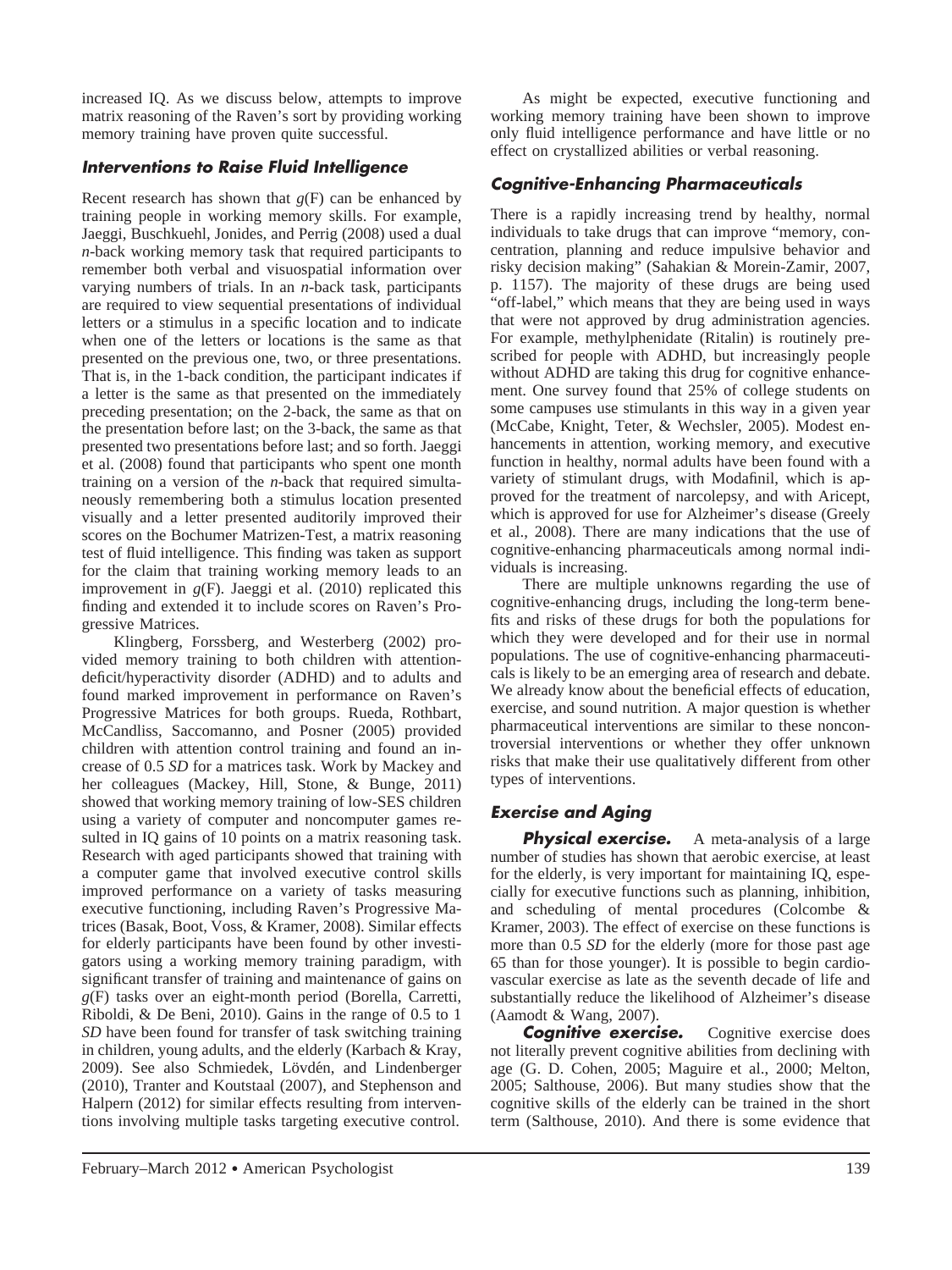training older adults in memory, processing speed, and particular narrow reasoning skills produces substantial improvements in these skills that remain over a period of years (Ball et al., 2002). The evidence cited above in the section on training of fluid intelligence includes two studies of the elderly showing very significant transfer effects and one study showing improvement on tasks requiring substantial transfer maintained over an eight-month period. Additional evidence that cognitive exercise slows down the process of intellectual decay comes from a study of retirement. Episodic memory, which is memory for personally relevant events, is not usually regarded as an aspect of intelligence, but it is a cognitive ability of a sort and is among the first to show a decline with age. A study of the effects of retirement on episodic memory was conducted with men aged 50 to 54 and aged 60 to 64 (Adam, Bonsang, Germain, & Perelman, 2007). Twelve nations were ranked in terms of the persistence of employment into old age. If the percentage of men still working dropped by 90% from the  $50 - 54$  age range to the  $60 - 64$  age range (Austria, France), there was a 15% decline in episodic memory. If the percentage still working dropped by 25% (United States, Sweden), the decline was only 7%. See also Rohwedder and Willis (2010). These findings are consistent with correlational evidence from a study in the United Kingdom showing that an extra year of work was associated with a delay in the onset of Alzheimer's on average by six weeks (Adam et al., 2007; Lupton et al., 2010).

### *Massive IQ Gains Over Time*

Flynn's (1987) research showing that 14 nations had made huge IQ gains from one generation to another was known to Neisser et al. (1996). Data on IQ trends now exist for 30 nations. Gains differ as a function of the degree of modernity that characterizes different nations. For nations that were fully modern by the beginning of the 20th century, IQ gains have been on the order of 3 points per decade (Flynn, 2007). Nations that have recently begun to modernize, such as Kenya (Daley, Whaley, Sigman, Espinosa, & Neumann, 2003) and the Caribbean nations (Meisenberg, Lawless, Lambert, & Newton, 2005), show extremely high rates of gain. In Sudan, large fluid gains (on the Performance Scale of the Wechsler Adult Intelligence Scale, or WAIS) have accompanied a small loss for crystallized intelligence (Khaleefa, Sulman, & Lynn, 2009).

Nations where modernization began during the early to mid-20th century show large and persistent gains. Urban Argentines (ages 13 to 24) made a 22-point gain on Raven's Progressive Matrices between 1964 and 1998 (Flynn & Rossi-Case´, 2011). Children in urban Brazil between 1930 and 2002 (Colom, Flores-Mendoza, & Abad, 2007), in Estonia between 1935 and 1998 (Must, Must, & Raudik, 2003), and in Spain between 1970 and 1999 (Colom, Lluis-Font, & Andrés-Pueyo, 2005) have gained at a rate of about 3 points per decade.

Results for nations that began modernization as far back as the 19th century suggest that its effects on IQ can reach an asymptote. Scandinavian nations show IQ peaking or even in mild decline (Emanuelsson, Reuterberg, &

Svensson, 1993; Sundet, Barlaug, & Torjussen, 2004; Teasdale & Owen, 1989, 2000). Other highly developed nations have not as yet experienced diminished gains. The gains of British children on Raven's Progressive Matrices were at least as high from 1980 to 2008 as they were from 1943 to 1980 (Flynn, 2009a). Both American children (as measured by the Wechsler Intelligence Scale for Children, or WISC, 1989 –2002) and adults (WAIS, 1995–2006) are gaining at their historic rate of 3 points per decade (Flynn, 2009b, 2009c).

If Sweden represents the asymptote that we are likely to see for modern nations' gains, the IQ gap between developing and developed nations could close by the end of the 21st century and falsify the hypothesis that some nations lack the intelligence to fully industrialize. In 1917, Americans matched the lowest IQs found in the developing world today. It seems plausible that the first step toward modernity raises IQ a bit, which paves the way for the next step, which raises IQ a bit more, and so forth.

It is important to note that Flynn's (2007) review showed that gains on tests generally considered to measure fluid intelligence showed substantially greater gains (18) points in IQ-equivalence terms) than tests considered to measure crystallized intelligence (10 points).

The causes of IQ gains are still debated. Lynn (1989) has proposed that they are due to improvements in nutrition. In the developed world, better nutrition was probably a factor before 1950, but probably not since. The nutrition hypothesis posits greater IQ gains in the lower half of the IQ distribution than the upper half because one would assume that even in the past the upper classes were well fed, whereas the nutritional deficiencies of the lower classes have gradually diminished. IQ gains have indeed been concentrated in the lower half of the curve in Denmark, Spain, and Norway, but not in France, the Netherlands, and the United States. Norway is actually a counterexample: Height gains were larger in the upper half of their distribution, whereas IQ gains were higher in the lower half. It is unlikely that enhanced nutrition over time had a positive effect on IQ but a negative effect on height. British trends are quite incompatible with the nutrition hypothesis. They do not show the IQ gap between the top and bottom halves reducing over time. Differences were large on the eve of the Great Depression, contracted from 1940 to 1942, expanded from 1964 to 1971, contracted from 1972 to 1977, and have expanded ever since (Flynn, 2009a, 2009c).

People who marry within a small group suffer inbreeding depression, which lowers IQ scores. It has been proposed that less isolation of a breeding population might contribute to IQ gains by way of "hybrid vigor" (Mingroni, 2004). Data from Norway comparing IQ scores for siblings of different ages show IQ trends mirroring those of the larger society (Sundet, Eriksen, Borren, & Tambs, 2010). Since siblings cannot differ in the degree of inbreeding, this indicates that hybrid vigor has not been a factor in modern Scandinavia. Flynn (2009c) has shown that high mobility in America dates back at least as far as 1872. Thus the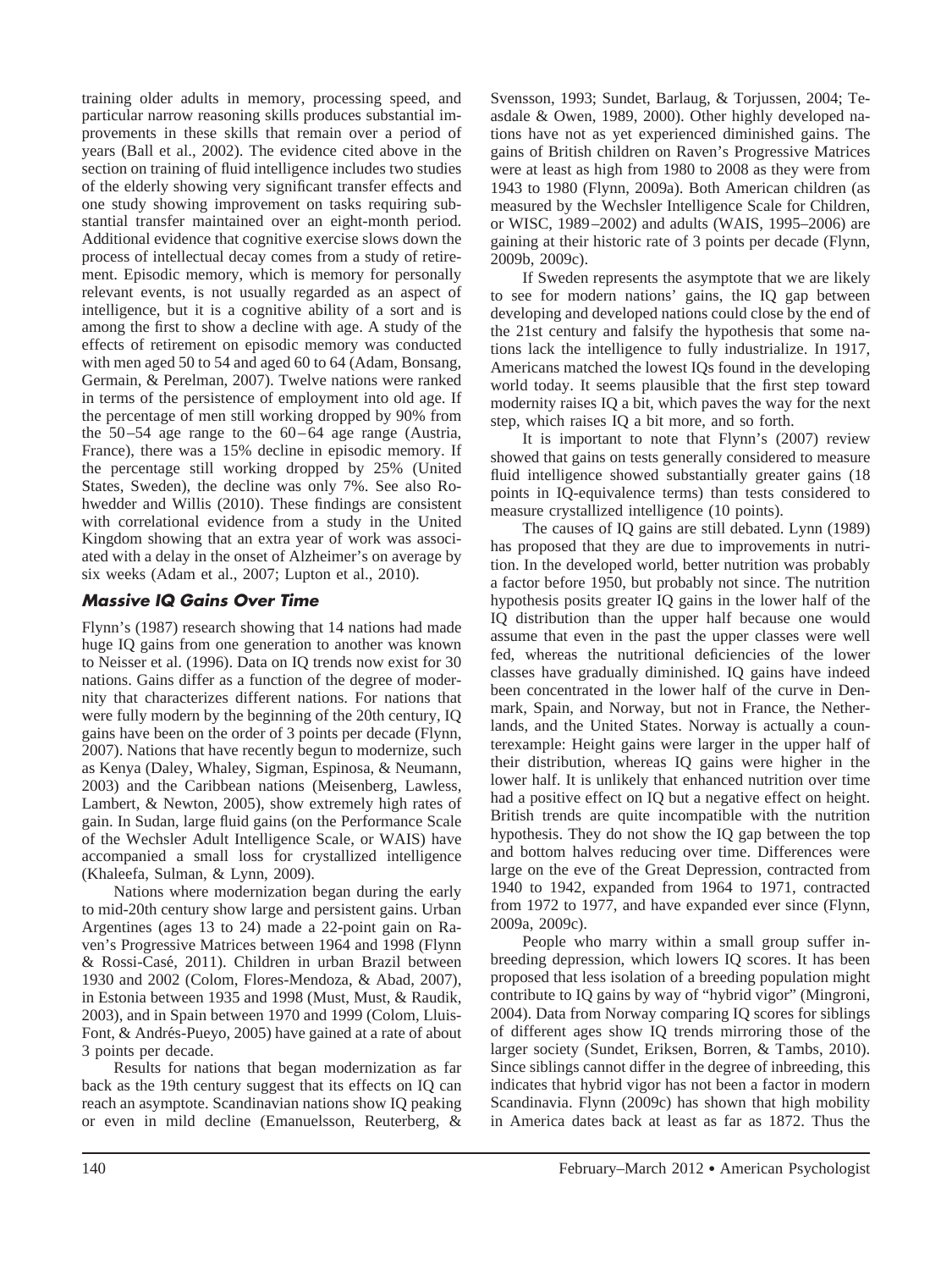hypothesis that a trend from substantial isolation to little isolation lies behind IQ gains seems implausible.

It is easier to eliminate causes than to provide a convincing causal scenario. It seems likely that the ultimate cause of IQ gains is the Industrial Revolution, which produced a need for increased intellectual skills that modern societies somehow rose to meet. The intermediate causes of IQ gains may include such factors as a more favorable ratio of adults to children, better schooling, more cognitively demanding jobs, and more cognitively challenging leisure. Flynn (2009c) has argued that one proximate cause is the adoption of a scientific approach to reasoning with an attendant emphasis on classification and logical analysis. Blair and colleagues (Blair, Gamson, Thorne, & Baker, 2005) have shown that the teaching of mathematics, beginning very early in school, has shifted from instruction in mere counting and arithmetical operations to presentation of highly visual forms of objects and geometrical figures with patterns children have to figure out. Such instruction seems a plausible explanation for at least part of the gain in fluid intelligence of the kind measured by Raven's Progressive Matrices.

Analysis of trends on various Wechsler subtests and Raven's Progressive Matrices for the United States may be helpful in understanding what the real-world implications of IQ gains might be.

*Raven's Progressive Matrices.* The very large gains in performance on the Raven test—nearly 2 *SD* in the period from 1947 to 2002—indicate that reasoning about abstractions has improved in a very real way. The very large gains for the Raven test render implausible the claim that the test is "culture free."

**Similarities.** The very large gains on the Similarities subtest imply that skills in classification (dogs are similar to owls because they are both animals) have increased. This seems likely to be helpful for scientific reasoning and for preparation for tertiary education.

**Performance subtests.** These subtests, which require operating on stimuli by means of manipulation or detection of differences, such as creating a three-dimensional representation of a two-dimensional picture, have shown very large gains. These gains are more difficult to interpret. Certainly, the gains on the Block Design subtest indicate that there has been enhanced ability to solve problems on the spot that require more than the mere application of learned rules.

**Comprehension.** Since 1947, adults have gained the equivalent of almost 14 IQ points and children have gained 11 points  $(SD = 15)$  on the Comprehension subtest. This subtest measures the ability to comprehend how the concrete world is organized (e.g., why streets are numbered in sequence, why doctors go back to get more education). These increases represent a real gain in ability to understand the world one lives in.

**Information.** There have been gains for the Information subtest of over 8 points for adults but only 2 points for children. It seems likely that the gain for adults reflects the influence of the expansion of tertiary education.

*Vocabulary.* The vocabulary of adults has increased by over 1 *SD*, but children's has increased only trivially (Flynn, 2010). The gain for adults likely reflects the influence of increased tertiary education and more cognitively demanding work roles.

**Arithmetic.** There have been very small gains for arithmetic for both adults and children. Perhaps this is because education in recent decades has not increased its emphasis on these skills.

Obsolescence of IQ test norms has an important realworld consequence. Someone who took an obsolete test might get an IQ score of 74, whereas their IQ measured on a more current test would be 69. Since 70 is the cutting point for immunity from the death penalty in America, obsolete tests have literally cost lives (Flynn, 2009b).

## **Biology of Intelligence**

As presaged in the original Neisser et al. (1996) article, advances in brain imaging research, including structural as well as functional magnetic resonance imaging (fMRI) and positron emission tomography, have resulted in a great deal of research reporting brain correlates of intelligence.

#### *Relationship Between IQ and Brain Structure and Function*

One of the clear findings of brain research over the past decade, both in imaging research and in clinical neuropsychology, has been a confirmation of an association between activity in prefrontal cortex (PFC) and performance on fluid reasoning and executive function and working memory tasks. Perhaps the most compelling demonstrations of the association between PFC and fluid, visual-spatial reasoning are those indicating profound impairment on reasoning tasks such as the Raven's Progressive Matrices and the highly similar Cattell Culture Fair Intelligence Test in individuals with damage to their PFCs (Duncan, Burgess, & Emslie, 1995; Waltz et al., 1999). A remarkable result in these studies is that other aspects of mental ability namely, well-learned and acculturated abilities such as vocabulary knowledge that are grouped together as crystallized intelligence, or  $g(C)$ —appear to be surprisingly little affected when there is damage to the PFC (Waltz et al., 1999). Indeed, individuals with average crystallized intelligence functioning can have fluid functioning as much 2 *SD* below average (Blair, 2006).

These studies suggest that the PFC is necessary for the solution of visual-spatial reasoning tasks in which the information is novel and nonsemantic but that the PFC is less involved in tasks that require crystallized abilities. In confirmation of the distinction in clinical research between brain areas important for  $g(F)$  and those important for  $g(C)$ , a large number of neuroimaging studies have demonstrated that performance on fluid reasoning tasks of the type required by Raven's Progressive Matrices, such as working memory and executive function, is dependent on neural circuitry associated with the PFC that also extends throughout the neocortex—including the superior parietal temporal and occipital cortex, as well as subcortical regions, partic-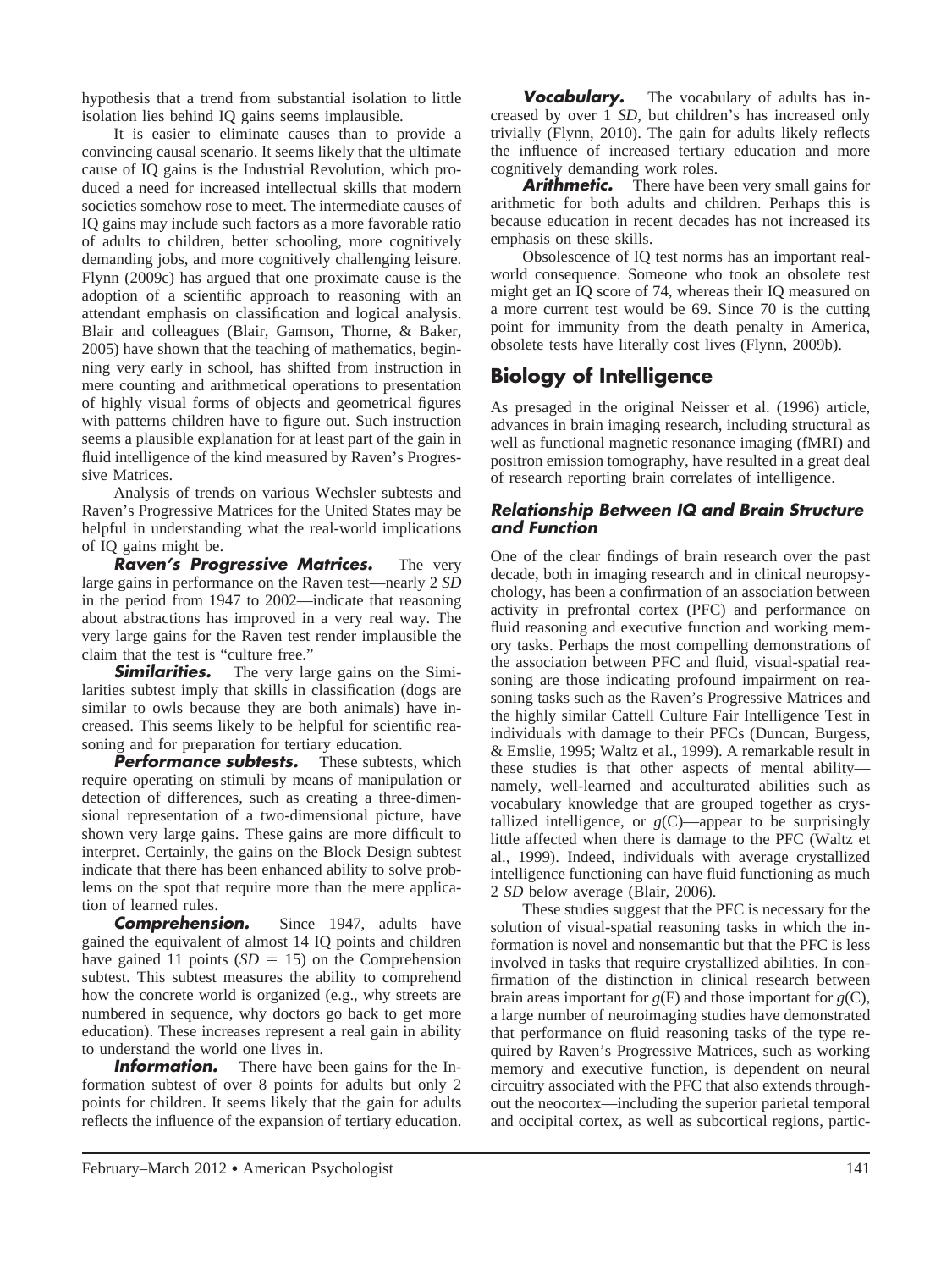ularly the striatum (Duncan et al., 2000; Gray, Chabris, & Braver, 2003; Jung & Haier, 2007; Olesen, Westerberg, & Klingberg, 2004). Consistency across studies in brain areas associated with reasoning, however, is limited. Patterns of activation in response to various fluid reasoning tasks are diverse, and brain regions activated in response to ostensibly similar types of reasoning (inductive, deductive) appear to be closely associated with task content and context. The evidence is not consistent with the view that there is a unitary reasoning neural substrate (Goel, 2007; Kroger, Nystrom, Cohen, & Johnson-Laird, 2008).

Similarly, functional and structural imaging studies indicate that brain regions associated with aspects of crystallized intelligence, such as verbal ability, are located in specific frontal and posterior temporal and parietal areas and, as with fluid reasoning, are closely tied to task content (Sowell et al., 2004). Common brain regions associated with both fluid and crystallized abilities have been identified (Colom & Jung, 2004); however, there appears to be limited similarity across studies searching for the neural substrate for *g*. For example, direct comparison of the structural correlates of *g* derived from two different intelligence test batteries revealed only limited overlap in brain regions identified (Haier, Colom, et al., 2009).

Although evidence for a single underlying neural basis for intelligence appears mixed, it may be that the issue is not one of identifying the relevant brain regions so much as the possibility that individuals vary in how they use areas of the brain that form the neural basis for intelligence when engaging in a given mental task (Haier, Karama, Leyba, & Jung, 2009). This possibility is suggested by a review of 37 structural and functional neuroimaging studies of "intelligence and reasoning tests" by Jung and Haier (2007) in which they proposed a parieto-frontal integration theory of intelligence (P-FIT) that was based on the identification of specific overall frontal and parietal brain regions as well as specific temporal and occipital areas that were reliably activated across most studies reviewed. The authors, as well as several commentators on the theory, however, noted the considerable heterogeneity in the findings of the various studies included in the review. Many brain regions were implicated by a small percentage of the studies, whereas relatively few were identified by more than 50% of the studies (Colom, 2007).

Overall, the conclusion seems to be that there is great heterogeneity in the findings of imaging studies examining the functional and structural basis of intelligence. An important area for future research on the neural basis for intelligence will be the mapping of individual variation in brain function and structure onto individual variation in mental test performance. An important goal for this research will be to determine the extent to which information about brain structure and function can be used to accurately estimate a given individual's overall level of mental ability (Colom, Karama, Jung, & Haier, 2010).

An additional indication of the potential limits of identifying relations between brain structure and function and general intelligence is provided by twin studies examining the heritability of both gray and white matter and

intelligence. Although the samples included in these studies are very small  $(N < 25)$ , brain imaging with adults who vary in degree of relatedness (monozygotic [MZ] twins, dizygotic [DZ] twins, and unrelated individuals) has demonstrated that regional structural variation in the brain is, like cognitive abilities themselves, substantially heritable (Chiang et al., 2009; Hulshoff Pol et al., 2006; Thompson et al., 2001; Toga & Thompson, 2005; van Leeuwen et al., 2009). Gray matter in frontal, parietal, and occipital cortex in MZ twins is, as with most aspects of morphology in these individuals, essentially identical (within-pair correlation  $> 0.95$ .) In DZ twins, however, a very high but somewhat lesser degree of similarity is observed in gray matter in parietal-occipital cortex and areas of frontal cortex associated with language. As with gray matter, similarity in white matter between MZ twins is (relatively) high  $(r =$ .45–.80), whereas many white matter regions, particularly frontal and parietal, are actually uncorrelated in DZ twins  $(r = .01-.19)$  (Chiang et al., 2009).

Although neuroimaging studies have established the very high heritability of brain structure, the correlation of brain volume to IQ in twin studies, as in all studies relating brain structure to IQ, is moderate, at about .33 (McDaniel, 2005). It is not clear, however, that the relation between brain size and IQ is causal. There is conflicting evidence as to whether there is a correlation between siblings' brain size and IQ. A study by Jensen (1994) found a correlation of .32 between head circumference and *g* for a small sample of MZ twins and a correlation of .31 for DZ twins. But several other studies found a weak or no relationship between sibling brain size and sibling IQ. Jensen and Johnson (1994) found a correlation of  $-.06$  between head circumference of siblings at age 4 and a .11 correlation for siblings at age 7, but even the very weak positive relation at age 7 is based on adjusting head size by height and weight, and the truth is we have no idea of what is the appropriate way to adjust for these variables. One small *N* study found a correlation of .15 between brain volume and IQ for siblings (Gignac, Vernon, & Wickett, 2003), but another study with the same design and a larger *N* found a correlation of  $-.05$  between brain volume and the first principal component of a battery of IQ subtests (Schoenemann, Budinger, Sarich, & Wang, 2000).

## *Cognitive Ability and Neural Efficiency*

An important finding of brain imaging research over the past decade is that individuals of higher ability exhibit greater efficiency at the neural level. That is, high-ability individuals are able to solve simple and moderately difficult problems more quickly and with less cortical activity, particularly in PFC, than lower ability individuals (Neubauer & Fink, 2009). Relations between neural activity and intelligence, however, are related to task difficulty in a manner characterized by an inverted U shape. For example, one of the earliest imaging studies to examine the relation of brain activity to fluid intelligence found that more intelligent individuals exhibit less, rather than more, whole brain activity (measured using glucose metabolic rate) when completing items from Raven's Progressive Matrices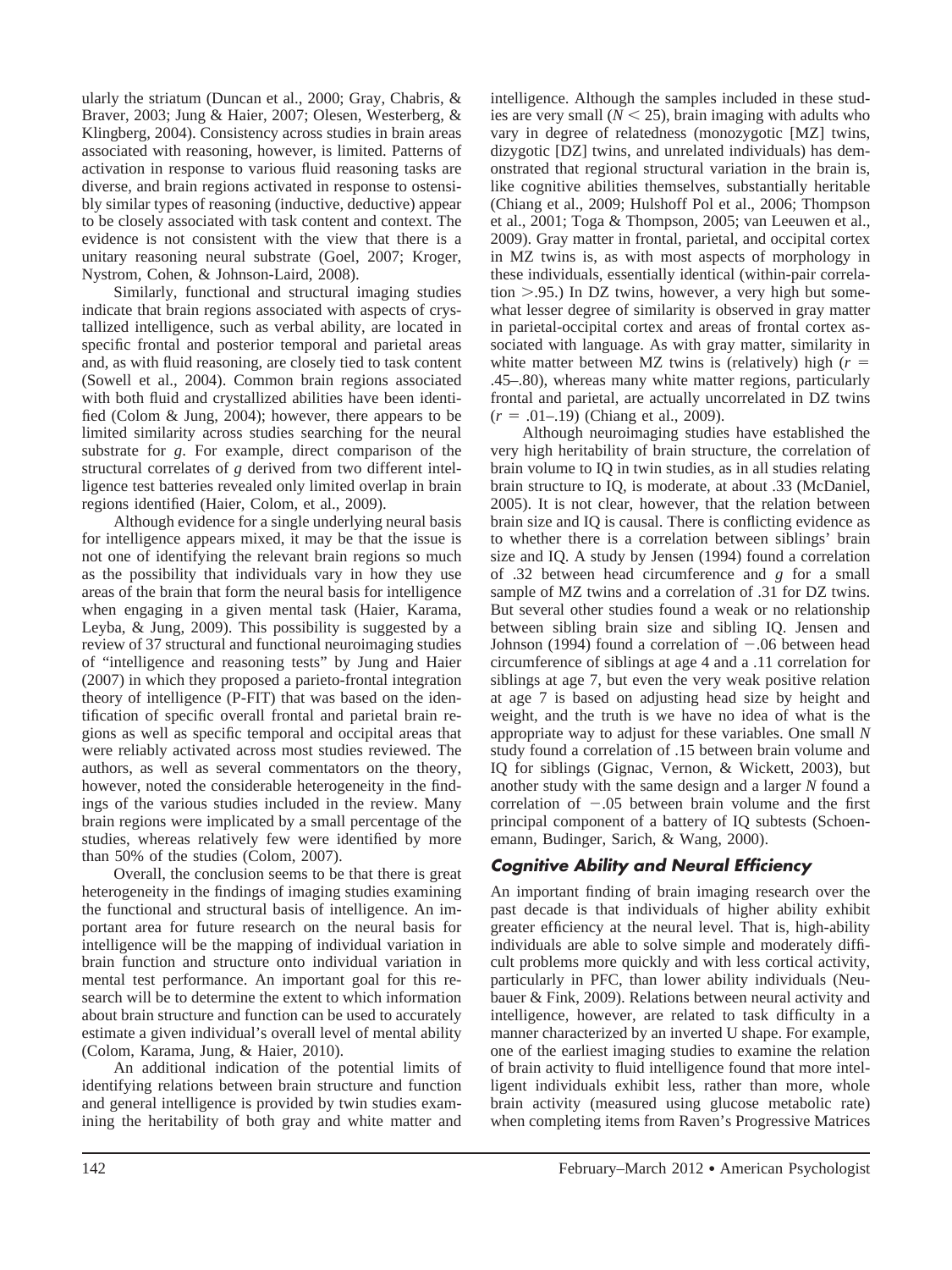(Haier et al., 1988). However, when task difficulty was matched to ability level, individuals with high *g*(F) exhibited increased brain activity relative to individuals with low *g*(F) (Larson, Haier, LaCasse, & Hazen, 1995). Subsequent fMRI studies have confirmed that high-ability individuals are more efficient problem solvers at the neural level and that, as task difficulty increases, high-ability individuals exhibit increasing neural activity in PFC, whereas lower ability individuals exhibit decreasing activity (Callicott et al., 1999; Rypma et al., 2006).

The inverted U relation between neural activity and IQ helps to clarify the findings of neuroimaging studies designed to identify the functional neural correlates of individual differences in intelligence. For example, in a widely cited fMRI study, neural activity in PFC and parietal cortex in response to a working memory task was correlated with fluid intelligence measured with Raven's Progressive Matrices (Gray et al., 2003). This correlation was present, however, only on the most difficult items of the working memory task, in which interference from distracting items was very high. Similarly, a second study also found a correlation between intelligence, using the Raven test, and activation in frontal and parietal regions in response to complex relative to simple visual-spatial reasoning items. Regions most strongly associated with *g*(F), however, were located in posterior parietal cortex (PPC) bilaterally rather than in PFC (Lee et al., 2006). These findings suggest that even on ostensibly more difficult problems, higher ability individuals are able to solve matrices-type reasoning problems more efficiently through visual-spatial attention systems of the PPC rather than more effortful working memory processes associated with PFC. As task difficulty increases, however, as with the most difficult working memory trials in the study of Gray et al. (2003), highability individuals exhibit increased prefrontal activity relative to individuals with lower ability.

Although much has been learned about the neural basis for cognitive abilities through the proliferation of neuroimaging studies, the results of these studies provide a somewhat disjointed picture of the neural basis for intelligence. There is much that remains to be learned about the neural basis for the specific cognitive abilities important for intelligence test performance. It appears, however, that like most aspects of behavior, intelligence test performance is multiply determined and that a single neural substrate for intelligence that is activated in similar ways across diverse individuals is not likely to be found.

## *Differentiation of g(F) and g(C)*

In any case, the research to date does makes it clear that  $g(F)$  and  $g(C)$  are different sets of abilities, subserved by different parts of the brain: *g*(F) seems to be substantially mediated by the PFC, whereas  $g(C)$  is not. This is not surprising in view of the following facts, most of which were reviewed by Blair (2006): (a) *g*(F) declines much more rapidly with age than does *g*(C). (b) The PFC deteriorates with age more rapidly than does the rest of the cortex. (c) Severe damage to PFC is associated with marked impairment of  $g(F)$  but little or no impairment of

*g*(C). (d) Severe impairment of *g*(C), such as occurs in autism, is often associated with near-normal or even superior *g*(F). (f) Gains in mental abilities in recent decades have been much less for crystallized abilities (the equivalent of about 10 points in IQ) than for fluid abilities (about 18 points), and they have been particularly dramatic for performance on Raven's Progressive Matrices (28 points), which has traditionally been considered a measure of pure fluid *g* (Flynn, 2007)<sup>4</sup> (g) Training specifically in executive functions such as attention control and working memory can have a marked effect on fluid intelligence as measured by Raven's Progressive Matrices while having little or no effect on crystallized intelligence. (h) Changes in *g*(F) and  $g(C)$  across the teenage years can be substantial, and those changes are independent of one another and are associated with changes in gray matter in different parts of the brain (Ramsden et al., 2011). It is important to note that of 35 investigators who replied to Blair's (2006) article pointing to evidence that  $g(F)$  and  $g(C)$  are quite separate constellations of abilities, only two challenged this contention, and none defended the strong view of *g* as being psychologically unitary and subserved by a single neural network. See also Hunt (2011).

There is a complex relationship between aging and relative declines of *g*(F) versus *g*(C) (J. R. Flynn, 2009c). Intelligence declines in old age, but do brighter individuals decline less or more? We do not have longitudinal data on the question, but cross-sectional data from the WAIS tables indicate that there may be a "bright tax" for fluid intelligence. After age 65, the brighter the person the greater the decline: Whereas those at the median lose an extra 6.35 points  $(SD = 15)$  compared to those 1 *SD* below the median, those 1 *SD* above the median lose an extra 6.20 points compared to those at the median, and those 2 *SD*s above the median lose an extra 3.40 points compared to those 1 *SD* above. Those who are very bright, rather than below average, pay a total penalty of 16 IQ points. The reverse is true of verbal ability, where there is a "bright bonus" of 6.30 points.

#### *Reciprocal Causation Between Brain Morphology and Intellectual Function*

It is important to recognize that the causal arrow between intellectual functioning and brain morphology points in both directions. Exercise of particular skills increases the size of particular areas of the brain. The hippocampus mediates navigation in three-dimensional space. London taxicab drivers have hippocampi that are enlarged—and enlarged in proportion to the amount of time they have been on the job (Maguire et al., 2000). Similarly, the process of learning how to juggle over a three-month period increased the size of gray matter in the mid-temporal area and the left posterior intra-parietal sulcus (Draganski et al., 2004). The extent of structural gray matter growth

<sup>4</sup> German-speaking countries may constitute an exception to the rule for other societies that gains have been greater for fluid than for crystallized intelligence (Pietschnig, Voracek, & Formann, 2010).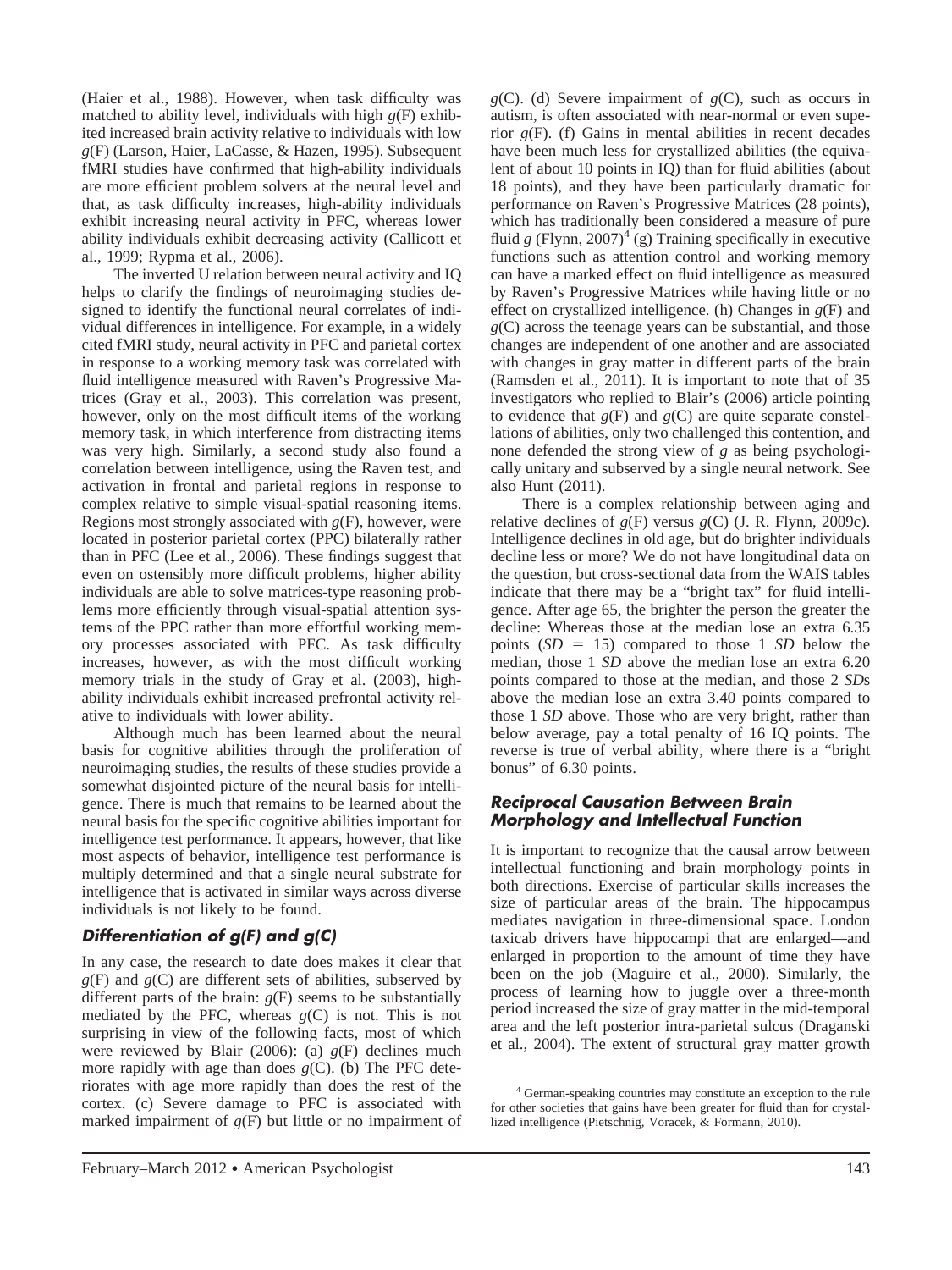was correlated with increased juggling ability. Three months after ceasing to juggle, the size of gray matter expansions was reduced. Three months of playing the visual-spatial game Tetris resulted in increases in cortical thickness in two regions and also in functional changes (though functional changes were not in the same areas as structural changes; Haier, Karama, et al., 2009).

# **Group Differences in IQ**

Two types of group differences in IQ have been exhaustively explored. These are the differences between males and females and the differences between Blacks and Whites (mostly in the United States). Differences between Asians and Westerners have been less well explored, and differences between Jews and non-Jews still less well explored. We summarize the evidence for all four types of differences below. Little is known of any value about Hispanic and American Indian IQs other than that they are lower than those of White Americans and slightly higher than those of Blacks. Estimates of the Hispanic/White gap range from two thirds the size of the Black/White gap for IQ tests to only slightly less than the Black/White gap for academic achievement as measured by the National Assessment of Educational Progress.

## *Sex Differences in Intelligence*

Questions about sex differences in intelligence differ from other group differences because there are some fundamental biological differences between males and females and, despite sex-related differences in socialization practices, both sexes share home environments and SES. However, as for questions about racial differences, the topic is incendiary because the answers we provide have political ramifications that include how and whom we educate, hire, and select as leaders.

Some public school districts have begun to segregate girls and boys on the basis of the belief that they are so different intellectually that they need to be educated separately, a belief that stems from faulty extrapolations from research on sex differences in intelligence. An extensive review conducted by the U.S. Department of Education (Mael, Alonso, Gibson, Rogers, & Smith, 2005) found that the majority of studies comparing single-sex with coeducational schooling reported either no difference or mixed results, and other reviews reported a host of negative consequences associated with single-sex education, including increased sex role stereotyping, which may harm both boys and girls (Halpern et al., 2011; Karpiak, Buchanan, Hosey, & Smith, 2007). As reviewed below, there are some cognitive areas that show average sex differences, but the data from the research literature on intelligence and cognitive skills do not indicate that different learning environments for females and males would be advisable.

*Visuospatial, verbal, and quantitative abilities.* Jensen (1998) addressed the question of female–male differences in intelligence by analyzing tests that "load heavily on *g*" but were not normed to eliminate sex differences. He concluded, "No evidence was found for

sex differences in the mean level of *g* or in the variability of *g*... *.* Males, on average, excel on some factors; females on others" (Jensen, 1998, pp. 531–532). Jensen's conclusion that no overall sex differences exist for intelligence has been bolstered by researchers who assessed intelligence with a battery of 42 mental ability tests (Johnson & Bouchard, 2007). They found that most of the tests showed little or no sex differences. There were, however, several tests that showed a difference between males and females of 0.5 *SD* or more. These differences included an advantage for females for verbal abilities such as fluency and memory abilities and an advantage for males on visuospatial abilities such as object rotation. These researchers recommended that the usual partition of intelligence into fluid and crystallized components be replaced with a model that partitions intelligence into verbal, perceptual, and visuospatial rotation. When this model is used, females excel at verbal and perceptual tasks; males excel at visuospatial tasks.

Sex differences favoring males in mental rotation, which is the ability to imagine what an object would look like if it were rotated, can be found in infants as young as three months of age (Quinn & Liben, 2008). Although this very early difference suggests a strong biological basis for the large sex differences in mental rotation, there is also strong evidence for a large sociocultural/learning contribution. For example, when female and male college students were trained with computer games that required use of spatial visualization, this intervention reduced the gap between male and female performance, though it was not completely eliminated (Feng, Spence, & Pratt, 2007). Likewise, when male and female college students were primed with positive stereotypes ("I'm a student from a selective college") before taking an object rotation task, the gender gap in performance was nearly eliminated. When gender was primed before the test, the gender gap widened (Mc-Glone & Aronson, 2006).

Language difficulties associated with stuttering, dyslexia, and autism are much more prevalent in males than in females (Wallentin, 2009). There is a large female advantage in reading that is found internationally, with girls significantly outscoring boys on the Progress in International Reading Literacy Study in fourth grade and at age 15 in all of the 25 countries that participated in 2003 and in 38 of the 40 countries that participated in 2006 (with no significant between-sex differences in the other two countries (Mullis, Martin, Gonzalez, & Kennedy, 2003). There are also large advantages favoring girls in writing achievement, with "the writing scores of female 8th graders . . . comparable with those of 11th grade males'" (Bae, Choy, Geddes, Sable, & Snyder, 2000, p. 18).

By contrast, mean differences on tests of quantitative achievement tend to be small or nonexistent when measured with standardized tests that reflect the mathematics content that is taught in school (Hyde, Lindberg, Lilnn, Ellis, & Williams, 2008). On average, boys taking the SAT have scored consistently about one third of a standard deviation higher than girls over the last 25 years (College Board, 2004; Halpern et al., 2007), but those values can be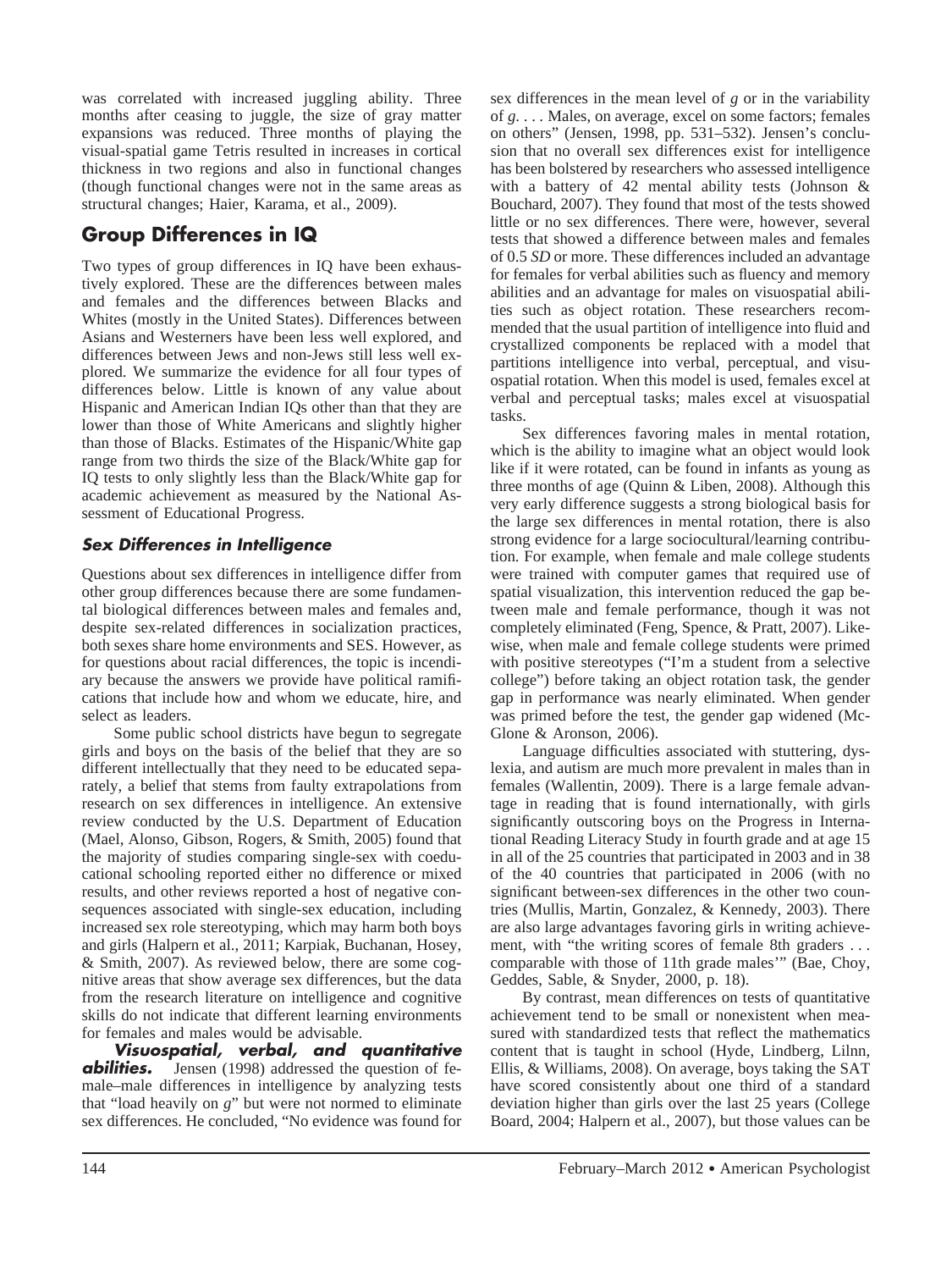misleading because many more girls than boys take the SAT (Hyde et al., 2008).

There are many more mentally retarded (i.e., IQ below 70) males than females, which suggests an X-linked genetic locus for many categories of mental retardation. A review of the literature placed the ratio of males to females at 3.6:1 across several categories of mental retardation (Volkmar & Sparrow, 1993). Males are also more variable in their performance on some tests of quantitative abilities, which results in more males at both the high and low ends of the distribution. The excess of males among the highest scorers received considerable media attention three decades ago when researchers found a 12:1 ratio of boys to girls scoring above 700 on the mathematics portion of the SAT for samples of highly gifted adolescents (Benbow & Stanley, 1983). However, more recent assessments now place the ratio of boys to girls somewhere between 4:1 and 3:1, a very significant reduction that can best be explained by increases in the number and level of mathematics courses that girls and women take (Wai, Cacchio, Putallaz, & Makel, 2010).

Raven's Progressive Matrices is considered the best measure of fluid *g*. Lynn and Irving (2004) reported that males begin to show a significant advantage on Raven's Progressive Matrices at age 15. Flynn and Rossi-Casé (2011) analyzed large and recent samples from five advanced nations. They showed that females matched males on Raven's Progressive Matrices at maturity as well as in childhood. Samples that show a female deficit are biased by the fact that more males drop out of secondary school than females or by the fact that the university intake of females has a lower IQ average than the male intake. Israel was an instructive exception: The small female deficit there was entirely a result of the low scores of Orthodox Jewish women secluded from the modern world.

*Causes of sex differences in intelligence.* For evolutionary psychologists, the answer to the "why" questions about sex differences lies in the division of labor in hunter-gatherer societies. For example, being able to imagine what something looks like from different angles (spatial rotation) might be more useful to a hunter than a gatherer, and males traditionally do more hunting in primitive societies. Although we recognize the importance of evolutionary pressures in shaping modern humans, modern mathematics and writing had no counterpart in early human societies, and the changing nature of sex differences in many intellectual tasks over the last century cannot necessarily be explained with direct appeals to our evolutionary past.

Because of the complexity of influences on intellectual development, we endorse a biopsychosocial model that recognizes the mutual influences of biological and psychosocial effects. Consider, for example, sex differences in the human brain. Overall, female and male brains are similar in organization and structure, but closer inspection shows that most areas are sexually dimorphic (Giedd, Castellanos, Rajapakse, Vaituzis, & Rapoport, 1997). On average, the male brain is between 8% and 14% larger than the female brain, a difference that is comparable to the sex difference

in the mass of other organs such as the heart (Sarikouch et al., 2010) and kidney (I. M. Schmidt, Molgaard, Main, & Michaelsen, 2001). Overall brain size does not plausibly account for differences in aspects of intelligence because all areas of the brain are not equally important for cognitive functioning. In general, females have more gray matter (neuronal cell bodies and dendrites) and males have more white matter in different regions of the brain (Eliot, 2011), and different patterns of gray and white matter correlate with intelligence for males and females (Haier, Jung, Yeo, Head, & Alkire, 2005). Haier and colleagues (2005) concluded, "Men and women apparently achieve similar IQ results with different brain regions, suggesting that there is no singular underlying neuroanatomical structure to general intelligence and that different types of brain designs may manifest equivalent intellectual performance" (p. 320).

Steroidal hormones also play a role in intellectual ability. Prenatal hormones are critical to normal brain development. As Neisser et al. (1996) noted, both prenatal and postnatal hormones influence behavior, including cognition, in characteristically male or female directions.

Sex hormones have effects on cognition throughout life, with many studies showing that higher estrogen levels slightly enhance some cognitive functions, particularly verbal memory in older women, and lower testosterone levels are weakly associated with better verbal fluency in older men (Wolf & Kirschbaum, 2002). In general, the effects of sex steroids on intelligence are small and inconsistent (Luine, 2008) because hormones interact in complex ways that can enhance or diminish cognitive abilities. Contrary to expectations, the Women's Health Initiative, a large randomized control study of hormone replacement therapy, found that dementia rates were higher for women who took hormone supplements; however, many researchers have pointed out serious flaws in this study, including the fact that the women in the hormone group were older, heavier, and less compliant than those in the placebo control group. A leading theory at this time is that there is a critical period (close in time to menopause) when hormone therapy will

<sup>5</sup> The state of Illinois requires all high school juniors to take the ACT, which is a standardized test used for college admissions decisions. Unlike the SAT, its content is more closely aligned with content that is likely to be taught in school. Data from 2009 show that 52% of test takers from Illinois were girls, so even with the requirement that all students take this test, more girls take the ACT. There are four separate scores, with girls scoring slightly higher on English and reading and boys scoring higher on mathematics and science. Although results are in the same general direction as found with the SAT, the effect sizes are small. The ACT also reports the percentages of students who are ready for college-level work in different subjects. The data from Illinois were as follows: 64% for boys and 68% for girls in English, 44% for boys and 37% for girls in mathematics, 48% for both boys and girls in reading, and 30% for boys and 19% for girls in science. Colorado also requires that all high school juniors take the ACT. As in Illinois, girls in Colorado scored higher than boys in English and reading and boys scored higher than girls in math, but not by very much  $(d =$  approximately .1); there was no difference in science. Thus, the direction of the sex differences is the same, and the differences are generally smaller than those found with the SAT, which includes a larger sample of girls than boys.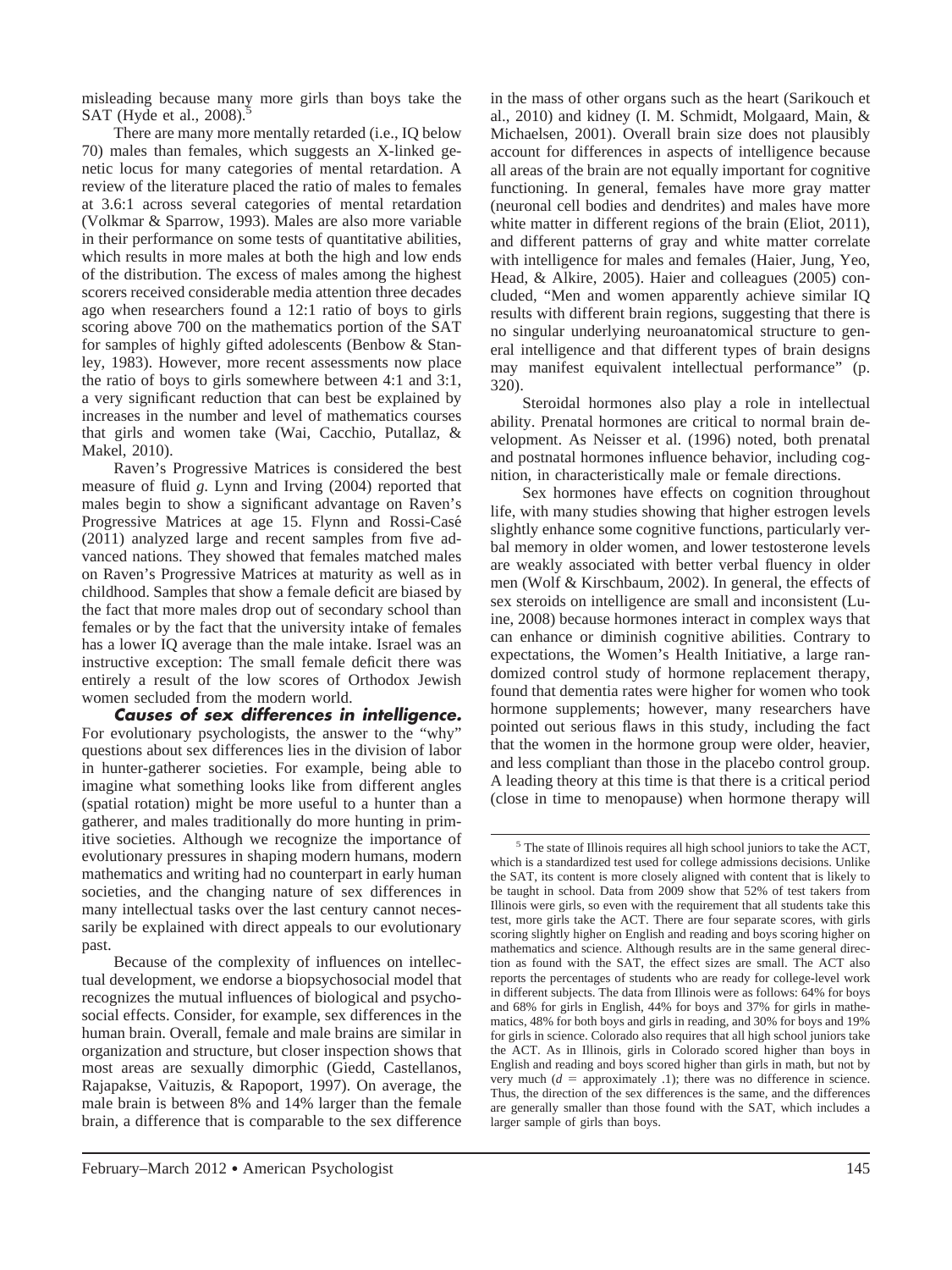be beneficial for verbal and working memory for women (Luine, 2008) There have been fewer studies of the effects of sex steroids on male cognition, and as with the literature for female participants, hormonal effects are inconsistent and generally small for men as well. In a review article, Janowsky, Chavez, and Orwol (2000) concluded that men with higher testosterone to estrogen ratios have better working memories, but this conclusion is tentative and may change as we gain a better understanding of the cumulative lifetime effects of sex hormones on intelligence.

We are far from understanding the intricate interplay of hormones, brain structures, and intelligence. This is an active area of research, and we can expect important findings in the near future.

#### *Black–White Differences in IQ*

About the Black–White difference in IQ, which at the time was about 15 points, the Neisser et al. (1996) article stated, "There is not much direct evidence on this point, but what there is fails to support a genetic hypothesis." That conclusion stands today: There has been no new direct evidence on the question. (See Rushton & Jensen, 2005a, 2005b, Gottfredson, 2005, and Lynn & Vanhanen, 2002, for the view that the Black–White IQ difference is owing substantially to genetic differences between the races and that indirect evidence having to do with such factors as reaction time and brain size is probative. See Nisbett, 2005, 2009, for the view that the direct evidence indicates that the difference between the races is entirely due to environmental factors and that the indirect evidence has little value.) Nisbett (2009) maintains that there is actually a substantial amount of direct evidence stemming from the fact that the "Black" gene pool in the United States contains a large amount of European genes. He maintains that almost all the research indicates no higher IQs for Blacks with a significant degree of European heritage than for those with much less. One of the most telling of the studies was available at the time of the Neisser et al. (1996) report but was apparently not known to them. This is an adoption study by Moore (1986). She examined the IQs of Black and mixedrace children averaging 81⁄2 years of age who were adopted by middle-class families who were either Black or White. The children who were of half-European origin had virtually the same average IQ as the children who were of exclusively Black origin. Hence European genes were of no advantage to this group of "Blacks." Children (both Black and mixed-race) adopted by White families had IQs 13 points higher on average than those adopted by Black families, indicating that there were marked differences in the environments of Black and White families relevant to socialization for IQ; indeed, the differences were large enough to account for virtually the entire Black–White gap in IQ at the time of the study.6

**Brain size and IQ.** The evidence cited by supporters of the genetic view that has received the most attention is the claim that because brain size is related to IQ for both Whites and Blacks and because Blacks have smaller brains than Whites, lower IQ for Blacks is genetically determined and mediated by brain size. As indicated

above, it is not clear that the brain size correlation with IQ is genetically mediated. Moreover, a within-group correlation does not establish that between-group differences have the same origin. Brain size differences between men and women are much greater than the race differences in brain size, yet men and women have the same average IQ. Brain size of full-term Black and White infants is the same at birth (Ho, Roessmann, Hause, & Monroe, 1981), and several postnatal factors known to reduce brain size are more common for Blacks than for Whites (Bakalar, 2007; Ho et al., 1981; Ho, Roessmann, Straumfjord, & Monroe, 1980a, 1980b). Finally, sheer brain size is a rather blunt measure of brain differences, which may be less predictive of IQ than measures of the size of particular regions or measures such as the ratio of gray matter to white matter. It is noteworthy, for example, that at a given level of IQ, Chinese have smaller frontal cortexes than Americans (Chee, Zheng, Goh, & Park, 2011), although Chinese brains as a whole may be larger than those of Americans (Rushton, 2010). Even with brain size equated between Chinese and Americans, the frontal cortex is larger in Americans (Chee et al., 2011).

**Black gains in IQ.** Dickens and Flynn (2006a) analyzed data from nine standardization samples for four major tests of cognitive ability. They found that Blacks gained 5.5 IQ points on Whites between 1972 and 2002. The gap between Blacks and Whites on a measure of *g* had narrowed almost to the same degree, that is, by 5.13 points.

This reduction in the measured *g* gap occurred even though the magnitude of Black gains on Whites by subtest did not correlate highly with Wechsler subtest *g* loadings. This is scarcely surprising, because the *g* loadings of Wechsler subtests are very similar. If one multiplies the Black on White gains by the *g* loadings of the subtests, and then takes a weighted average, the downward shift from IQ to "*g*Q" is very slight. Because all subtests measure *g* either directly or indirectly, Blacks simply could not have gained on Whites unless they had also gained in measured *g*. If Blacks eliminate the racial IQ gap, the measured *g* gap must at least be greatly reduced. Evidence for this comes from Eyferth (1961), who compared the children fathered by Black and White U.S. soldiers in Germany after World War II. His data show that the half-Black children matched the White children not only for IQ but also for measured *g* (J. R. Flynn, 2008).

It is important to note that there is a dramatic decline of Black IQ with age. Four-year-old Blacks are only about 5 points below Whites of the same age, whereas at age 24, Blacks are 17 points below Whites. This could be, as it seems, a loss with age. But it could be that younger cohorts

<sup>6</sup> The sole study consistent with the possibility that European genes are advantageous for Blacks was an adoption study by Scarr and colleagues (Scarr & Weinberg, 1976; Weinberg, Scarr, & Waldman, 1992). But their study was characterized by many flaws acknowledged by the authors. The most serious flaw was that Black children were adopted much later than other children, and age of adoption is strongly negatively associated with IQ.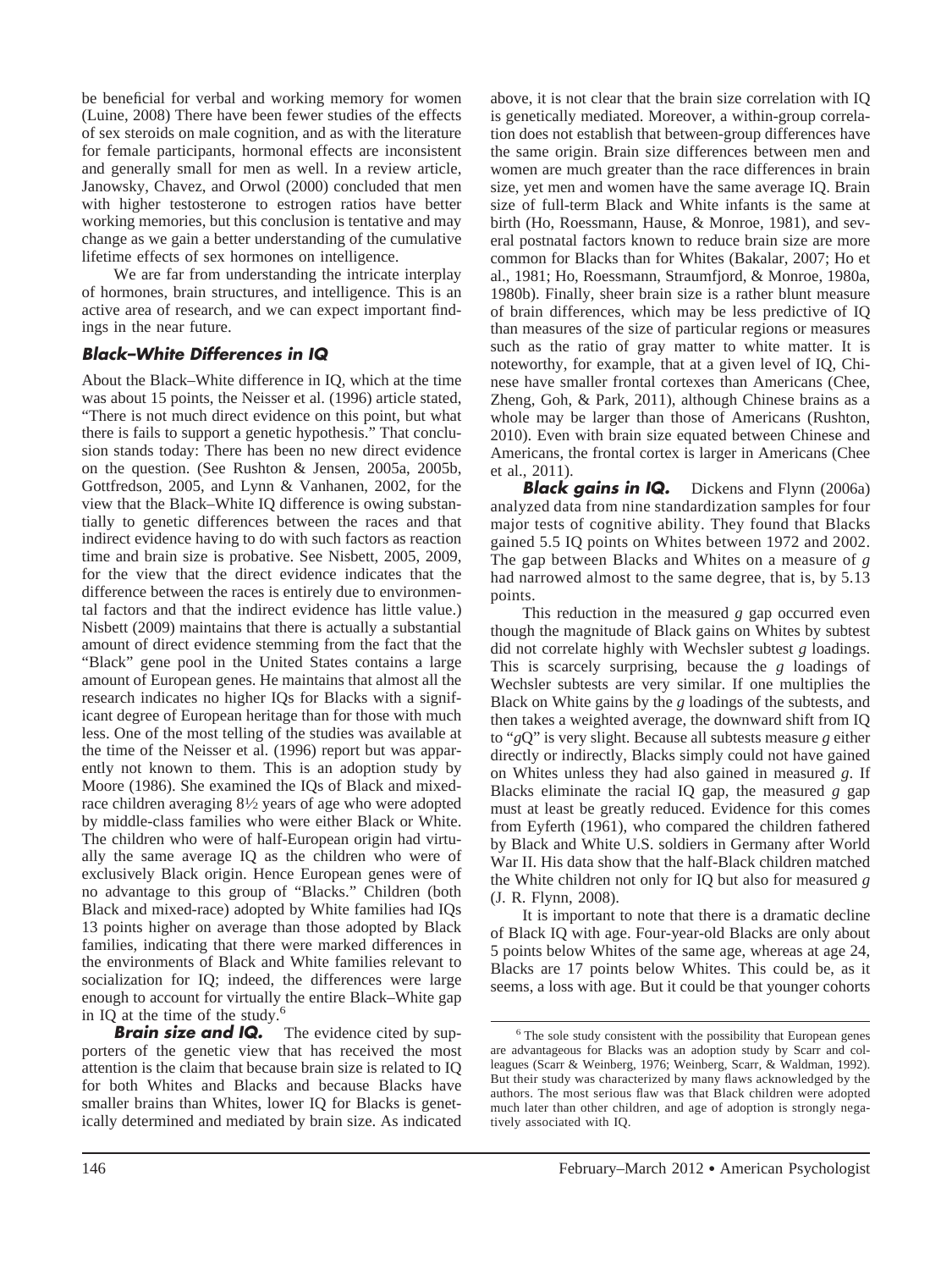of Blacks (those born five years ago) have had more favorable life histories than older cohorts of Blacks (born 24 years ago). If it is an age effect, it could have either environmental causes (the Black environment becomes progressively worse and worse relative to the White environment) or genetic causes (genes dictate that Black cognitive growth with age is slower than that of Whites).

The evidence for Black gains on Whites has been challenged in terms of the selection of studies, the magnitude of the gains, and their implications. Readers are directed to the exchange between Rushton and Jensen (2006) and Dickens and Flynn (2006b). A major objection of Rushton and Jensen was that Dickens and Flynn failed to analyze the standardization sample of the Woodcock-Johnson III IQ test. Murray (2006) did that analysis and found Black gains of a magnitude similar to those found by Dickens and Flynn on the four other tests, though the gains on the Woodcock-Johnson test came at an earlier time period than those on the other tests.

One other recent study supports an environmental hypothesis. Fagan and Holland (2007) studied different samples of Blacks and Whites and found that whereas the Blacks were substantially lower than the Whites in word knowledge, they were equally capable of learning new concepts and of making inferences. It may be that knowledge is more influenced by environmental factors than are learning or inferential ability. This result seems to contradict the finding that Blacks tend to underperform Whites on more heavily *g*-loaded tasks such as Raven's Progressive Matrices, and it will be interesting to see if it can be replicated.

## *Stereotype Threat*

Our understanding of group differences in intellectual ability is furthered by the very large literature on psychological reactions to negative stereotypes. Steele and Aronson (1995) argued that when test takers are aware of widespread stereotypes that impugn a group's intelligence (e.g., "Black people are stupid," "Girls can't do math"), they frequently experience the threat of devaluation— by the self, by others, or by both. The resulting arousal and anxiety can impair executive functioning on complex tasks such as standardized aptitude tests. Steele and Aronson called this response *stereotype threat* and demonstrated in a series of experiments that Black test takers scored considerably better—sometimes far better— on intellectual tests when the test was presented in a manner that downplayed ability evaluation or downplayed the relevance of race. Since the publication of Steele and Aronson's 1995 article, some 200 replications of the effect have been published, extending the findings to women and mathematics abilities, Latinos and verbal abilities, elderly individuals and short-term memory abilities, low-income students and verbal abilities, and a number of nonacademic domains as well. See Steele, Spencer, and Aronson (2002) and Aronson and McGlone (2009) for reviews of the literature.

Two recent meta-analyses reported by Walton and Spencer (2009) that included the data from nearly 19,000 students indicate that stereotype threat can cause tests to

February–March 2012 ● American Psychologist 147

underestimate the true abilities of students likely to experience stereotype threat (Walton & Spencer, 2009). Walton and Spencer's analysis suggests a conservative estimate that women's math performance and Black students' verbal performance are suppressed by about 0.2 *SD.* In a number of the individual studies, however, the suppression was closer to a full standard deviation.

The stereotype threat formulation has led to a variety of simple educational interventions conducted in schools and colleges that have substantially raised the achievement of Black students (e.g., Aronson, Fried, & Good, 2002; G. L. Cohen, Garcia, Apfel, & Master, 2006) and the achievement of girls in mathematics (Blackwell, Trzesniewski, & Dweck, 2007; Good, Aronson, & Inzlicht, 2003). The studies suggest that stereotype threat suppresses realworld intellectual achievements. Some of the interventions seem remarkably minor on the surface yet produce substantial gains in academic achievement. For example, simple efforts at persuading minority students that their intelligence is under their control to a substantial extent have nontrivial effects on academic performance (Aronson et al., 2002; Blackwell et al., 2007).

A critique of the Steele–Aronson research by Sackett, Hardison, and Cullen (2004) suggests caution in attributing Black–White test score gaps to stereotype threat. In short, the design and analysis of the studies leave the findings open to an alternative interpretation, namely, that inducing stereotype threat in the laboratory simply widens the existing Black–White gap but that reducing stereotype threat leaves this preexisting gap intact. This is indeed a possibility. However, if stereotype threat had no influence on test scores, it would be hard to explain why the interventions specifically targeted to reduce stereotype threat and its effects would have such strong effects on reducing realworld test and achievement gaps. Thus, the weight of the evidence suggests that stereotype threat probably accounts for some of the Black–White difference on intelligencerelated tests under some circumstances. At the least, these effects should give one considerable pause when interpreting group differences in intelligence test scores and academic achievement potential.

## *Asian–White Differences in IQ*

The academic achievements and high occupational profile of Chinese and Japanese Americans have inspired speculation about genetic superiority (Lynn, 1987; Rushton, 1995; Weyl, 1969). Flynn (1991) analyzed data from the Coleman Report for the high school graduating class of 1966. That large representative sample included a substantial number of Asian Americans. The Asian Americans had about the same mean IQ as White Americans (actually slightly lower) but scored one third of a standard deviation higher on the SAT than did White Americans. SAT scores may reflect motivational differences—for example, taking more and higher level math courses—to a greater degree than do IQ tests. Remarkably, Chinese Americans in the class of 1966 attained occupations of a professional, managerial, or technical nature at a rate 62% higher than White Americans. The picture that results is that Asian Americans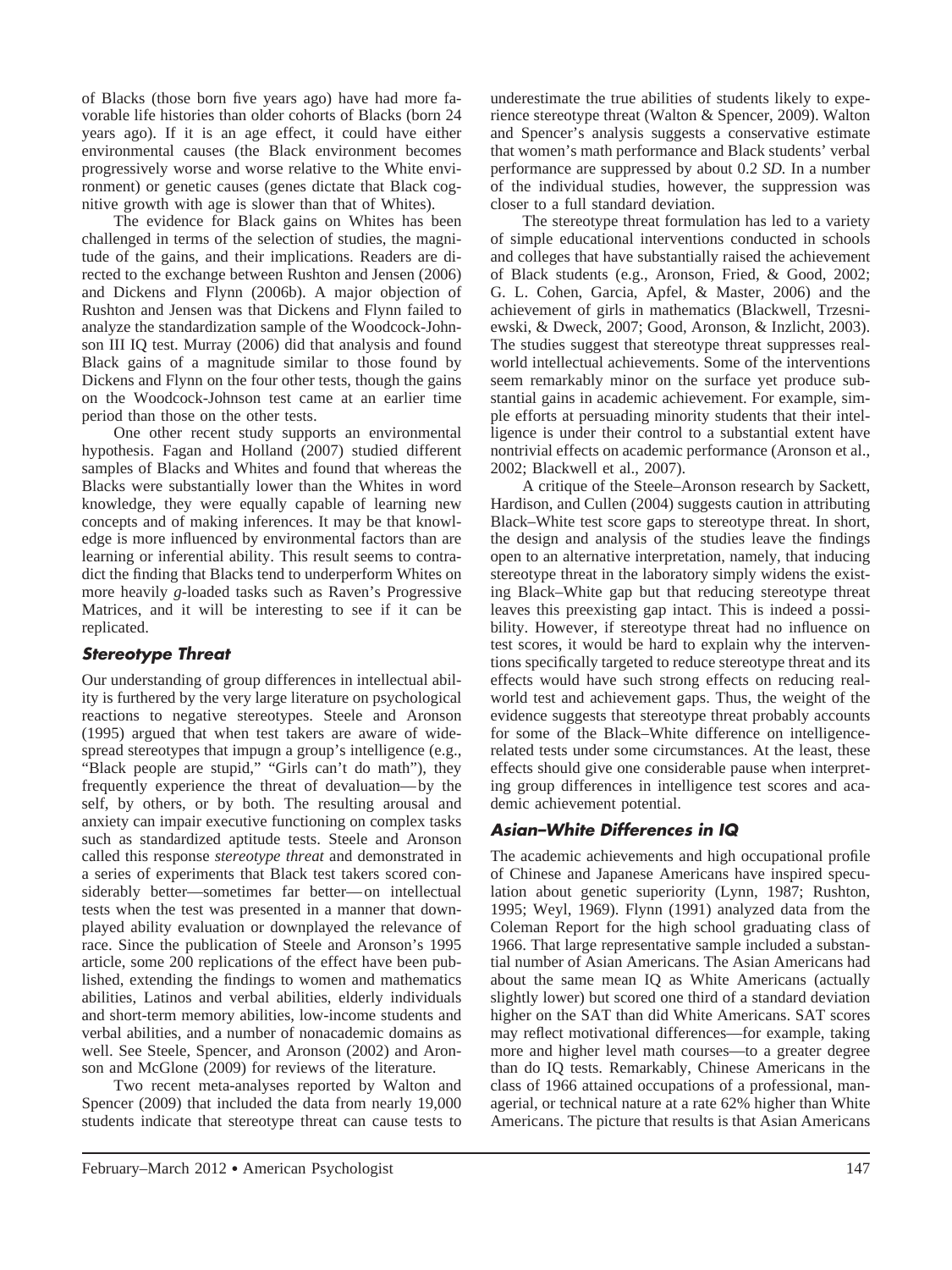capitalize on a given level of intellectual ability much more than do European Americans.

The differences in achievement between Asian Americans and White Americans are not hard to explain on cultural grounds. East Asians are members of cultures having a Confucian background. An endemic belief in those cultures is that intelligence is primarily a matter of hard work (Chen & Stevenson, 1995; Choi & Markus, 1998; Choi, Nisbett, & Norenzayan, 1999; Heine et al., 2001; Stevenson et al., 1990). For thousands of years in China it was possible for the poorest villager to become the highest magistrate in the land through study. Families with a Confucian background exert far more influence on their children than do most families of European culture (Fiske, Kitayama, Markus, & Nisbett, 1998; Markus & Kitayama, 1991). They can demand of their children excellence in education and preparation for high-status careers and expect their children to try to comply. Matters in the United States have changed since the passage of immigration laws in the late 1960s that encouraged the immigration of highly skilled workers. That change resulted in a huge inflow of talented East and South Asians. These people bring on average very substantial educational and cultural capital and undoubtedly some genetic advantage over the general U.S. population.

### *Jewish–Non-Jewish Differences in IQ*

There is little good evidence about just what IQ levels are typical for Ashkenazi Jews. (There is even less evidence available for Sephardic Jews, and in the rest of this section "Jews" should be taken to mean "Ashkenazi Jews of European descent.") Jewish IQs have been variously estimated to be 7–15 points higher than those of White non-Jews in Britain and America (Flynn, 1991; Lynn, 2004, 2006). All available studies, however, are based on samples of convenience.

It is not clear to what we should attribute the greater overall intellectual ability popularly attributed to Jews and supported by (weak) data. It is certainly possible to invoke cultural explanations, and there are numerous armchair genetic theories as well. One genetic theory may have more substance to it than the others. This is the "sphingolipid" theory of Cochran, Hardy, and Harpending (2005). Cochran et al. noted that Jews are subject to several distinctive genetic conditions that involve an excess of sphingolipids—the substance that forms part of the insulating outer sheaths that allow nerve cells to transmit electrical signals and encourage growth of dendrites. These illnesses include Tay-Sachs disease, Niemann-Pick disease, and Gaucher's disease. Having too many of these sphingolipids is fatal or at least likely to result in serious illness that can prevent reproduction. Why does natural selection not eliminate these diseases? Cochran et al. enlisted the sickle-cell anemia analogy. The sickle-cell gene produces illness for individuals who have two copies of it (one from each parent). But those with only one copy of the gene are provided with protection against malaria. Cochran et al. argued that because Jews were segregated into trade and finance since their arrival in Europe in the 8th century AD,

intelligence conferred a larger reproductive advantage for them than for others. The main evidence in favor of the sphingolipid theory is that Jews with Gaucher's disease are more likely to be working in occupations demanding extremely high IQ than are other Jews. No direct test of the association of the genes for these diseases with intelligence has been made, so the theory remains merely an intriguing suggestion.

It is important to note that even at the highest estimates we have of Jewish IQ, Jewish accomplishment exceeds what would be predicted on the basis of IQ alone. Nisbett (2009) has argued that the numbers of Jewish Ivy Leaguers, professors at elite colleges, Supreme Court clerks, and Nobel Prize winners are greater than one would expect even if average Jewish IQ were 115. He has also noted that remarkable as the superior achievement of Jews is, the achievement difference between Jews and non-Jews is far less extreme than differences between groups in many other comparisons that cannot be explained on purely genetic grounds, such as the achievements of the Italians versus the English in the 15th century, of the English versus the Italians after the 18th century, of Arabs versus Europeans in the 8th century, of Europeans versus Arabs after the 14th century, and of New Englanders versus Southerners throughout American history.

## **Important Unresolved Issues**

We can discuss some broad issues with greater clarity than was possible at the time of the Neisser et al. (1996) review. First, it has been proposed that working memory is essentially identical to fluid intelligence. We discuss the evidence on both sides of this issue. Second, the massive Flynn effect gains in IQ seem to contradict the data indicating that IQ is substantially heritable. We report an attempted resolution of the paradox. Third, several recent theories may throw new light on the concept of *g.* Fourth, there is growing evidence that self-regulation or self-control abilities may have as much effect on academic and other life outcomes as IQ. We explore the relationship between self-regulation and IQ and examine possible mechanisms through which self-control influences intellectual achievement. Fifth, the issue of the effect of stress on the central nervous system has become a focus of attention recently, but many questions arise concerning its importance, the mechanisms by which it operates, and whether class and race differences in stress contribute to group differences in IQ.

#### *The Relationship Between Working Memory and Intelligence*

Over the last two decades, many researchers have noted that working memory and fluid intelligence, *g*(F), are highly related concepts. Working memory is the active processing system that simultaneously stores and manipulates relevant information, often in the face of distracting or competing information or the need to inhibit incorrect responses (Engle, 2002). The predominant model of working memory posits verbal, visuospatial, and episodic mem-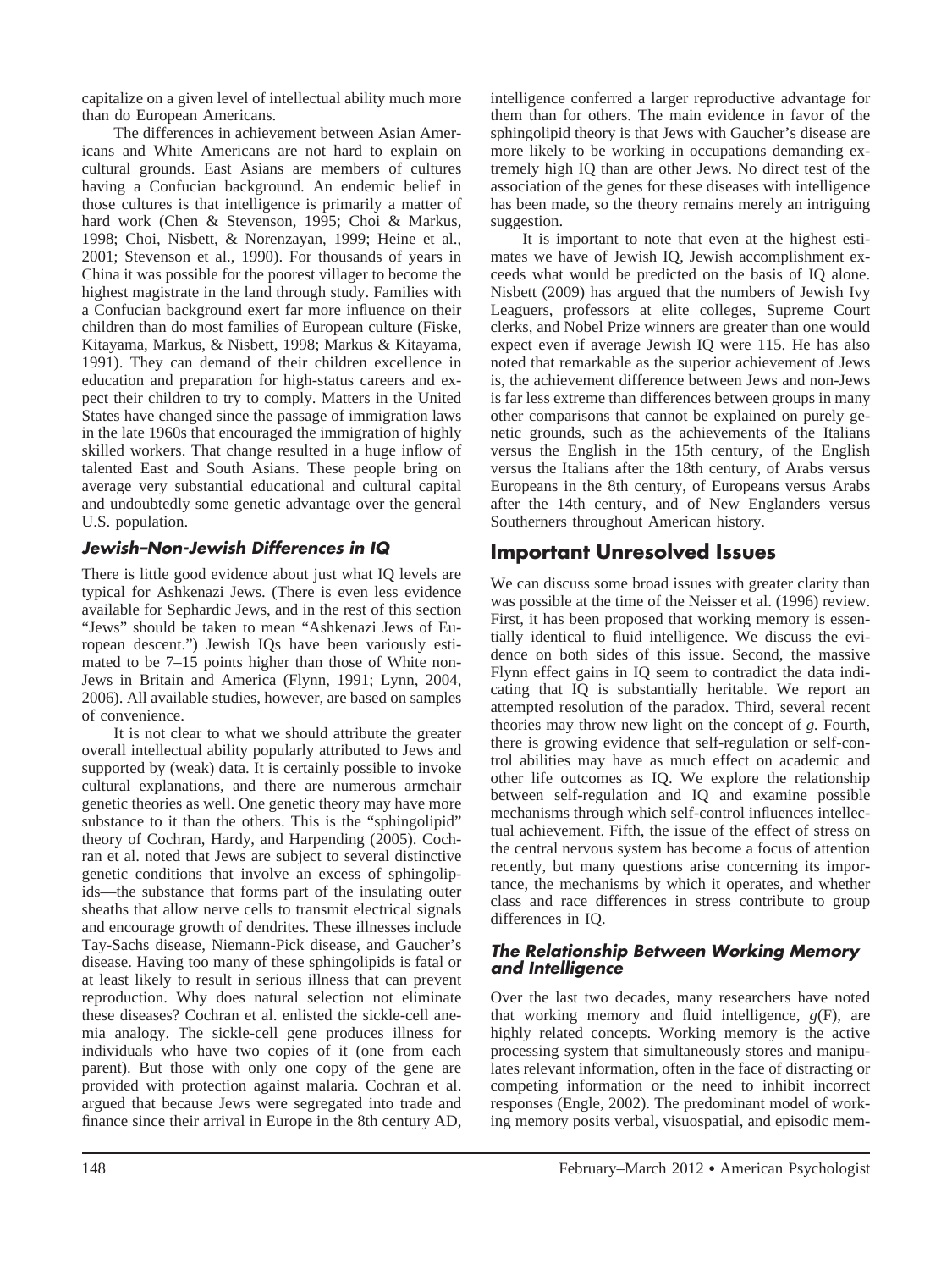ory as three subsystems that are coordinated by an executive that is often conceptualized as attentional control (Baddeley, 2002; Baddeley & Hitch, 1974). The capacity of working memory is measured with tests that require participants to keep verbal or visuospatial information in memory while solving problems such as sentence comprehension, arithmetic, and abstract reasoning. Scores on tests of working memory capacity have high correlations with reading comprehension, reasoning abilities, and scores on the SAT (Daneman & Carpenter, 1980; Kyllonen & Christal, 1990; Turner & Engle, 1989).

The relation between working memory and the general factor of intelligence has reached identity  $(r = 1.00)$  in some studies using latent variable analysis (Gustafsson, 1984; Süβ, Oberauer, Wittmann, Wilhelm, & Schulze, 2002) and is, on average, .72 (Kane, Hambrick, & Conway, 2005). The extent of the relation between working memory and general intelligence, however, remains in dispute. Primary points of contention concern the specific definition of working memory (Ackerman, Beier, & Boyle, 2005) and the extent to which speed of processing rather than working memory best explains individual differences in intelligence (Conway, Cowan, Bunting, Therriault, & Minkoff, 2002; Fry & Hale, 2000; Salthouse, 1996; Salthouse & Pink, 2008; Sampson, 1988).

The argument about whether working memory explains individual differences in *g*(F) is important because of the close association of *g*(F) with *g*. Following from this association, as we noted earlier, scientists have recently shown that  $g(F)$  can be markedly enhanced by training people to increase the capacity of their working memory. However, the research establishing this fact provides no indication that training of these functions influences  $g(C)$ . Thus the case for identifying either working memory or *g*(F) with *g* is rendered implausible. Nevertheless, the relations among working memory and other executive functions, *g*(F), and *g* are clearly complex, and much remains to be learned.

## *Reconciling IQ Gains and Heritability*

The discovery of IQ gains over time created a seeming paradox. Identical twin studies (and other kinship studies) indicated that genetic influence on IQ is strong and the effects of environment on IQ are weak. But Dutch males gained 20 IQ points on a test composed of 40 items from Raven's Progressive Matrices between 1952 and 1982, which seems to imply environmental factors of enormous potency. How can environment be so weak and so potent at the same time? Dickens and Flynn (2001a, 2001b) offered a model that distinguishes the dynamics of a situation in which two separated twins develop highly similar IQs and of a situation in which a whole society shows a huge IQ gain over time.

When identical twins are separated at birth, they initially share only common genes. But soon those common genes begin to access environments far more alike than those of randomly selected individuals. If both twins are taller and quicker than average, although raised in different cities, they are more likely to play basketball a lot, get

selected for their school team, and get professional coaching. There is a dynamic interplay each step of the way, whereby better than average ability accesses an enriched environment, which enhances the ability advantage, which accesses an even more enriched environment, and so forth. Similarly, if twins have slightly better brains than average, although raised apart, they are both more likely to enjoy school, get into an honors stream, go to a top university, and so forth.

Dickens and Flynn (2001a, 2001b) call this process the *individual multiplier*. Thanks to the individual multiplier, the fact that separated twins have powerful environmental factors in common is "masked," and their common genes get all of the credit for their highly similar IQs.

Between generations, the quality of genes is relatively constant, and the potency of environment is clearly revealed. A persistent environmental factor like the advent of TV can enhance the popularity of basketball, so that more people play it more enthusiastically. This raises the average performance, and the rising performance develops its own momentum. There is a second kind of dynamic interaction whereby the rising mean (some people learn to shoot with either hand) encourages every individual to improve (more people begin to shoot with either hand), which raises the mean further, which influences the individual further, and there is a great escalation of skills over time. If the Industrial Revolution puts a premium on credentials, and lucrative cognitive work expands, the more people in general need increased cognitive skills. This seems likely to result in increasing cognitive challenges in educational and entertainment settings and an explosion of college enrollments.

Dickens and Flynn (2001a, 2001b) call this process the *social multiplier*. Thanks to the social multiplier, the evolving environment can cause huge cognitive gains over time with no assistance from better genes. The two multipliers are operating simultaneously— genetic differences between individuals that are rendered potent by individual multipliers (registering in the twin studies) and environmental differences between the generations that are rendered potent by the social multiplier (registering huge IQ gains over time).

To the extent that Blacks and Whites interact mainly with members of their own groups, potent social multipliers could be exacerbating the existing differences in intelligence. If the primary environmental causes (e.g., discrimination in jobs and housing) are removed, the multiplier effects should unwind; that is, the removal of small persistent environmental differences between groups could have large effects on group differences in IQ.

Rowe and Rodgers (2002) argued that the Dickens– Flynn model implies that IQ variance should have increased at the same time that mean IQ increased. Loehlin (2002) generalized the model and faulted the family of models presented for failure to specify the time scale involved and for failure to address developmental aspects. Dickens and Flynn (2002) contended that the model does not imply increased variance and is consistent with plausible theories of development. Rushton and Jensen (2005a)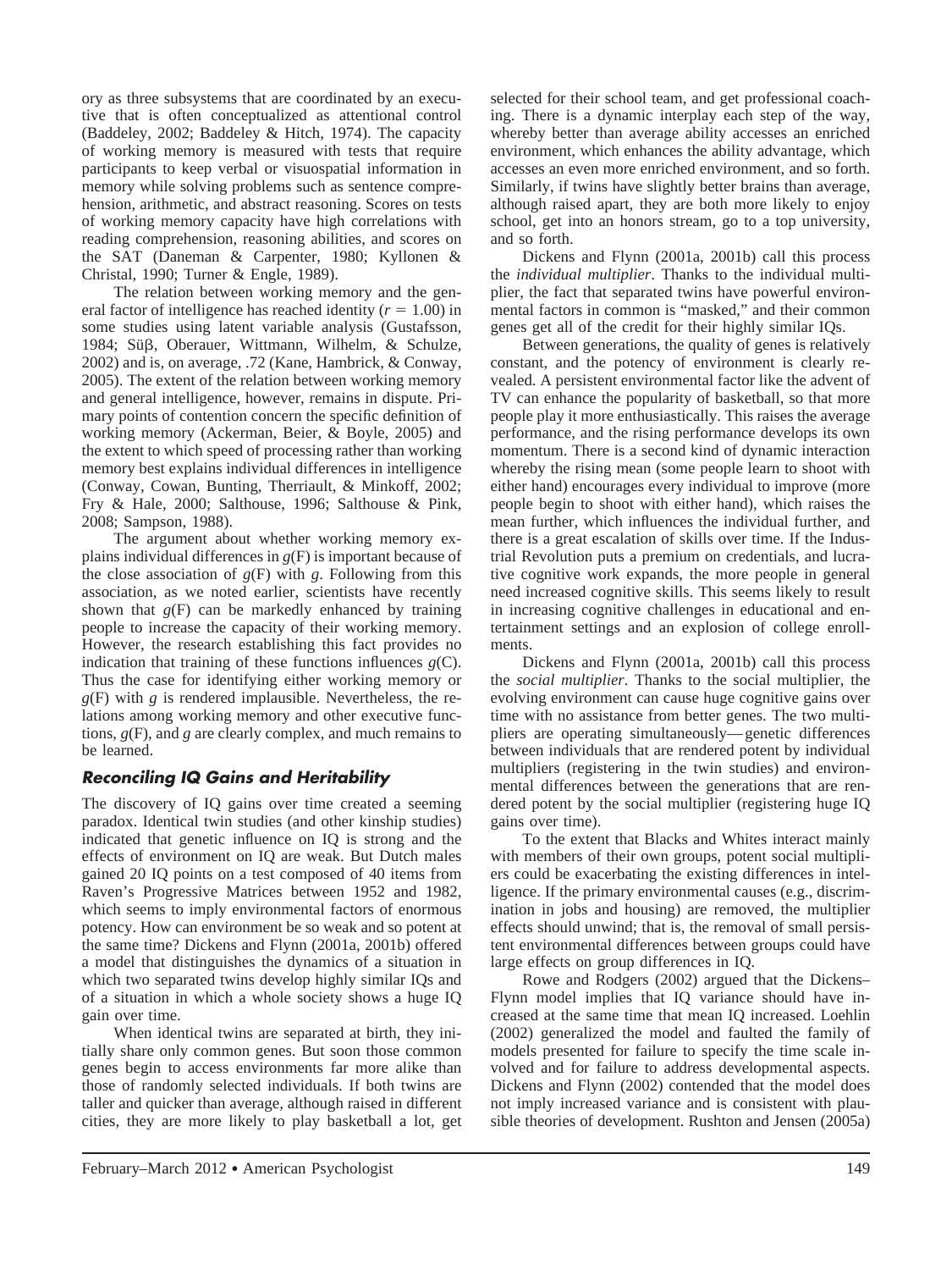criticized the model on the grounds that it (a) implied mistakenly that Black–White differences in IQ should increase over the course of development and (b) could not explain the rise in heritability from 0.4 during childhood to 0.8 at maturity. Dickens (2009) replied as follows: (a) In fact, the Black–White gap does increase with age, but even if it did not, whether or not one could detect the increase would depend on how quickly the multipliers work. If they worked quickly enough, one might not see any change in the Black–White difference once children were old enough to test. (b) The model was actually proposed in part to explain why heritability should increase with age. Mingroni (2007) criticized the model on multiple grounds and Dickens (2009) responded.

We emphasize that the Dickens–Flynn model, while good at explaining a wide range of facts about intelligence, has not been subject to very much empirical testing.

#### *What Is g?*

Some have suggested that whatever the cause of societal gains in cognitive ability, they are irrelevant to debates about the malleability of cognitive ability because they are not *g* gains (Gottfredson, 2007; Rushton, 1999, 2000; Rushton & Jensen, 2005a). It is argued that IQ tests derive their predictive power from their ability to measure *g* and that if secular gains are not *g* gains, then they have no practical value.

In a simple model in which all cognitive abilities are a linear function of one important underlying ability, an increase in that unitary ability would lead the abilities that derive from it to increase in proportion to their dependence on that underlying cause. The gain on each ability would be proportional to its loading on the first factor derived from an analysis of all the abilities (i.e., the abilities' *g* loadings). Various studies using the method of correlated vectors reach different conclusions about the extent to which secular gains are proportional to (correlated with)  $g$  loadings,<sup>7</sup> but Wicherts, Jelte, Dolan, and Hessen (2004) rejected the hypothesis that secular gains on different tests are purely *g* gains. However, the same can be said for the trajectory of abilities as children develop and as ability declines in old age. A single-factor *g* model cannot explain either the pattern of growth in ability or the pattern of decline in ability (Finkel, Reynolds, McArdle, & Pedersen, 2007; McArdle, Ferrer-Caja, Hamagami, & Woodcock, 2002; McArdle, Hamagami, Meredith, & Bradway, 2000).

This lack of a relationship between *g* loading and improving subtest scores across a range of different dimensions is not terribly damaging to the notion of a dominant underlying ability so long as one has a more nuanced view as to how that general ability relates to the specific abilities measured by the subtests. Cattell (1971) viewed fluid *g* as the ability to solve new problems on the spot and the ability to learn new things. Crystallized *g* was the knowledge that one accumulated by applying one's fluid ability in different areas. Someone who always had more fluid *g* would also have more crystallized *g*, but crystallized *g* could grow while fluid *g* remained constant, and if fluid *g* began to fall, crystallized *g* could still continue to rise as long as the rate

of building crystallized *g* surpassed the rate at which it was lost. Thus, there would be no reason to expect tests of crystallized and fluid abilities to rise and decline at the same time or rate.

Studies of the rate of decline of different cognitive abilities are consistent with such a view (McArdle et al., 2002). Individuals' scores on tests that tap mainly fluid abilities (such as Raven's Progressive Matrices) decline with age much earlier and more rapidly on average than do their scores on tests of crystallized abilities such as vocabulary or general knowledge. However, studies that attempt to determine whether fluid ability can predict changes in crystallized abilities tell a more complicated story. McArdle and colleagues (2000) found that fluid ability does not predict crystallized ability (operationalized as vocabulary) in individuals, but memory does, and memory is somewhat influenced by fluid ability. Ferrer and McArdle (2004) used a broader set of measures of crystallized ability. Like McArdle et al. (2000), they found no evidence that fluid abilities predict changes in vocabulary in individuals, but they did find that fluid ability predicted academic knowledge and quantitative abilities. Finally, Hambrick, Pink, Meinz, Pettibone, and Oswald (2008) estimated a structural equation model of the relationship between a number of factors to see what could predict gains in knowledge of current events. They found that *g*(F) predicts the initial level of knowledge and that the initial level of knowledge predicts gains, but they found no direct role for  $g(F)$  in predicting gains.

These studies suggest a complex interplay of different abilities in the dynamics both of early life development and of later life decline. What then explains the relatively stable factor structure of abilities described by Carroll (1993)? Several recent papers have suggested how a *g* factor could arise despite the independence of its components (Bartholomew, Deary, & Lawn, 2009; Dickens, 2007; van der Maas et al., 2006). Dickens (2007) showed that a general intelligence factor would appear because people who are better at any given cognitive skill are more likely to end up in environments that cause them to develop a wide range of skills. He attempted to account for the important facts about *g* without postulating any underlying physiological base for the correlation of abilities. People may indeed have physiological advantages over one another for one or more cognitive skills, but Dickens showed that even if these skills are initially largely independent of one another, after people interact with their environments, these skills

<sup>7</sup> Colom, Juan-Espinosa, and Garcia (2001) and Juan-Espinosa et al. (2000) found strong correlations between *g* loadings and IQ gains. Jensen (1998, pp. 320 –321) reviewed a number of studies of the relation between subtest gains and *g* loadings, all of which showed weak positive correlations. Rushton (1999, 2000) found that a measure of *g* developed on the WISC has loadings that are negatively correlated with subtest gains in several countries. But Flynn (2006) argued that IQ gains are greatest on tests of fluid *g* rather than crystallized *g*, and he found a positive (although statistically insignificant) correlation between a measure of fluid *g* he developed and IQ gains in the same data used by Rushton. Must et al. (2003) found no correlation between *g* loadings and gains on two tests in Estonia, but these were achievement tests with a strong crystallized bias.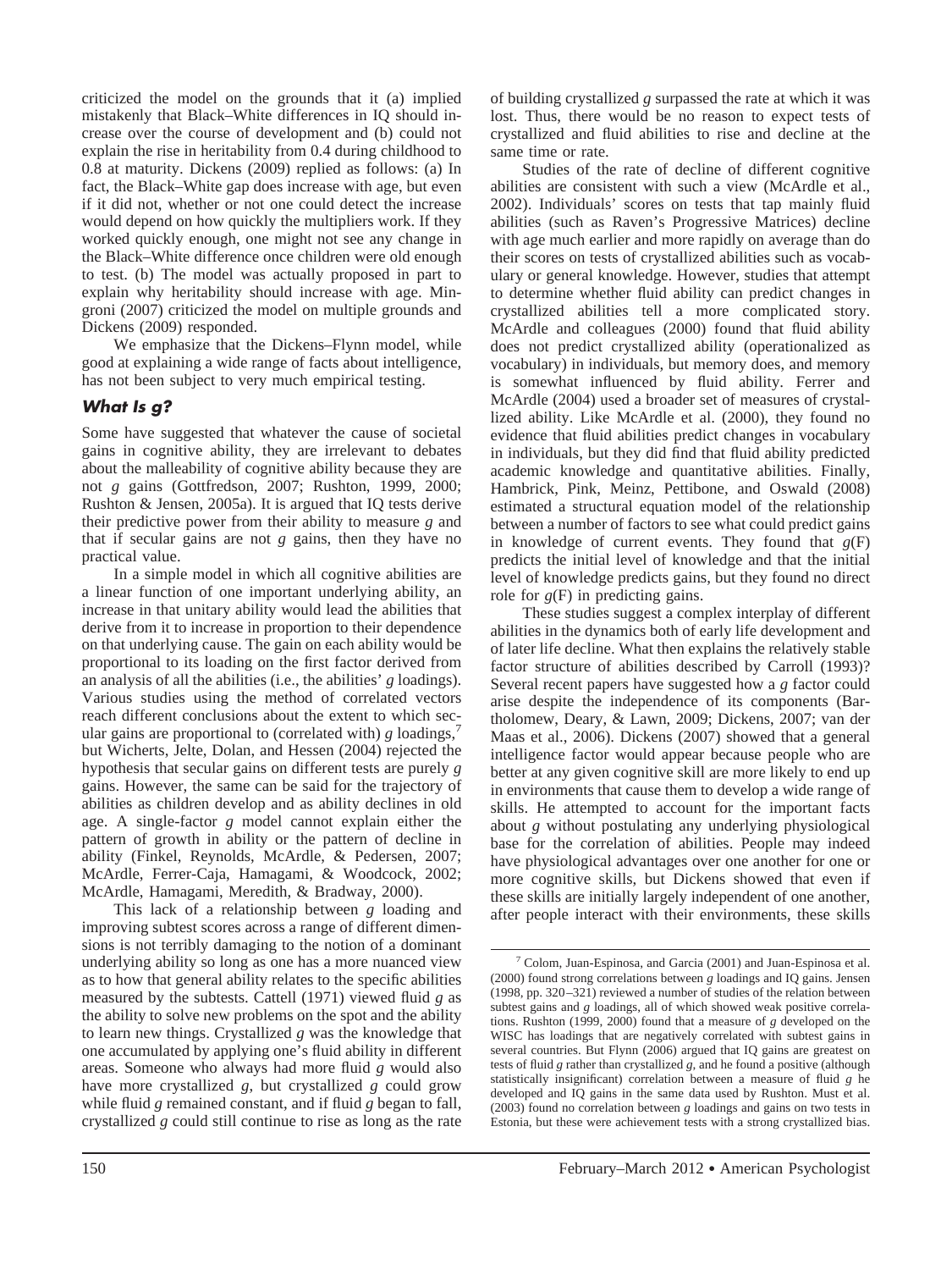will no longer be independent. Someone who is good at any intellectual skill is more likely to end up in environments where all skills will be practiced, which will lead to the development of all skills. It should be noted that if a process such as this helps to explain the correlation of different abilities, then there would be no reason to expect that secular societal gains on IQ subtests would be proportional to *g* loadings for those subtests. (See also Hunt, 2011.)

Van der Maas and colleagues (2006) also proposed a model of the origin of *g* that introduces many interesting properties. Initially uncorrelated abilities become more correlated over time because they are mutually reinforcing. However, the model of van der Maas et al. does not distinguish between genetic and environmental effects. Integration of that model with Dickens's (2007) model could provide a more compelling description of the development process. Again, if the van der Maas model explains the correlation across different abilities, there would be no reason to expect that secular gains on different tests would come in proportion to their *g* loadings.

Bartholomew et al. (2009) provided a description of how uncorrelated underlying abilities might be combined by different test items, producing a *g* factor. As in the other models of *g* just referred to, the underlying abilities are assumed to be uncorrelated. A *g* factor emerges because any test item taps multiple abilities. Thus there will be a tendency for items that tap some of the same abilities to be correlated, resulting in a correlation matrix between test items having all positive elements. Such a matrix will always yield a first principal factor that loads positively on all test items. As in the van der Maas et al. (2006) model, no explicit recognition is given to the role of genetics in shaping *g,* and thus many of the issues that Dickens (2007) addressed, such as the correlation of *g* loadings and the heritability of different abilities, are unaddressed in the Bartholomew et al. model. As with both the Dickens and van der Maas models, there is no reason to expect that secular gains in ability would be proportional to factor loadings.

## *Self-Regulation and Schooling*

What is it about school and preschool that enhances intelligence and academic abilities? Content knowledge (e.g,, learning about climate in different places in the world) and procedural knowledge (e.g., sorting shapes) are of course important, but increasingly scientists are recognizing the importance of developing self-regulatory skills and other noncognitive traits as requisite for high-level intellectual functioning (Blair, 2002; Calero, Garcia-Martin, Jimenez, Kazen, & Araque, 2007; Chetty et al., 2010; Diamond, Barnett, Thomas, & Munro, 2007; Heckman, 2006, 2011). Self-regulatory skills include behaviors such as being able to wait in line, inhibiting the desire to call out in class, and persevering at a task that may be boring or difficult. There are many terms in the literature for the general idea that people can recognize, alter, and maintain changes in their behaviors and moods in ways that advance cognitive performance. These terms include *self-discipline* (Duckworth

& Seligman, 2005), the ability to *delay gratification* (Mischel, Shoda, & Peake, 1988), and *self-regulated learning* (P. A. Alexander, 2008).

In a classic study of self-regulation, Mischel et al. (1988) found that four-year-old children who delayed the immediate gratification of eating one marshmallow so that they would be allowed to eat two marshmallows later scored higher on the SAT they took for college entrance over a decade later. A study with similar implications was conducted with eighth-grade students at a magnet public school (Duckworth & Seligman, 2005). Students were given envelopes that contained \$1. They could either spend the dollar or exchange the envelope for one containing \$2 the following week. In addition, students were rated on numerous other measures of self-discipline. The authors reported that scores on a composite measure of self-discipline predicted academic performance and learning gains over the academic year in which the study was conducted and did so better than IQ tests. Similar studies with college students at Ivy League schools, students at a military academy, and spelling bee participants found that self-discipline and ability to delay gratification predicted success across a variety of academic measures (Duckworth, Peterson, Matthews, & Kelly, 2007).

Several cognitive variables that could explain the effect of self-regulation on intellectual tasks have been investigated. For example, individuals with larger working memory capacities are better able to regulate their emotions (Schmeichel, Volokhov, & Demaree, 2008), and individuals who are better able to suppress their emotions have higher scores than their more impulsive peers on the Raven's Progressive Matrices, a standard measure of *g*(F) (Shamosh & Gray, 2007). There are at least three possible explanations for the relationship between self-regulation and higher scores on tests of  $g(F)$ : (a) The ability to self-regulate could be a manifestation of intelligence; (b) these constructs could share common variance such that they are both affected by a third variable; or (c) selfregulation could be one of the processes that facilitate the development of intelligence.

There is evidence that self-control, or at any rate some set of nonintellective motivational factors, contributes not only to life outcomes but to IQ scores themselves. Duckworth, Quinn, Lynam, Loeber, and Stouthamer-Loeber (2011) have shown in a meta-analysis of over 40 samples that incentives for good test performance improve IQ scores by about 10 points. For samples for which the average baseline IQ was less than 100, the gain due to incentives was about 14 points. The lower the baseline IQ, the greater the gain due to incentives, and the larger the incentives offered, the larger the IQ gain. The investigators also examined the correlates of assessed test-taking motivation (based on refusal to attempt parts of the test, responding rapidly with "I don't know" answers, etc.) for a group of middle-school boys. IQ predicted academic outcomes in adolescence and total years of education by the age of 24. So did the nonintellective traits, though to a lesser degree. Nonintellective traits predicted nonacademic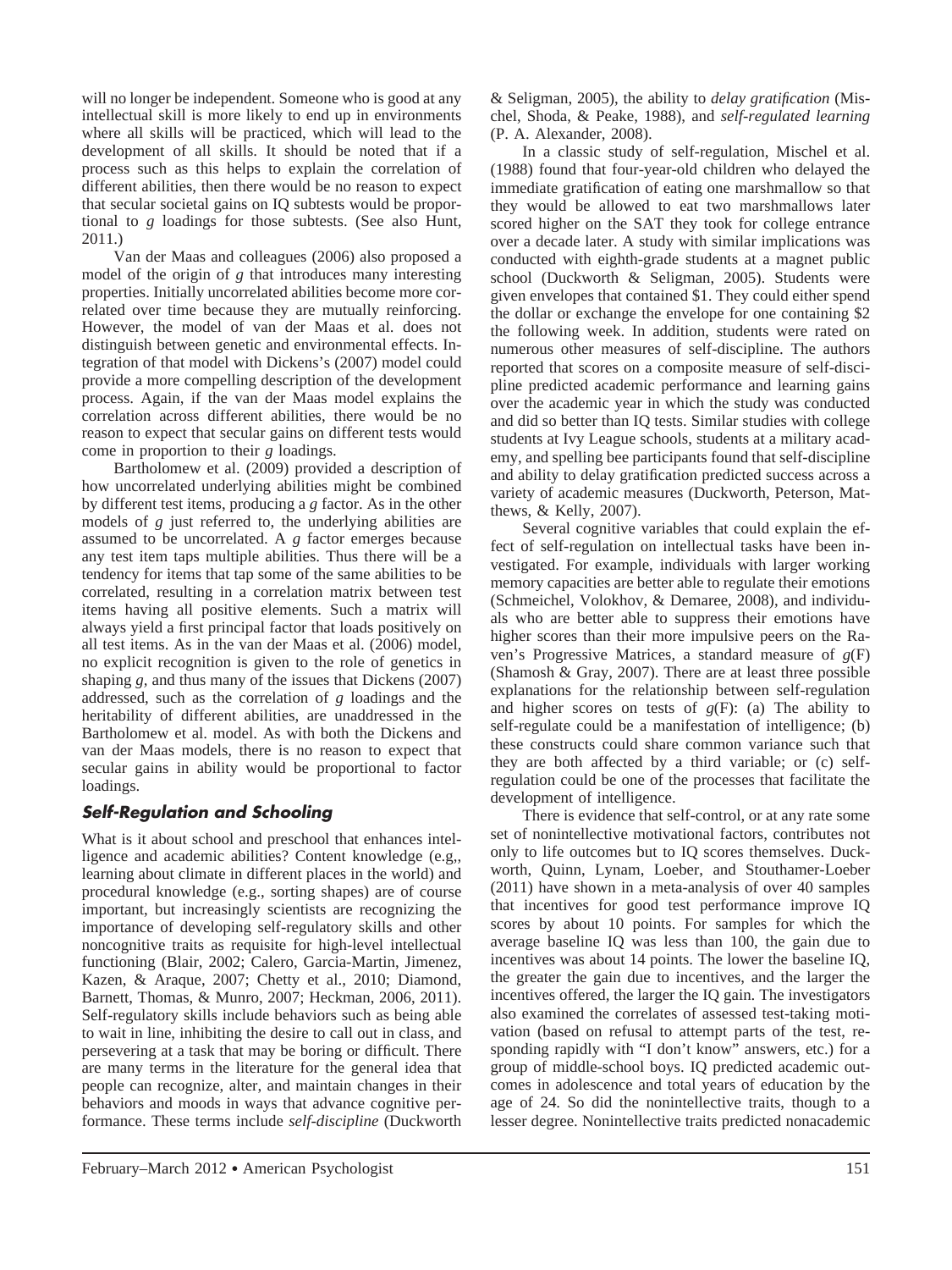outcomes— criminal convictions and employment in adulthood—as well as did IQ.

The influence of nonintellective factors on life outcomes is revealed by the sobering (to Americans, at least) scores of 12th-graders on mathematics and science in the Third International Mathematics and Science Study of 41 nations. The United States came in last for both fields of study. Test motivation, as indicated by the number of optional self-report questions answered in a background questionnaire, accounted for 53% of between-nation variance and 22% of between-classroom variance within nations (Boe, May, & Boruch, 2002).

Additional motivational issues for future examination include the following: (a) If self-regulation is what lies behind the academic success obtained by children who were in the experimental conditions in effective preschool interventions, as many have suggested, then it indicates that self-regulation has aspects that are not directly related to IQ, as these programs typically have little sustained effect on IQ. (b) Would interventions designed specifically to increase self-control improve performance on IQ tests and—more importantly— on academic achievement tests?

#### *Stress, Intelligence, and Social Class*

One factor that Neisser and colleagues (1996) did not deal with extensively is stress. Chronic, continuous stresswhat can be considered as "toxic" stress—is injurious over time to organ systems, including the brain. Chronically high levels of stress hormones damage specific areas of the brain—namely, the neural circuitry of PFC and hippocampus—that are important for regulating attention and for short-term memory, long-term memory, and working memory (McEwen, 2000). Although the extent to which the effect of early stress on brain development and stress physiology may affect the development of intelligence is not currently known, we do know that (a) stress is greater in low-income home environments (Evans, 2004) and (b) a low level of stress is important for self-regulation and early learning in school (Blair & Razza, 2007; Ferrer & McArdle, 2004; Ferrer et al., 2007).

Research suggests that part of the Black–White IQ gap may be attributable to the fact that Blacks, on average, tend to live in more stressful environments than do Whites. This is particularly the case in urban environments, where Black children are exposed to multiple stressors. Sharkey (2010), for example, has recently found that Black children living in Chicago (ages 5–17) scored between 0.5 and 0.66 *SD* worse on tests (both the WISC-Revised and the Wide Range Achievement Test-3) in the aftermath of a homicide in their neighborhood. Sharkey's data show that debilitating effects were evident among children regardless of whether they were witnesses to the homicide or had simply heard about it.

An impressive study by Eccleston (2011) indicates that even stress on the pregnant mother may have enduring effects on her children. The children born to women in New York City who were in the first six months of pregnancy when 9/11 occurred had lower birth weights than children born before 9/11 or well after it, and the boys at

the age of six were more than 7% more likely to be in special education and more than 15% more likely to be in kindergarten rather than first grade. Oddly, girls' academic status was unaffected by mothers' stress. Investigation of relations between early stress and intelligence thus seems an important direction for future research. A particularly important issue concerns the degree to which the effects of stress on the brain are reversible.

These five unresolved issues are merely examples of some of the important contemporary paradoxes and unknowns in intelligence research. It is to be hoped that as much progress on these and other issues will be made in the next 15 years as has been made on some of the paradoxes and unknowns since the time of the Neisser et al. (1996) review.

#### **REFERENCES**

- Aamodt, S., & Wang, S. (2007, November 8). Exercise on the brain. *The New York Times.* Retrieved from http://www.nytimes.com/2007/11/08/ opinion/08aamodt.html?ref=opinion
- Ackerman, P. L., Beier, M. E., & Boyle, M. O. (2005). Working memory and intelligence: The same or different constructs? *Psychological Bulletin, 131,* 30 – 60. [doi:10.1037/0033-2909.131.1.30](http://dx.doi.org/10.1037/0033-2909.131.1.30)
- Adam, S., Bonsang, E., Germain, S., & Perelman, S. (2007). *Retirement and cognitive reserve: A stochastic frontier approach to survey data* (CREPP Working Paper 2007/04). Liège, Belgium: Centre de Recherche en Économie et de la Population.
- Alexander, K. L., Entwisle, D. R., & Olson, L. S. (2001). Schools, achievement, and inequality: A seasonal perspective. *Educational Evaluation and Policy Analysis, 23,* 171–191. [doi:10.3102/01623737023002171](http://dx.doi.org/10.3102/01623737023002171)
- Alexander, P. A. (2008). Why this and why now? Introduction to the special issue on metacognition, self-regulation, and self-regulated learning. *Educational Psychology Review, 20,* 369 –372. [doi:10.1007/](http://dx.doi.org/10.1007/s10648-008-9089-0) [s10648-008-9089-0](http://dx.doi.org/10.1007/s10648-008-9089-0)
- Anderson, J. W., Johnstone, B. M., & Remley, D. T. (1999). Breastfeeding and cognitive development: A meta-analysis. *American Journal of Clinical Nutrition, 70,* 525–535.
- Aronson, J., Fried, C. B., & Good, C. (2002). Reducing stereotype threat and boosting academic achievement of African-American students: The role of conceptions of intelligence. *Journal of Experimental Social Psychology, 38,* 113–125. [doi:10.1006/jesp.2001.1491](http://dx.doi.org/10.1006/jesp.2001.1491)
- Aronson, J., & McGlone, M. (2009). Stereotype and social identity threat. In T. D. Nelson (Ed.), *Handbook of prejudice, stereotyping, and discrimination* (pp. 153–178). New York, NY: Psychology Press.
- Asbury, K., Wachs, T. D., & Plomin, R. (2005). Environmental moderators of genetic influence on verbal and nonverbal abilities in early childhood. *Intelligence, 33,* 643– 661. [doi:10.1016/j.intell.2005.03.008](http://dx.doi.org/10.1016/j.intell.2005.03.008)
- Baddeley, A. D. (2002). Is working memory still working? *European Psychologist, 7,* 85–97. [doi:10.1027//1016-9040.7.2.85](http://dx.doi.org/10.1027//1016-9040.7.2.85)
- Baddeley, A. D., & Hitch, G. J. (1974). Working memory. In G. H. Bower (Ed.), *The psychology of learning and motivation* (Vol. 8, pp. 47– 89). New York, NY: Academic Press.
- Bae, Y., Choy, S., Geddes, C., Sable, J., & Snyder, T. (2000). *Trends in educational equity of girls & women* (NCES 2000 –30). Washington, DC: U.S. Government Printing Office.
- Bakalar, N. (2007, February 27). Study points to genetics in disparities in preterm births. *The New York Times.* Retrieved from http://query.nytimes .com/gst/fullpage.html?res=9E01E5DC1E3EF934A15751C0A9619C8  $B63&sec =&spon =&pagewanted = all$
- Ball, K., Berch, D. B., Helmers, K. F., Jobe, J. B., Leveck, M. D., Marsiske, M., ... Willis, S. L. (2002). Effects of cognitive training interventions with older adults: A randomized controlled trial. *JAMA: Journal of the American Medical Association, 288,* 2271–2281. [doi:](http://dx.doi.org/10.1001/jama.288.18.2271) [10.1001/jama.288.18.2271](http://dx.doi.org/10.1001/jama.288.18.2271)
- Bartholomew, D. J., Deary, I. J., & Lawn, M. (2009). A new lease on life for Thomson's bonds model of intelligence. *Psychological Review, 116,* 567–579. [doi:10.1037/a0016262](http://dx.doi.org/10.1037/a0016262)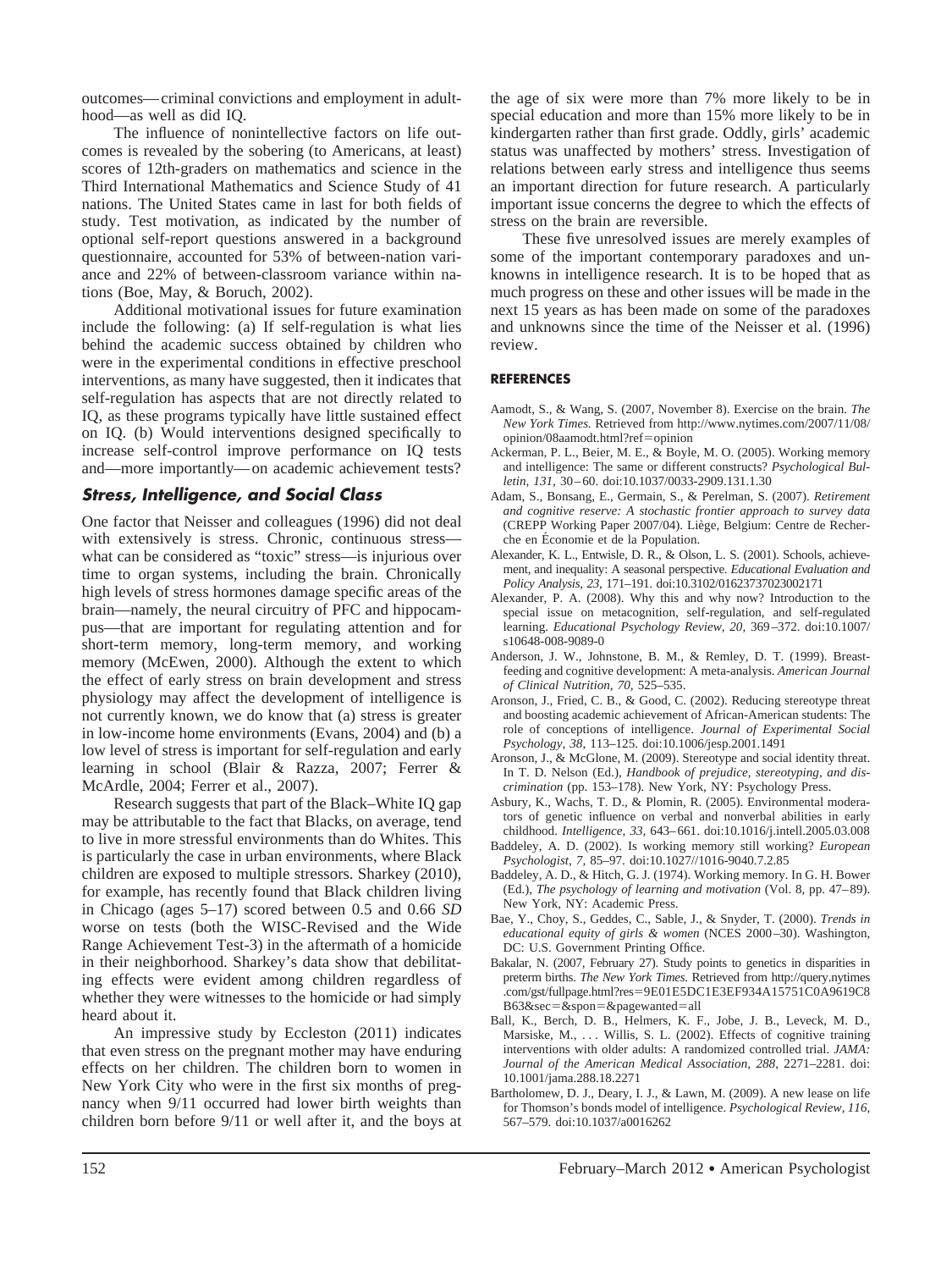Basak, C., Boot, W. R., Voss, M. W., & Kramer, A. F. (2008). Can training in a real-time strategy video game attenuate cognitive decline in older adults? *Psychology and Aging, 23,* 765–777. [doi:10.1037/](http://dx.doi.org/10.1037/a0013494) [a0013494](http://dx.doi.org/10.1037/a0013494)

Beauchamp, J. P., Cesarini, D., Johannesson, M., Erik Lindqvist, E., & Apicella, C. (2011). On the sources of the height–intelligence correlation: New insights from a bivariate ACE model with assortative mating. *Behavior Genetics, 41,* 242–252. [doi:10.1007/s10519-010-9376-7](http://dx.doi.org/10.1007/s10519-010-9376-7)

Bedard, K., & Dhuey, E. (2006). The persistence of early childhood maturity: International evidence of long-run age effects. *Quarterly Journal of Economics, 121,* 1437–1472.

Benbow, C. P., & Stanley, J. C. (1983, December 2). Sex differences in mathematical reasoning ability: More facts. *Science, 222,* 1029 –1031. [doi:10.1126/science.6648516](http://dx.doi.org/10.1126/science.6648516)

Blackwell, L. S., Trzesniewski, K., & Dweck, C. S. (2007). Implicit theories of intelligence predict achievement across an adolescent transition: A longitudinal study and an intervention. *Child Development, 78,* 246 –263. [doi:10.1111/j.1467-8624.2007.00995.x](http://dx.doi.org/10.1111/j.1467-8624.2007.00995.x)

Blair, C. (2002). School readiness: Integrating cognition and emotion in a neurobiological conceptualization of children's functioning at school entry. *American Psychologist, 57,* 111–127. [doi:10.1037/0003-066X](http://dx.doi.org/10.1037/0003-066X.57.2.111) [.57.2.111](http://dx.doi.org/10.1037/0003-066X.57.2.111)

Blair, C. (2006). How similar are fluid cognition and general intelligence? A developmental neuroscience perspective on fluid cognition as an aspect of human cognitive ability. *Behavioral and Brain Sciences, 29,* 109 –125. [doi:10.1017/S0140525X06009034](http://dx.doi.org/10.1017/S0140525X06009034)

Blair, C., Gamson, D., Thorne, S., & Baker, D. (2005). Rising mean IQ: Cognitive demand of mathematics education for young children, population exposure to formal schooling, and the neurobiology of the prefrontal cortex. *Intelligence, 33,* 93–106. [doi:10.1016/j.intell.2004](http://dx.doi.org/10.1016/j.intell.2004.07.008) [.07.008](http://dx.doi.org/10.1016/j.intell.2004.07.008)

Blair, C., & Razza, R. P. (2007). Relating effortful control, executive function, and false belief understanding to emerging math and literacy ability in kindergarten. *Child Development, 78,* 647– 663. [doi:10.1111/](http://dx.doi.org/10.1111/j.1467-8624.2007.01019.x) [j.1467-8624.2007.01019.x](http://dx.doi.org/10.1111/j.1467-8624.2007.01019.x)

Boe, E. E., May, H., & Boruch, R. F. (2002). *Student task persistence in the Third International Mathematics and Science Study: A major source of achievement differences at the national, classroom, and student levels* (Research Rep. No. 2002-TIMSS1)*.* Philadelphia, PA: University of Pennsylvania, Graduate School of Education, Center for Research and Evaluation in Social Policy. Retrieved from http:// www.gse.upenn.edu/cresp/pdfs/20070130151136207.pdf

Borella, E., Carretti, B., Riboldi, F., & De Beni, R. (2010). Working memory training in older adults: Evidence of transfer and maintenance effects. *Psychology and Aging, 25,* 767–778. [doi:10.1037/a0020683](http://dx.doi.org/10.1037/a0020683)

Bouchard, T. J. (2004). Genetic influence on human psychological traits. *Current Directions in Psychological Science, 13,* 148 –151. [doi:](http://dx.doi.org/10.1111/j.0963-7214.2004.00295.x) [10.1111/j.0963-7214.2004.00295.x](http://dx.doi.org/10.1111/j.0963-7214.2004.00295.x)

Bouchard, T. J., & McGue, M. (2003). Genetic and environmental influences on human psychological differences. *Journal of Neurobiology, 54,* 4 – 45. [doi:10.1002/neu.10160](http://dx.doi.org/10.1002/neu.10160)

Bradley, R. H., Whiteside, L., Caldwell, B., Casey, P. H., Kelleher, K., Pope, S., . . . Cross, D. (1993). Maternal IQ, the home environment, and child IQ in low birthweight, premature children. *International Journal of Behavioral Development, 16,* 61–74. [doi:10.1177/](http://dx.doi.org/10.1177/016502549301600104) [016502549301600104](http://dx.doi.org/10.1177/016502549301600104)

Braungart, J. M., Plomin, R., DeFries, J. C., & David, W. (1992). Genetic influence on tester-rated infant temperament as assessed by Bayley's Infant Behavor Record: Nonadoptive and adoptive siblings and twins. *Developmental Psychology, 28,* 40 – 47. [doi:10.1037/0012-1649.28](http://dx.doi.org/10.1037/0012-1649.28.1.40) [.1.40](http://dx.doi.org/10.1037/0012-1649.28.1.40)

Brinch, C. N., & Galloway, T. A. (2011). *Schooling in adolescence raises IQ.* Oslo, Norway: Research Department of Statistics Norway.

Brody, N. (2003). Construct validation of the Sternberg Triarchic Abilities Test: Comment and reanalysis. *Intelligence, 31,* 319 –329. [doi:10.1016/](http://dx.doi.org/10.1016/S0160-2896%2801%2900087-3) [S0160-2896\(01\)00087-3](http://dx.doi.org/10.1016/S0160-2896%2801%2900087-3)

Burkam, D. T., Ready, D. D., Lee, V. E., & LoGerfo, L. F. (2004). Social-class differences in summer learning between kindergarten and first grade: Model specification and estimation. *Sociology of Education, 77,* 1–31. [doi:10.1177/003804070407700101](http://dx.doi.org/10.1177/003804070407700101)

Butcher, L. M., Davis, O. S. P., Craig, I. W., & Plomin, R. (2008). Genome-wide quantitative trait locus association scan of general cog-

nitive ability using pooled DNA and 500K single nucleotide polymorphism microarrays. *Genes, Brains and Behavior*, 7, 435-446. [doi:](http://dx.doi.org/10.1111/j.1601-183X.2007.00368.x) [10.1111/j.1601-183X.2007.00368.x](http://dx.doi.org/10.1111/j.1601-183X.2007.00368.x)

Cahan, S., & Cohen, N. (1989). Age vs. schooling effects on intelligence development. *Child Development, 60,* 1239 –1249. [doi:10.2307/](http://dx.doi.org/10.2307/1130797) [1130797](http://dx.doi.org/10.2307/1130797)

Calero, M. D., Garcia-Martin, M. B., Jimenez, M. I., Kazen, M., & Araque, A. (2007). Self-regulation advantage for high-IQ children: Findings from a research study. *Learning and Individual Differences, 17,* 328 –343. [doi:10.1016/j.lindif.2007.03.012](http://dx.doi.org/10.1016/j.lindif.2007.03.012)

Callicott, J. H., Mattay, V. S., Bertolino, A., Finn, K., Coppola, R., & Frank, J. A. (1999). Physiological characteristics of capacity constraints in working memory as revealed by functional MRI. *Cerebral Cortex, 9*(1), 20 –26. [doi:10.1093/cercor/9.1.20](http://dx.doi.org/10.1093/cercor/9.1.20)

Campbell, F. A., Pungello, E. P., Miller-Johnson, S., Burchinal, M., & Ramey, C. T. (2001). The development of cognitive and academic abilities: Growth curves from an early childhood educational experiment. *Developmental Psychology, 37,* 231–242. [doi:10.1037/0012-](http://dx.doi.org/10.1037/0012-1649.37.2.231) [1649.37.2.231](http://dx.doi.org/10.1037/0012-1649.37.2.231)

Campbell, F. A., & Ramey, C. T. (1995). Cognitive and school outcomes for high-risk African-American students at middle adolescence: Positive effects of early intervention. *American Educational Research Journal, 32*(4), 743–772.

Campbell, F. A., Ramey, C. T., Pungello, E., Sparling, J., & Miller-Johnson, S. (2002). Early childhood education: Young adult outcomes from the Abecedarian Project. *Applied Developmental Science, 6,* 42– 57. [doi:10.1207/S1532480XADS0601\\_05](http://dx.doi.org/10.1207/S1532480XADS0601_05)

Carroll, J. B. (1993). *Human cognitive abilities: A survey of factoranalytic studies.* New York, NY: Cambridge University Press. [doi:](http://dx.doi.org/10.1017/CBO9780511571312) [10.1017/CBO9780511571312](http://dx.doi.org/10.1017/CBO9780511571312)

Caspi, A., Williams, B., Kim-Cohen, J., Craig, I. W., Milne, B. J., Poulton, R., ... Moffitt, T. E. (2007). Moderation of breastfeeding effects on the IQ by genetic variation in fatty acid metabolism. *Proceedings of the National Academy of Sciences, USA, 104,* 18860 – 18865. [doi:10.1073/pnas.0704292104](http://dx.doi.org/10.1073/pnas.0704292104)

Catalan, J., Moriguchi, T., Slotnick, B., Murthy, M., Greiner, R. S., & Salem, N., Jr. (2002). Cognitive deficits in docosahexaenoic aciddeficient rats. *Behavioral Neuroscience, 116,* 1022–1031. [doi:10.1037//](http://dx.doi.org/10.1037//0735-7044.116.6.1022) [0735-7044.116.6.1022](http://dx.doi.org/10.1037//0735-7044.116.6.1022)

Cattell, R. B. (1971). *Abilities: Their structure, growth and action.* Boston, MA: Houghton-Mifflin.

Cattell, R. B. (1973). *Measuring intelligence with the Culture Fair Tests: Manual for Scales 2 and 3.* Champaign, IL: Institute for Personality and Ability Testing.

Ceci, S. J. (1991). How much does schooling influence general intelligence and its cognitive components? A reassessment of the evidence. *Developmental Psychology, 27,* 703–722. [doi:10.1037/0012-1649.27](http://dx.doi.org/10.1037/0012-1649.27.5.703) [.5.703](http://dx.doi.org/10.1037/0012-1649.27.5.703)

Chee, M. W. L., Zheng, H., Goh, J. O. S., & Park, D. (2011). Brain structure in young and old East Asians and Westerners: Comparisons of structural volume and cortical thickness. *Journal of Cognitive Neuroscience, 23,* 1065–1079. [doi:10.1162/jocn.2010.21513](http://dx.doi.org/10.1162/jocn.2010.21513)

Chen, C., & Stevenson, H. W. (1995). Motivation and mathematics achievement: A comparative study of Asian-American, Caucasian-American, and East-Asian high school students. *Child Development, 66,* 1215–1234. [doi:10.1111/j.1467-8624.1995.tb00932.x](http://dx.doi.org/10.1111/j.1467-8624.1995.tb00932.x)

Chetty, R., Friedman, J. N., Hilger, N., Saez, E., Schanzenbach, D. H., & Yagan, D. (2010). *How does your kindergarten classroom affect your earnings? Evidence from Project Star.* Cambridge, MA: National Bureau of Economic Research.

Chiang, M.-C., Barysheva, M., Shattuck, D. W., Lee, A. D., Madsen, S. K., Avedissian, C., . . . Thompson, P. M. (2009). Genetics of brain fiber architecture and intellectual performance. *Journal of Neuroscience, 29*(7), 2212–2224. [doi:10.1523/JNEUROSCI.4184-08.2009](http://dx.doi.org/10.1523/JNEUROSCI.4184-08.2009)

Chiang, M. C., McMahon, K. L., de Zubicaray, G. I., Martin, N. G., Hickie, I., Toga, A. W., . . . Thompson, P. M. (2011). Genetics of white matter development: A DTI study of 705 twins and their siblings aged 12 to 29. *NeuroImage, 54,* 2308 –2317.

Choi, I., & Markus, H. R. (1998). *Implicit theories and causal attribution East and West.* Unpublished manuscript, University of Michigan.

Choi, I., Nisbett, R. E., & Norenzayan, A. (1999). Causal attribution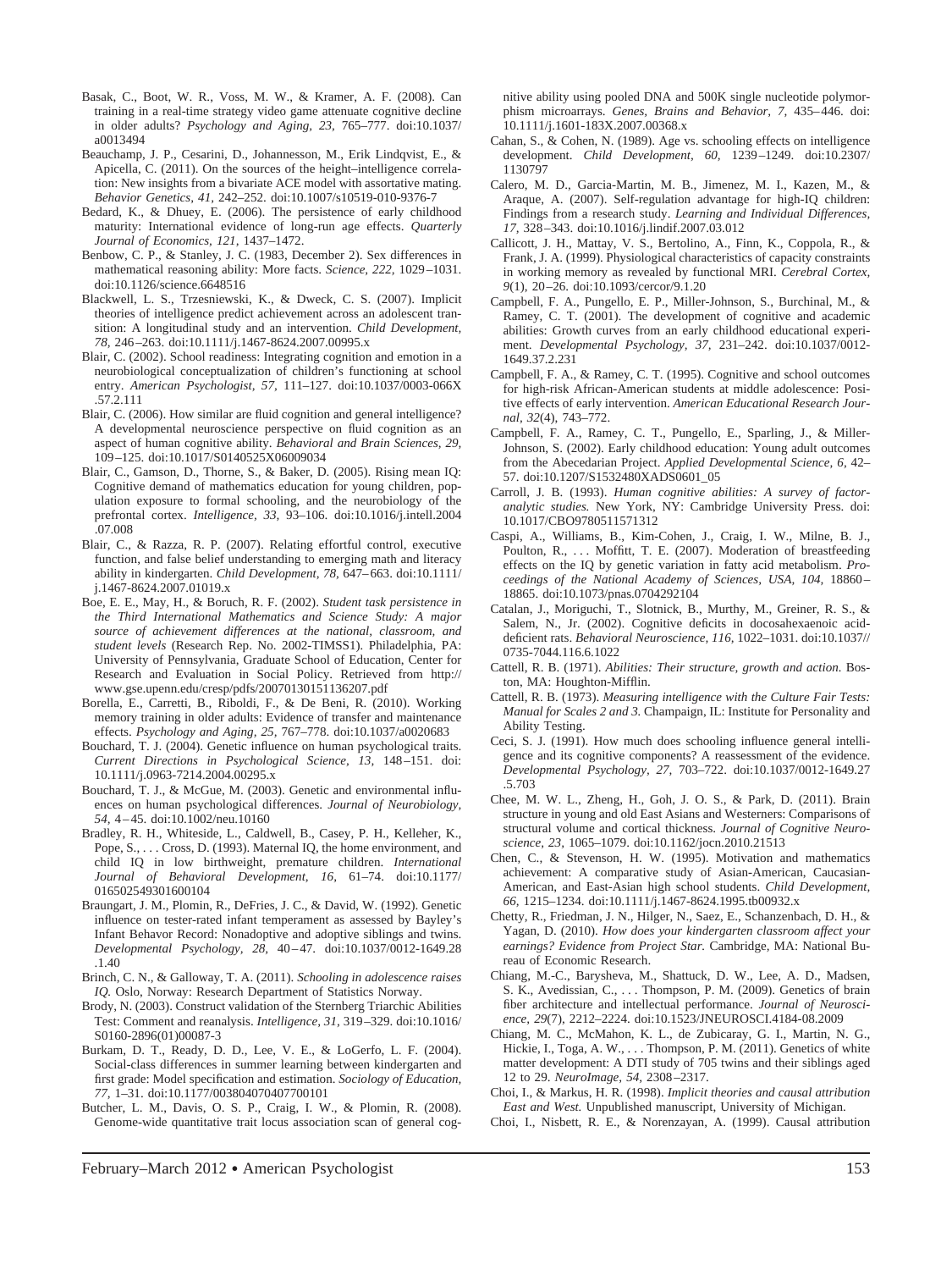across cultures: Variation and universality. *Psychological Bulletin, 125,* 47– 63. [doi:10.1037/0033-2909.125.1.47](http://dx.doi.org/10.1037/0033-2909.125.1.47)

- Cochran, G., Hardy, J., & Harpending, H. (2005). Natural history of Ashkenazi intelligence. *Journal of Biological Science, 38,* 659 – 693. [doi:10.1017/S0021932005027069](http://dx.doi.org/10.1017/S0021932005027069)
- Cohen, G. D. (2005). *The mature mind: The positive power of the aging brain.* New York, NY: Basic Books.
- Cohen, G. L., Garcia, J., Apfel, N., & Master, A. (2006, September 1). Reducing the racial achievement gap: A social-psychological intervention. *Science, 313,* 1307–1310. [doi:10.1126/science.1128317](http://dx.doi.org/10.1126/science.1128317)
- Colcombe, S., & Kramer, A. F. (2003). Fitness effects on the cognitive function of older adults: A meta-analytic study. *Psychological Science, 14,* 125–130. [doi:10.1111/1467-9280.t01-1-01430](http://dx.doi.org/10.1111/1467-9280.t01-1-01430)
- College Board. (2004). Table 2: Average SAT scores of entering college classes, 1967–2004. Retrieved from http://www.collegeboard.com/ prod\_downloads/about/news\_info/cbsenior/yr2004/table\_2\_average\_ sat\_scores.pdf
- Colom, R. (2007). Intelligence? What intelligence? *Behavioural and Brain Sciences, 30,* 155–156.
- Colom, R., Flores-Mendoza, C. E., & Abad, F. J. (2007). Generational changes on the Draw-a-Man Test: A comparison of Brazilian urban and rural children tested in 1930, 2002, and 2004. *Journal of Biosocial Science, 39,* 79 – 89. [doi:10.1017/S0021932005001173](http://dx.doi.org/10.1017/S0021932005001173)
- Colom, R., Juan-Espinosa, M., & Garcia, L. F. (2001). The secular increase in test scores is a "Jensen effect." *Personality and Individual Differences, 30,* 553–559. [doi:10.1016/S0191-8869\(00\)00054-4](http://dx.doi.org/10.1016/S0191-8869%2800%2900054-4)
- Colom, R., Jung, R. E., & Haier, R. J. (2006). Distributed brain sites for the *g*-factor of intelligence. *NeuroImage, 31,* 1359 –1365. [doi:10.1016/](http://dx.doi.org/10.1016/j.neuroimage.2006.01.006) [j.neuroimage.2006.01.006](http://dx.doi.org/10.1016/j.neuroimage.2006.01.006)
- Colom, R., Karama, S., Jung, R. E., & Haier, R. J. (2010). Human intelligence and brain networks. *Dialogues in Clinical Neuroscience, 12,* 489 –501.
- Colom, R., Lluis Font, J. M., & Andrés-Pueyo, A. (2005). The generational intelligence gains are caused by decreasing variance in the lower half of the distribution: Supporting evidence for the nutrition hypothesis. *Intelligence, 33,* 83–91. [doi:10.1016/j.intell.2004.07.010](http://dx.doi.org/10.1016/j.intell.2004.07.010)
- Conway, A. R. A., Cowan, N., Bunting, M. F., Therriault, D. J., & Minkoff, S. R. B. (2002). A latent variable analysis of working memory capacity, short-term memory capacity, processing speed, and general fluid intelligence. *Intelligence, 30,* 163–183. [doi:10.1016/S0160-](http://dx.doi.org/10.1016/S0160-2896%2801%2900096-4) [2896\(01\)00096-4](http://dx.doi.org/10.1016/S0160-2896%2801%2900096-4)
- Coon, H., Fulker, D. W., DeFries, J. C., & Plomin, R. (1990). Home environment and cognitive ability of 7-year-old children in the Colorado Adoption Project: Genetic and environmental etiologies. *Developmental Psychology, 26,* 459 – 468. [doi:10.1037/0012-1649.26.3.459](http://dx.doi.org/10.1037/0012-1649.26.3.459)
- Cooper, H. M., Charlton, K., Valentine, J. C., & Muhlenbruck, L. (2000). Making the most of summer school: A meta-analytic and narrative review. *Monographs of the Society for Research in Child Development, 65*(1, Serial No. 260).
- Coyle, T. R., & Pillow, D. R. (2008). SAT and ACT predict GPA after removing *g*. *Intelligence, 36,* 719 –729. [doi:10.1016/j.intell.2008](http://dx.doi.org/10.1016/j.intell.2008.05.001) [.05.001](http://dx.doi.org/10.1016/j.intell.2008.05.001)
- Daley, T. C., Whaley, S. E., Sigman, M. D., Espinosa, M. P., & Neumann, C. (2003). IQ on the rise: The Flynn effect in rural Kenyan children. *Psychological Science, 14,* 215–219. [doi:10.1111/1467-9280.02434](http://dx.doi.org/10.1111/1467-9280.02434)
- Daneman, M., & Carpenter, P. A. (1980). Individual differences in working memory and reading. *Journal of Verbal Learning and Verbal Behavior, 19,* 450 – 466. [doi:10.1016/S0022-5371\(80\)90312-6](http://dx.doi.org/10.1016/S0022-5371%2880%2990312-6)
- Der, G., Batty, G. D., & Deary, I. J. (2006, November 4). Effect of breast feeding on intelligence in children: Prospective study, sibling pairs analysis, and meta-analysis. *BMJ: British Medical Journal, 333,* 945– 948. [doi:10.1136/bmj.38978.699583.55](http://dx.doi.org/10.1136/bmj.38978.699583.55)
- Detterman, D. K., & Daniel, M. H. (1989). Correlations of mental tests with each other and with cognitive variables are highest for low IQ groups. *Intelligence, 13,* 349–359. [doi:10.1016/S0160-2896\(89\)80007-8](http://dx.doi.org/10.1016/S0160-2896%2889%2980007-8)
- Diamond, A., Barnett, W. S., Thomas, J., & Munro, S. (2007, November 30). Preschool program improves cognitive control. *Science, 318,* 1387–1388. [doi:10.1126/science.1151148](http://dx.doi.org/10.1126/science.1151148)
- Dickens, W. T. (2007). *What is g?* Washington, DC: Brookings Institution.
- Dickens, W. T. (2009). A response to recent critics of Dickens and Flynn (2001). Retrieved from http://www.brookings.edu/~/media/Files/rc/ articles/2001/0401IQ\_critics\_dickens/0401IQ\_critics\_dickens.pdf
- Dickens, W. T., & Flynn, J. R. (2001a). Great leap forward: A new theory of intelligence. *New Scientist, 21,* 44 – 47.
- Dickens, W. T., & Flynn, J. R. (2001b). Heritability estimates versus large environmental effects: The IQ paradox resolved. *Psychological Review, 108,* 346 –369. [doi:10.1037/0033-295X.108.2.346](http://dx.doi.org/10.1037/0033-295X.108.2.346)
- Dickens, W. T., & Flynn, J. R. (2002). The IQ paradox is still resolved: Reply to Loehlin (2002) and Rowe and Rodgers (2002). *Psychological Review, 109,* 764 –771. [doi:10.1037/0033-295X.109.4.764](http://dx.doi.org/10.1037/0033-295X.109.4.764)
- Dickens, W. T., & Flynn, J. R. (2006a). Black Americans reduce the racial IQ gap: Evidence from standardization samples. *Psychological Science, 17,* 913–920. [doi:10.1111/j.1467-9280.2006.01802.x](http://dx.doi.org/10.1111/j.1467-9280.2006.01802.x)
- Dickens, W. T., & Flynn, J. R. (2006b). Common ground and differences. *Psychological Science, 17,* 923–924. [doi:10.1111/j.1467-9280.2006](http://dx.doi.org/10.1111/j.1467-9280.2006.01804.x) [.01804.x](http://dx.doi.org/10.1111/j.1467-9280.2006.01804.x)
- Dillman, D. A. (1978). *Mail and telephone surveys: The Total Design Method.* New York, NY: Wiley.
- Docherty, S. J., Kovas, Y., & Plomin, R. (2011). Gene– environment interaction in the etiology of mathematical ability using SNP sets. *Behavior Genetics, 41,* 141–154. [doi:10.1007/s10519-010-9405-6](http://dx.doi.org/10.1007/s10519-010-9405-6)
- Draganski, B., Gaser, C., Busch, V., Schuierer, G., Bogdahn, U., & May, A. (2004). Changes in grey matter induced by training. *Nature, 427,* 311–312. [doi:10.1038/427311a](http://dx.doi.org/10.1038/427311a)
- Duckworth, A. L., Peterson, C., Matthews, M. D., & Kelly, D. R. (2007). GRT: Perseverence and passion for long-term goals. *Journal of Personality and Social Psychology, 92,* 1087–1101. [doi:10.1037/0022-](http://dx.doi.org/10.1037/0022-3514.92.6.1087) [3514.92.6.1087](http://dx.doi.org/10.1037/0022-3514.92.6.1087)
- Duckworth, A. L., Quinn, P. D., Lynam, D. R., Loeber, R., & Stouthamer-Loeber, M. (2011). Role of test motivation in intelligence testing. *Proceedings of the National Academy of Sciences, USA.* Advance online publication. [doi:10.1073/pnas.1018601108](http://dx.doi.org/10.1073/pnas.1018601108)
- Duckworth, A. L., & Seligman, M. E. P. (2005). Self-discipline outdoes IQ in predicting academic performance of adolescents. *Psychological Science, 16,* 939 –944. [doi:10.1111/j.1467-9280.2005.01641.x](http://dx.doi.org/10.1111/j.1467-9280.2005.01641.x)
- Duncan, J., Burgess, P., & Emslie, H. (1995). Fluid intelligence after frontal lobe lesions. *Neuropsychologia, 33,* 261–268. [doi:10.1016/](http://dx.doi.org/10.1016/0028-3932%2894%2900124-8) [0028-3932\(94\)00124-8](http://dx.doi.org/10.1016/0028-3932%2894%2900124-8)
- Duncan, J., Seitz, R. J., Kolodny, J., Bor, D., Herzog, H., & Ahmed, A. (2000, July 21). A neural basis for general intelligence. *Science, 289,* 457– 460. [doi:10.1126/science.289.5478.457](http://dx.doi.org/10.1126/science.289.5478.457)
- Duyme, M., Dumaret, A., & Tomkiewicz, S. (1999). How can we boost IQs of "dull" children? A late adoption study. *Proceedings of the National Academy of Sciences, USA, 96,* 8790 – 8794. [doi:10.1073/](http://dx.doi.org/10.1073/pnas.96.15.8790) [pnas.96.15.8790](http://dx.doi.org/10.1073/pnas.96.15.8790)
- Eaves, L. J., & Jinks, J. L. (1972). Insignificance of evidence for differences in heritability of IQ between races and social classes. *Nature, 240,* 84 – 88. [doi:10.1038/240084a0](http://dx.doi.org/10.1038/240084a0)
- Eccleston, M. (2011). *In utero exposure to maternal stress: Effects of the September 11th terrorist attacks in New York City on birth and early schooling outcomes.* Cambridge, MA: Harvard University. Retrieved from http://www.people.fas.harvard.edu/~mecclest/papers/jmp.pdf
- Eliot, L. (2011). Single-sex education and the brain. *Sex Roles.*Advance online publication. [doi:10.1007/s11199-011-0037-y](http://dx.doi.org/10.1007/s11199-011-0037-y)
- Emanuelsson, I., Reuterberg, S.-E., & Svensson, A. (1993). Changing differences in intelligence? Comparisons between groups of thirteenyear-olds tested from 1960 to 1990. *Scandinavian Journal of Educational Research, 37,* 259 –277. [doi:10.1080/0031383930370401](http://dx.doi.org/10.1080/0031383930370401)
- Engle, R. W. (2002). Working memory as executive attention. *Current Directions in Psychological Science, 11,* 19 –23. [doi:10.1111/1467-](http://dx.doi.org/10.1111/1467-8721.00160) [8721.00160](http://dx.doi.org/10.1111/1467-8721.00160)
- Evans, G. W. (2004). The environment of childhood poverty. *American Psychologist, 59,* 77–92. [doi:10.1037/0003-066X.59.2.77](http://dx.doi.org/10.1037/0003-066X.59.2.77)
- Eyferth, K. (1961). Leistungern verschiedener Gruppen von Besatzungskidern in Hamburg-Wechsler Intelligenztest für Kinder (HAWIK). *Archiv fu¨r die gesamte Psychologie, 113,* 222–241.
- Fagan, J. F., & Holland, C. R. (2007). Racial equality in intelligence: Predictions from a theory of intelligence as processing. *Intelligence, 35,* 319 –334. [doi:10.1016/j.intell.2006.08.009](http://dx.doi.org/10.1016/j.intell.2006.08.009)
- Feng, J., Spence, I., & Pratt, J. (2007). Playing an action video game reduces gender differences in spatial cognition. *Psychological Science, 18,* 850 – 855. [doi:10.1111/j.1467-9280.2007.01990.x](http://dx.doi.org/10.1111/j.1467-9280.2007.01990.x)
- Ferrer, E., & McArdle, J. J. (2004). An experimental analysis of dynamic hypotheses about cognitive abilities and achievement from childhood to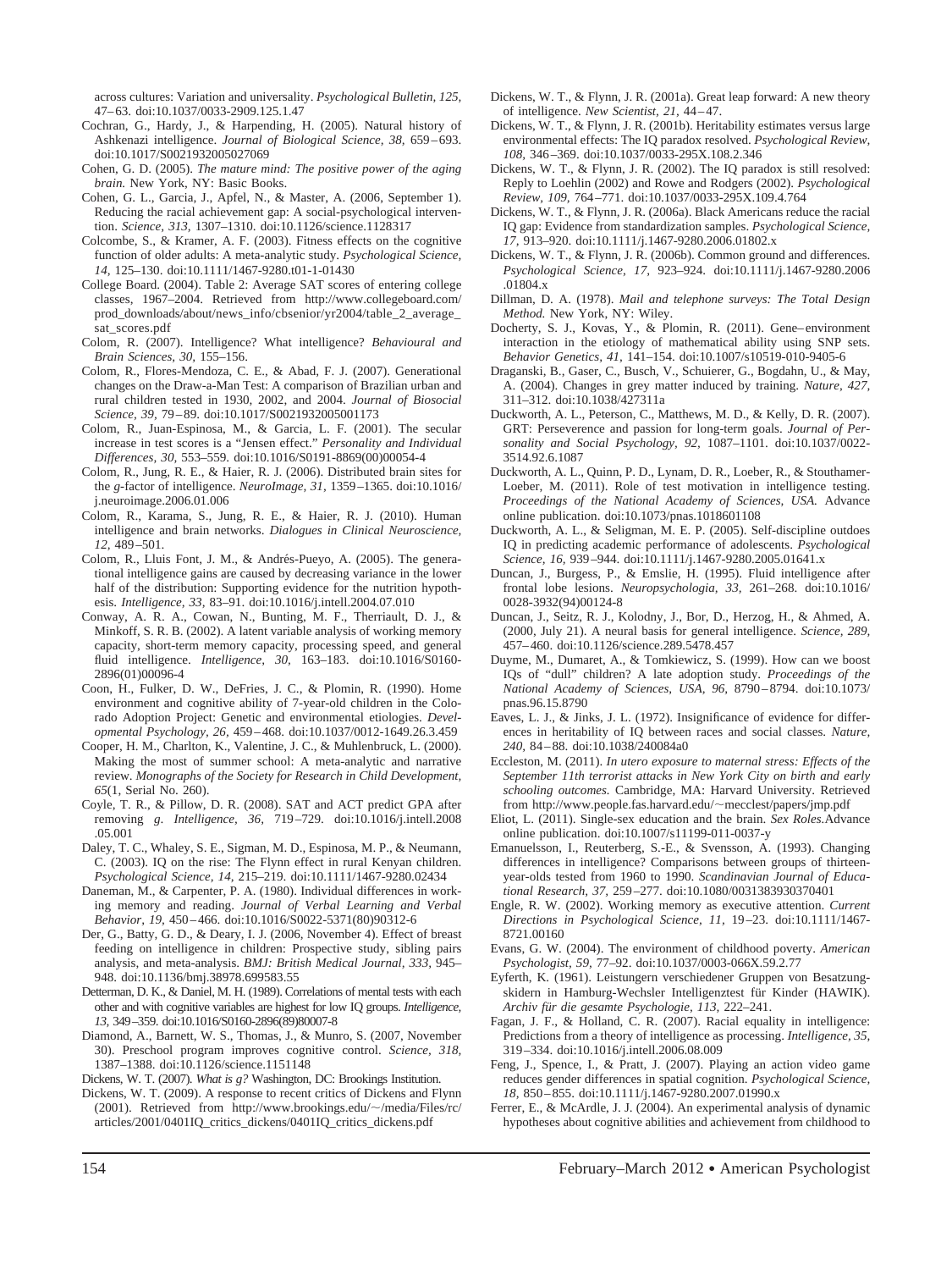early adulthood. *Developmental Psychology, 40,* 935–952. [doi:10.1037/](http://dx.doi.org/10.1037/0012-1649.40.6.935) [0012-1649.40.6.935](http://dx.doi.org/10.1037/0012-1649.40.6.935)

- Ferrer, E., McArdle, J. J., Shawitz, B. A., Holahan, J. N., Marchione, K., & Shawitz, S. E. (2007). Longitudinal models of developmental dynamics between reading and cognition from childhood to adolescence. *Developmental Psychology, 43,* 1460 –1473. [doi:10.1037/0012-1649](http://dx.doi.org/10.1037/0012-1649.43.6.1460) [.43.6.1460](http://dx.doi.org/10.1037/0012-1649.43.6.1460)
- Finkel, D., Reynolds, C. A., McArdle, J. J., & Pedersen, N. L. (2007). Age changes in processing speed as a leading indicator of cognitive aging. *Psychology and Aging, 22,* 558 –568. [doi:10.1037/0882-7974.22.3.558](http://dx.doi.org/10.1037/0882-7974.22.3.558)
- Fischbein, S. (1980). IQ and social class. *Intelligence*, 4, 51-63. [doi:](http://dx.doi.org/10.1016/0160-2896%2880%2990006-9) [10.1016/0160-2896\(80\)90006-9](http://dx.doi.org/10.1016/0160-2896%2880%2990006-9)
- Fiske, A. P., Kitayama, S., Markus, H. R., & Nisbett, R. E. (1998). The cultural matrix of social psychology. In D. T. Gilbert, S. T. Fiske, & G. Lindzey (Eds.), *Handbook of social psychology* (4th ed., pp. 915–981). Boston, MA: McGraw-Hill.
- Flynn, J. R. (1987). Massive IQ gains in 14 nations: What IQ tests really measure. *Psychological Bulletin, 101,* 171–191. [doi:10.1037/0033-](http://dx.doi.org/10.1037/0033-2909.101.2.171) [2909.101.2.171](http://dx.doi.org/10.1037/0033-2909.101.2.171)
- Flynn, J. R. (1991). *Asian Americans: Achievement beyond IQ.* Hillsdale, NJ: Erlbaum.
- Flynn, J. R. (2006). Tethering the elephant: Capital cases, IQ, and the Flynn effect. Psychology, Public Policy, and Law, 12,170-189. [doi:](http://dx.doi.org/10.1037/1076-8971.12.2.170) [10.1037/1076-8971.12.2.170](http://dx.doi.org/10.1037/1076-8971.12.2.170)
- Flynn, J. R. (2007). *What is intelligence? Beyond the Flynn effect.* New York, NY: Cambridge University Press.
- Flynn, J. R. (2008). *Where have all the liberals gone? Race, class and ideals in America.* Cambridge, England: Cambridge University Press. [doi:10.1017/CBO9780511490835](http://dx.doi.org/10.1017/CBO9780511490835)
- Flynn, J. R. (2009a). Requiem for nutrition as the cause of IQ gains: Raven's gains in Britain 1938 –2008. *Economics and Human Biology,* 7, 18 –27. [doi:10.1016/j.ehb.2009.01.009](http://dx.doi.org/10.1016/j.ehb.2009.01.009)
- Flynn, J. R. (2009b). The WAIS-III and WAIS-IV: Daubert motions favor the certainly false over the approximately true. *Applied Neuropsychology, 16,* 1–7. [doi:10.1080/09084280902864360](http://dx.doi.org/10.1080/09084280902864360)
- Flynn, J. R. (2009c). *What is intelligence? Beyond the Flynn effect* (enlarged paperback ed.). Cambridge, England: Cambridge University Press.
- Flynn, J. R. (2010). Problems with IQ gains: The huge vocabulary gap. *Journal of Psychoeducational Assessment, 28,* 412– 433. [doi:10.1177/](http://dx.doi.org/10.1177/0734282910373342) [0734282910373342](http://dx.doi.org/10.1177/0734282910373342)
- Flynn, J. R., & Rossi-Casé, L. (2011). Modern women match men on Raven's Progressive Matrices. *Personality and Individual Differences, 50,* 799 – 803. [doi:10.1016/j.paid.2010.12.035](http://dx.doi.org/10.1016/j.paid.2010.12.035)
- Fry, A. F., & Hale, S. (2000). Relationships among processing speed, working memory, and fluid intelligence in children. *Biological Psychology,54,* 1–34. [doi:10.1016/S0301-0511\(00\)00051-X](http://dx.doi.org/10.1016/S0301-0511%2800%2900051-X)
- Garber, H. L. (1988). *The Milwaukee Project: Preventing mental retardation in children at risk.* Washington, DC: American Association on Mental Retardation.
- Giedd, J. N., Castellanos, F. X., Rajapakse, J. C., Vaituzis, A. C., & Rapoport, J. L. (1997). Sexual dimorphism of the developing human brain. *Progress in Neuro-Psychopharmacology & Biological Psychiatry, 21,* 1185–1201. [doi:10.1016/S0278-5846\(97\)00158-9](http://dx.doi.org/10.1016/S0278-5846%2897%2900158-9)
- Gignac, G., Vernon, P. A., & Wickett, J. C. (2003). Factors influencing the relationship between brain size and intelligence. In H. Nyborg (Ed.), *The scientific study of general intelligence: Tribute to Arthur R. Jensen* (pp. 93–106). London, England: Elsevier.
- Goel, V. (2007). Anatomy of deductive reasoning. *Trends in Cognitive Sciences, 11*(10), 435– 441. [doi:10.1016/j.tics.2007.09.003](http://dx.doi.org/10.1016/j.tics.2007.09.003)
- Goldstein, D. B. (2009). Common genetic variation and human traits. *New England Journal of Medicine, 360,* 1696 –1698. [doi:10.1056/NEJMp](http://dx.doi.org/10.1056/NEJMp) 0806284
- Good, C., Aronson, J., & Inzlicht, M. (2003). Improving adolescents' standardized test performance: An intervention to reduce the effects of stereotype threat. *Applied Developmental Psychology, 24,* 645– 662. [doi:10.1016/j.appdev.2003.09.002](http://dx.doi.org/10.1016/j.appdev.2003.09.002)
- Gottfredson, L. S. (1997). Mainstream science on intelligence: An editorial with 52 signatories, history, and bibliography. *Intelligence, 24*(1), 13–23.
- Gottfredson, L. S. (2003a). Dissecting practical intelligence: Its claims and evidence. *Intelligence, 31,* 343–397. [doi:10.1016/S0160-2896](http://dx.doi.org/10.1016/S0160-2896) (02)00085-5
- Gottfredson, L. S. (2003b). On Sternberg's "Reply to Gottfredson." *Intelligence, 31,* 415– 424. [doi:10.1016/S0160-2896\(03\)00024-2](http://dx.doi.org/10.1016/S0160-2896%2803%2900024-2)
- Gottfredson, L. S. (2004). *Social consequences of group differences in cognitive ability.* Newark, DE: University of Delaware. Retrieved from http://www.udel.edu/educ/gottfredson/reprints/2004socialconsequences .pdf
- Gottfredson, L. S. (2005). What if the hereditarian hypothesis is true? *Psychology, Public Policy, and Law, 11,* 311–319. [doi:10.1037/1076-](http://dx.doi.org/10.1037/1076-8971.11.2.311) [8971.11.2.311](http://dx.doi.org/10.1037/1076-8971.11.2.311)
- Gottfredson, L. S. (2007). Shattering logic to explain the Flynn effect. *Cato Unbound.* Retrieved from http://www.cato-unbound.org/2007/11/ 08/linda-s-gottfredson/shattering-logic-to-explain-the-flynn-effect/
- Grant, M. D., Kremen, W. S., Jacobson, K. C., Franz, C. E., Xian, H., & Lyons, M. J. (2010). Does parental education have a moderating effect on the genetic and environmental influences of general ability in early adulthood? *Behavior Genetics, 40,* 438–446. [doi:10.1007/s10519-010-9351-3](http://dx.doi.org/10.1007/s10519-010-9351-3)
- Gray, J. R., Chabris, C. F., & Braver, T. S. (2003). Neural mechanisms of general fluid intelligence. *Nature Neuroscience, 6*(3), 316 –322. [doi:](http://dx.doi.org/10.1038/nn1014) [10.1038/nn1014](http://dx.doi.org/10.1038/nn1014)
- Greely, H., Sahakian, B., Harris, J., Kessler, R. C., Gazzaniga, M., Campbell, P., & Farah, M. J. (2008). Towards responsible use of cognitive-enhancing drugs by the healthy. *Nature, 456,* 702–705. [doi:](http://dx.doi.org/10.1038/456702a) [10.1038/456702a](http://dx.doi.org/10.1038/456702a)
- Gustafsson, J. E. (1984). A unifying model for the structure of mental abilities. *Intelligence, 8,* 179 –203. [doi:10.1016/0160-2896\(84\)90008-4](http://dx.doi.org/10.1016/0160-2896%2884%2990008-4)
- Haier, R. J., Colom, R., Schroeder, D. H., Condon, C. A., Tang, C., & Eaves, E. (2009). Gray matter and intelligence factors: Is there a neuro-g? *Intelligence, 37*(2), 136 –144. [doi:10.1016/j.intell.2008.10.011](http://dx.doi.org/10.1016/j.intell.2008.10.011)
- Haier, R. J., Jung, R., Yeo, R. A., Head, K., & Alkire, M. T. (2005). The neuroanatomy of general intelligence: Sex matters. *NeuroImage, 25,* 320 –327. [doi:10.1016/j.neuroimage.2004.11.019](http://dx.doi.org/10.1016/j.neuroimage.2004.11.019)
- Haier, R. J., Karama, S., Leyba, L., & Jung, R. E. (2009). MRI assessment of cortical thickness and functional activity changes in adolescent girls following three months of practice on a visual-spatial task. *BMC Research Notes, 2,* 174. [doi:10.1186/1756-0500-2-174](http://dx.doi.org/10.1186/1756-0500-2-174)
- Haier, R. J., Siegel, B. V., Nuechterlein, K. H., Hazlett, E., Wu, J. C., & Paek, J. (1988). Cortical glucose metabolic rate correlates of abstract reasoning and attention studied with positron emission tomography. *Intelligence, 12,* 199 –217. [doi:10.1016/0160-2896\(88\)90016-5](http://dx.doi.org/10.1016/0160-2896%2888%2990016-5)
- Halpern, D. F., Benbow, C. P., Geary, D. C., Gur, R. C., Hyde, J. S., & Gernsbacher, M. A. (2007). The science of sex differences in science and mathematics. *Psychological Science in the Public Interest, 8,* 1–51. [doi:10.1111/j.1529-1006.2007.00032.x](http://dx.doi.org/10.1111/j.1529-1006.2007.00032.x)
- Halpern, D. F., Eliot, L., Bigler, R. S., Fabes, R. A., Hanish, L. D., Hyde, J., ... Martin, C. L. (2011, September 23). The pseudoscience of single-sex schooling. *Science, 333,* 1706 –1707. [doi:10.1126/science](http://dx.doi.org/10.1126/science.1205031) [.1205031](http://dx.doi.org/10.1126/science.1205031)
- Hambrick, D. Z., Pink, J. E., Meinz, E. J., Pettibone, J. C., & Oswald, F. L. (2008). The roles of ability, personality, and interests in acquiring current events knowledge: A longitudinal study. *Intelligence, 36,* 261– 278. [doi:10.1016/j.intell.2007.06.004](http://dx.doi.org/10.1016/j.intell.2007.06.004)
- Hamre, B. K., & Pianta, R. C. (2001). Early teacher– child relationships and the trajectory of children's school outcomes through eighth grade. *Child Development, 72,* 625– 638. [doi:10.1111/1467-8624.00301](http://dx.doi.org/10.1111/1467-8624.00301)
- Hanscombe, K. B., Trzaskowski, M., Haworth, C. M. A., Davis, O. S. P., Dale, P. S., & Plomin, R. (2012). *Socioeconomic status (SES) and children's intelligence: A large UK-representative twin study finds SES moderation of the environmental, not genetic, effect on IQ.* Manuscript submitted for publication.
- Harden, K. P., Turkheimer, E., & Loehlin, J. C. (2007). Genotype by environment interaction in adolescents' cognitive aptitude. *Behavior Genetics, 37,* 273–283. [doi:10.1007/s10519-006-9113-4](http://dx.doi.org/10.1007/s10519-006-9113-4)
- Hart, B., & Risley, T. (1995). *Meaningful differences.* Baltimore, MD: Brookes.
- Haworth, C. M. A., Wright, M. J., Luciano, M., Martin, N. G., de Geus, E. J. C., van Beijsterveldt, C. E. M., . . . Plomin, R. (2010). The heritability of general cognitive ability increases linearly from childhood to young adulthood. *Molecular Psychiatry, 15,* 1112–1120. [doi:](http://dx.doi.org/10.1038/mp.2009.55) [10.1038/mp.2009.55](http://dx.doi.org/10.1038/mp.2009.55)
- Heckman, J. J. (2006, June 30). Skill formation and the economics of investing in disadvantaged children. *Science, 312,* 1900 –1902. [doi:](http://dx.doi.org/10.1126/science.1128898) [10.1126/science.1128898](http://dx.doi.org/10.1126/science.1128898)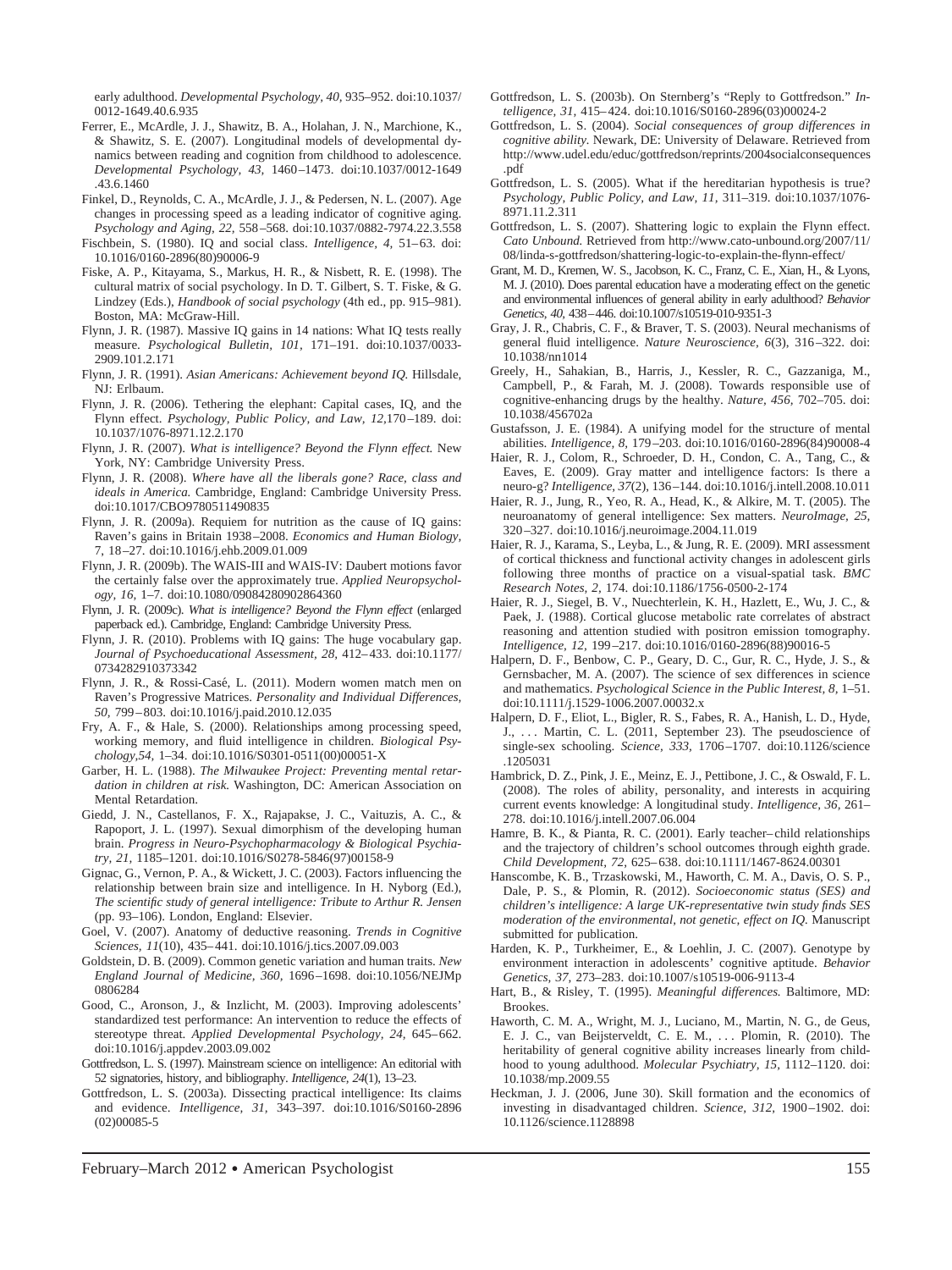- Heckman, J. J. (2011). The American family in Black & White: A post-racial strategy for improving skills to promote equality. *Daedalus, 140*(2), 70 – 89. [doi:10.1162/DAED\\_a\\_00078](http://dx.doi.org/10.1162/DAED_a_00078)
- Heine, S. J., Kitayama, S., Lehman, D. R., Takata, T., Ide, E., Lueng, C., & Matsumoto, H. (2001). Divergent consequences of success and failure in Japan and North America: An investigation of self-improving motivations and malleable selves. *Journal of Personality and Social Psychology, 81,* 599 – 615. [doi:10.1037/0022-3514.81.4.599](http://dx.doi.org/10.1037/0022-3514.81.4.599)
- Herrnstein, R. J., & Murray, C. (1994). *The bell curve: Intelligence and class structure in American life.* New York, NY: Free Press.
- Herrnstein, R. J., Nickerson, R. S., Sanchez, M., & Swets, J. A. (1986). Teaching thinking skills. *American Psychologist, 41,* 1279 –1289. [doi:](http://dx.doi.org/10.1037/0003-066X.41.11.1279) [10.1037/0003-066X.41.11.1279](http://dx.doi.org/10.1037/0003-066X.41.11.1279)
- Ho, K.-C., Roessmann, U., Hause, L., & Monroe, G. (1981). Newborn brain weight in relation to maturity, sex, and race. *Annals of Neurology, 10,* 243–246*.* [doi:10.1002/ana.410100308](http://dx.doi.org/10.1002/ana.410100308)
- Ho, K.-C., Roessmann, U., Straumfjord, J. V., & Monroe, G. (1980a). Analysis of brain weight. I. Adult brain weight in relation to sex, race, and age. *Archives of Pathology and Laboratory Medicine, 104,* 635–639.
- Ho, K.-C., Roessmann, U., Straumfjord, J. V., & Monroe, G. (1980b). Analysis of brain weight. II. Adult brain weight in relation to body height, weight, and surface area. *Archives of Pathology and Laboratory Medicine, 104,* 640 – 645.
- Horn, J. L. (1989). Models for intelligence. In R. Linn (Ed.), *Intelligence: Measurement theory and public policy* (pp. 29 –73). Urbana, IL: University of Illinois Press.
- Horn, J. L., & McArdle, J. J. (2007). Understanding human intelligence since Spearman. In R. Cudeck & R. MacCallum (Eds.), *Factor analysis at 100 years* (pp. 205–247). Mahwah, NJ: Erlbaum.
- Hulshoff Pol, H. E., Schnack, H. G., Posthuma, D., Mandl, R. C. W., Baare, W. F., van Oel, C., . . . Kahn, R. S. (2006). Genetic contributions to human brain morphology and intelligence. *Journal of Neuroscience, 26*(40), 10235–10242. [doi:10.1523/JNEUROSCI.1312-06.2006](http://dx.doi.org/10.1523/JNEUROSCI.1312-06.2006)
- Hunt, E. (2011). *Human intelligence.* New York, NY: Cambridge University Press.
- Hyde, J. S., Lindberg, S. M., Lilnn, M. C., Ellis, A. B., & Williams, C. C. (2008, July 25). Gender similarities characterize math performance. *Science, 321,* 494 – 495. [doi:10.1126/science.1160364](http://dx.doi.org/10.1126/science.1160364)
- Inlow, J. K., & Restifo, L. L. (2004). Molecular and comparative genetics of mental retardation. *Genetics, 166,* 835– 881. [doi:10.1534/genetics](http://dx.doi.org/10.1534/genetics.166.2.835) [.166.2.835](http://dx.doi.org/10.1534/genetics.166.2.835)
- Jaeggi, S. M., Buschkuehl, M., Jonides, J., & Perrig, W. J. (2008). Improving fluid intelligence with training on working memory. *Proceedings of the National Academy of Sciences, USA, 105,* 6829 – 6833. [doi:10.1073/pnas.0801268105](http://dx.doi.org/10.1073/pnas.0801268105)
- Jaeggi, S. M., Studer-Luethi, B., Buschkuehl, M., Su, Y.-F., Jonides, J., & Perrig, W. J. (2010). The relationship between n-back performance and matrix reasoning – implications for training and transfer. *Intelligence, 38,* 625– 635*.* [doi:10.1016/j.intell.2010.09.001](http://dx.doi.org/10.1016/j.intell.2010.09.001)
- Janowsky, J. S., Chavez, B., & Orwoll, E. (2000). Sex steroids modify working memory. *Journal of Cognitive Neuroscience*, 12, 407-414. [doi:10.1162/089892900562228](http://dx.doi.org/10.1162/089892900562228)
- Jencks, C., Smith, M., Acland, H., Bane, M. J., Cohen, D., Gintis, H., Heyns, B., & Michelson, S. (1972). *Inequality: A reassessment of the effect of family and schooling in America.* New York, NY: Harper & Row.
- Jensen, A. R. (1994). Psychometric *g* related to differences in head size. *Personality and Individual Differences, 17,* 597– 606. [doi:10.1016/](http://dx.doi.org/10.1016/0191-8869%2894%2990132-5) [0191-8869\(94\)90132-5](http://dx.doi.org/10.1016/0191-8869%2894%2990132-5)
- Jensen, A. R. (1998). *The g factor.* Westport, CT: Praeger.
- Jensen, A. R., & Johnson, F. W. (1994). Race and sex differences in head size and IQ. *Intelligence, 18,* 309 –333. [doi:10.1016/0160-2896\(94\)](http://dx.doi.org/10.1016/0160-2896%2894%2990032-9) [90032-9](http://dx.doi.org/10.1016/0160-2896%2894%2990032-9)
- Johnson, W. (2010). Understanding the genetics of intelligence: Can height help? Can corn oil? *Current Directions in Psychological Science, 19,* 177–182. [doi:10.1177/0963721410370136](http://dx.doi.org/10.1177/0963721410370136)
- Johnson, W., & Bouchard, T. J., Jr. (2007). Sex differences in mental abilities: *g* masks the dimensions on which they lie. *Intelligence, 35,* 23–39. [doi:10.1016/j.intell.2006.03.012](http://dx.doi.org/10.1016/j.intell.2006.03.012)
- Johnson, W., Deary, I. J., Silventoinen, K., Tynelius, P., & Rasmussen, F. (2010). Family background buys an education in Minnesota but not in Sweden. *Psychological Science, 21,* 1266 –1273. [doi:10.1177/](http://dx.doi.org/10.1177/0956797610379233) [0956797610379233](http://dx.doi.org/10.1177/0956797610379233)
- Juan-Espinosa, M., García, L. F., Colom, R., & Abad, F. J. (2000). Testing the age related differentiation hypothesis through the Wechsler's scales. *Personality and Individual Differences, 29,* 1069 –1075. [doi:10.1016/](http://dx.doi.org/10.1016/S0191-8869%2899%2900254-8) [S0191-8869\(99\)00254-8](http://dx.doi.org/10.1016/S0191-8869%2899%2900254-8)
- Jung, R. E., & Haier, R. J. (2007). The parieto-frontal integration theory (P-FIT) of intelligence: Converging neuroimaging evidence. *Behavioral and Brain Sciences, 30,* 135–187. [doi:10.1017/S0140525X07001185](http://dx.doi.org/10.1017/S0140525X07001185)
- Kane, M. J., Hambrick, D. Z., & Conway, A. R. A. (2005). Working memory capacity and fluid intelligence are strongly related constructs: Comment on Ackerman, Beier, and Boyle (2005). *Psychological Bulletin, 131,* 66 –71. [doi:10.1037/0033-2909.131.1.66](http://dx.doi.org/10.1037/0033-2909.131.1.66)
- Karbach, J., & Kray, J. (2009). How useful is executive control training? Age differences in near and far transfer of task-switching training. *Developmental Science, 12,* 978–990. [doi:10.1111/j.1467-7687.2009.00846.x](http://dx.doi.org/10.1111/j.1467-7687.2009.00846.x)
- Karpiak, C. P., Buchanan, J. P., Hosey, M., & Smith, A. (2007). University students from single-sex and coeducational high schools: Differences in majors and attitudes at a Catholic university. *Psychology of Women Quarterly, 31,* 282–289. [doi:10.1111/j.1471-6402.2007.00371.x](http://dx.doi.org/10.1111/j.1471-6402.2007.00371.x)
- Khaleefa, O., Sulman, A., & Lynn, R. (2009). An increase of intelligence in Sudan, 1987–2007. *Journal of Biosocial Science, 41,* 279 –283. [doi:10.1017/S0021932008003180](http://dx.doi.org/10.1017/S0021932008003180)
- Klingberg, T., Forssberg, H., & Westerberg, H. (2002). Training of working memory in children with ADHD. *Journal of Clinical and Experimental Neuropsychology, 24,* 781–791. [doi:10.1076/jcen.24](http://dx.doi.org/10.1076/jcen.24.6.781.8395) [.6.781.8395](http://dx.doi.org/10.1076/jcen.24.6.781.8395)
- Knudsen, E. I., Heckman, J. J., Cameron, J. L., & Shonkoff, J. P. (2006). Economic, neurobiological, and behavioral perspectives on building America's future workforce. *Proceedings of the National Academy of Sciences, USA, 103,* 10155–10162. [doi:10.1073/pnas.0600888103](http://dx.doi.org/10.1073/pnas.0600888103)
- Kramer, M. S. (2008). Breastfeeding and child cognitive development. *Archives of General Psychiatry, 65,* 578 –584. [doi:10.1001/archpsyc](http://dx.doi.org/10.1001/archpsyc.65.5.578) [.65.5.578](http://dx.doi.org/10.1001/archpsyc.65.5.578)
- Kremen, W. S., Jacobson, K. C., & Xian, H. (2005). Heritability of word recognition in middle-aged men varies as a function of parental education. *Behavior Genetics, 35,* 417– 433. [doi:10.1007/s10519-004-](http://dx.doi.org/10.1007/s10519-004-3876-2) [3876-2](http://dx.doi.org/10.1007/s10519-004-3876-2)
- Kristensen, P., & Bjerkedal, T. (2007, June 22). Explaining the relation between birth order and intelligence. *Science, 316,* 1717. [doi:10.1126/](http://dx.doi.org/10.1126/science.1141493) [science.1141493](http://dx.doi.org/10.1126/science.1141493)
- Kroger, J. K., Nystrom, L. E., Cohen, J. D., & Johnson-Laird, P. N. (2008). Distinct neural substrates for deductive and mathematical processing. *Brain Research, 1243,* 86 –103. [doi:10.1016/j.brainres.2008](http://dx.doi.org/10.1016/j.brainres.2008.07.128) [.07.128](http://dx.doi.org/10.1016/j.brainres.2008.07.128)
- Kyllonen, P. C., & Christal, R. E. (1990). Reasoning ability is (little more than) working-memory capacity?! *Intelligence*, 14, 389-433. [doi:](http://dx.doi.org/10.1016/S0160-2896%2805%2980012-1) [10.1016/S0160-2896\(05\)80012-1](http://dx.doi.org/10.1016/S0160-2896%2805%2980012-1)
- Larson, G. E., Haier, R. J., LaCasse, L., & Hazen, K. (1995). Evaluation of a "mental effort" hypothesis for correlations between cortical metabolism and intelligence. *Intelligence, 21*(3), 267–278. [doi:10.1016/](http://dx.doi.org/10.1016/0160-2896%2895%2990017-9) [0160-2896\(95\)90017-9](http://dx.doi.org/10.1016/0160-2896%2895%2990017-9)
- Lee, K. H., Choi, Y. Y., Gray, J. R., Cho, S. H., Chae, J. H., & Lee, S. (2006). Neural correlates of superior intelligence: Stronger recruitment of posterior parietal cortex. *NeuroImage, 29*(2), 578 –586. [doi:10.1016/](http://dx.doi.org/10.1016/j.neuroimage.2005.07.036) [j.neuroimage.2005.07.036](http://dx.doi.org/10.1016/j.neuroimage.2005.07.036)
- Locurto, C. (1990). The malleability of IQ as judged from adoption studies. *Intelligence, 14,* 275–292. [doi:10.1016/S0160-2896\(10\)80001-7](http://dx.doi.org/10.1016/S0160-2896%2810%2980001-7)
- Loehlin, J. C. (2002). The IQ paradox: Resolved? Still an open question. *Psychological Review, 109,* 754–758. [doi:10.1037/0033-295X.109.4.754](http://dx.doi.org/10.1037/0033-295X.109.4.754)
- Loehlin, J. C., & Horn, J. M. (2000). Stoolmiller on restriction of range in adoption studies: A comment. *Behavior Genetics, 30,* 245–247. [doi:](http://dx.doi.org/10.1023/A:1001922509893) [10.1023/A:1001922509893](http://dx.doi.org/10.1023/A:1001922509893)
- Loehlin, J. C., & Nichols, R. C. (1976). *Heredity, environment, and personality: A study of 850 sets of twins.* Austin, TX: University of Texas Press.
- Lucas, A., Morley, R., Cole, T. J., Lister, G., & Leeson-Payne, C. (1992). Breast milk and subsequent intelligence quotient in children born preterm. *The Lancet, 339,* 261–264. [doi:10.1016/0140-6736\(92\)](http://dx.doi.org/10.1016/0140-6736%2892%2991329-7) [91329-7](http://dx.doi.org/10.1016/0140-6736%2892%2991329-7)
- Luine, V. N. (2008). Sex steroids and cognitive function. *Journal of Neuroendocrinology, 20,* 866 – 872. [doi:10.1111/j.1365-2826.2008](http://dx.doi.org/10.1111/j.1365-2826.2008.01710.x) [.01710.x](http://dx.doi.org/10.1111/j.1365-2826.2008.01710.x)
- Lupton, M. K., Stahl, D., Archer, N., Foy, C., Poppe, M., Lovestone, S.,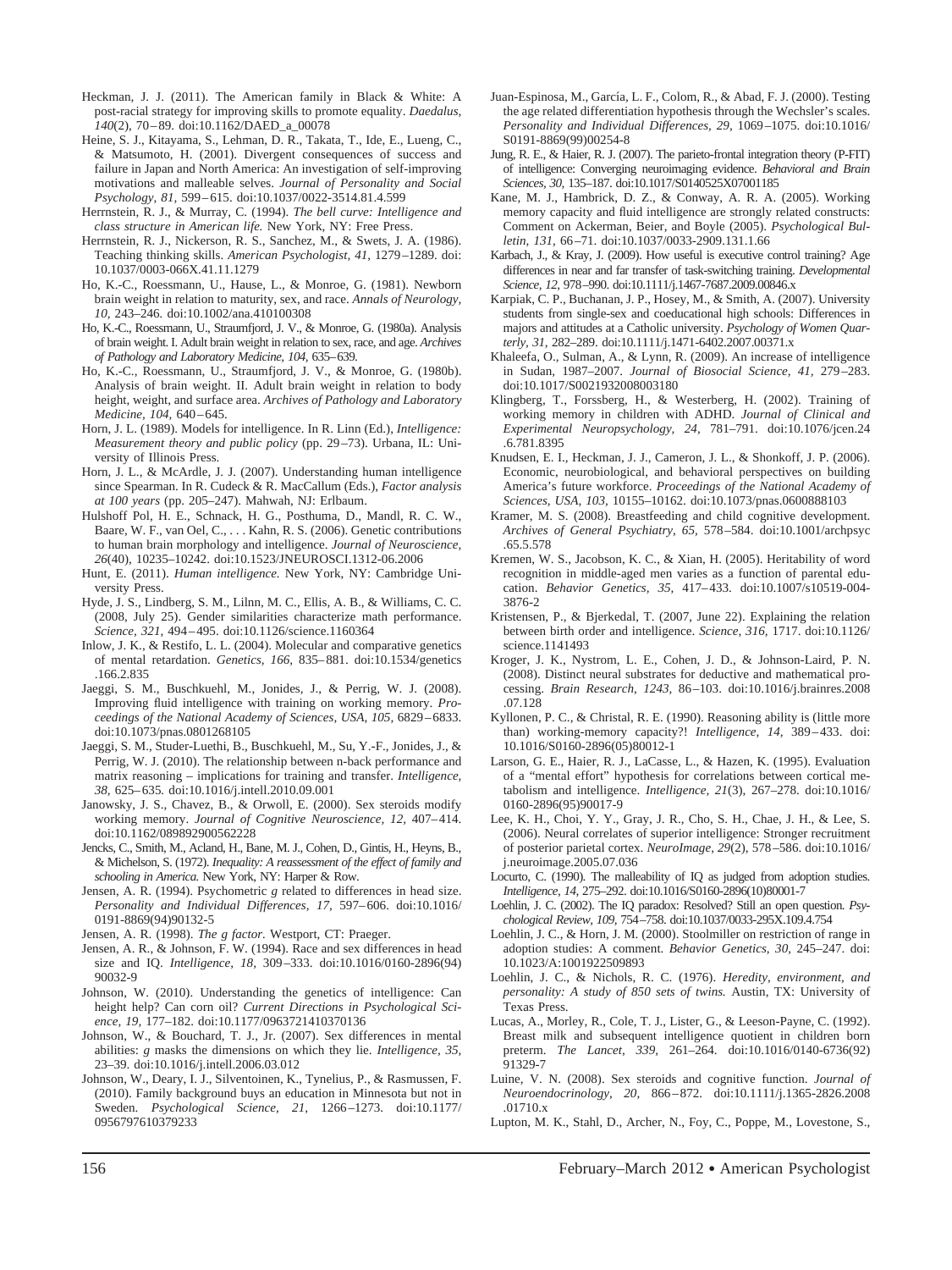. . . Powell, J. F. (2010). Education, occupation and retirement age effects on the age of onset of Alzheimer's disease. *International Journal of Geriatric Psychiatry, 25,* 30 –36*.* [doi:10.1002/gps.2294](http://dx.doi.org/10.1002/gps.2294)

- Lynn, R. (1987). The intelligence of Mongoloids: A psychometric, evolutionary, and neurological theory. *Personality and Individual Differences, 8,* 813– 844. [doi:10.1016/0191-8869\(87\)90135-8](http://dx.doi.org/10.1016/0191-8869%2887%2990135-8)
- Lynn, R. (1989). Positive correlation between height, head size and IQ: A nutrition theory of the secular increases in intelligence. *British Journal of Psychology, 59,* 372–377.
- Lynn, R. (2004). The intelligence of American Jews. *Personality and Individual Differences, 36,* 201–206. [doi:10.1016/S0191-8869\(03\)00079-5](http://dx.doi.org/10.1016/S0191-8869%2803%2900079-5)
- Lynn, R. (2006). On the high intelligence and cognitive achievements of Jews in Britain. *Intelligence, 34,* 541–547. [doi:10.1016/j.intell.2006.03.011](http://dx.doi.org/10.1016/j.intell.2006.03.011)
- Lynn, R., & Irving, P. (2004). Sex differences on the Progressive Matrices: A meta-analysis. *Intelligence, 32,* 481–498. [doi:10.1016/j.intell.2004.06.008](http://dx.doi.org/10.1016/j.intell.2004.06.008)
- Lynn, R., & Vanhanen, T. (2002). *IQ and the wealth of nations.* Westport, CT: Praeger.
- Lyons, M. J., York, T. P., Franz, C. E., Grant, M. D., Eaves, L. J., Jacobson, K. C., . . . Kremen, W. S. (2009). Genes determine stability and the environment determines change in cognitive ability during 35 years of adulthood. *Psychological Science*, 20, 1146-1152. [doi:](http://dx.doi.org/10.1111/j.1467-9280.2009.02425.x) [10.1111/j.1467-9280.2009.02425.x](http://dx.doi.org/10.1111/j.1467-9280.2009.02425.x)
- Mackey, A. P., Hill, S. S., Stone, S. I., & Bunge, S. A. (2011). Differential effects of reasoning and speed training in children. *Developmental Science, 14,* 582–590. [doi:10.1111/j.1467-7687.2010.01005x](http://dx.doi.org/10.1111/j.1467-7687.2010.01005x)
- Mael, F., Alonso, A., Gibson, D., Rogers, K., & Smith, M. (2005). *Single-sex versus coeducational schooling: A systematic review.* Washington, DC: U.S. Department of Education, Office of Planning, Evaluation and Policy Development, Policy and Program Studies Service. Retrieved from http://www2.ed.gov/rschstat/eval/other/single-sex/ single-sex.pdf
- Maguire, E. A., Gadian, D. G., Johnsrude, I. S., Good, C. D., Ashburner, J., Frackowiak, R. S. J., & Frith, C. D. (2000). Navigation-related structural change in the hippocampi of taxi drivers. *Proceedings of the National Academy of Sciences, USA, 97,* 4398 – 4403. [doi:10.1073/](http://dx.doi.org/10.1073/pnas.070039597) [pnas.070039597](http://dx.doi.org/10.1073/pnas.070039597)
- Markus, H. R., & Kitayama, S. (1991). Culture and the self: Implications for cognition, emotion, and motivation. *Psychological Review, 98,* 224 –253. [doi:10.1037/0033-295X.98.2.224](http://dx.doi.org/10.1037/0033-295X.98.2.224)
- McArdle, J. J., Ferrer-Caja, E., Hamagami, F., & Woodcock, R. (2002). Comparative longitudinal structural analyses of the growth and decline of multiple intellectual abilities over the life span. *Developmental Psychology, 38,* 115–142. [doi:10.1037/0012-1649.38.1.115](http://dx.doi.org/10.1037/0012-1649.38.1.115)
- McArdle, J. J., Hamagami, F., Meredith, W., & Bradway, K. P. (2000). Modeling the dynamic hypotheses of Gf–Gc theory using longitudinal life-span data. *Learning and Individual Differences, 12,* 53–79. [doi:](http://dx.doi.org/10.1016/S1041-6080%2800%2900036-4) [10.1016/S1041-6080\(00\)00036-4](http://dx.doi.org/10.1016/S1041-6080%2800%2900036-4)
- McCabe, S. E., Knight, J. R., Teter, C. J., & Wechsler, H. (2005). Non-medical use of prescription stimulants among US college students: Prevalence and correlates from a national survey. *Addiction, 100,* 96 –106. [doi:10.1111/j.1360-0443.2005.00944.x](http://dx.doi.org/10.1111/j.1360-0443.2005.00944.x)
- McDaniel, M. A. (2005). Big-brained people are smarter: A meta-analysis of the relationship between in vivo brain volume and intelligence. *Intelligence, 33,* 337–346. [doi:10.1016/j.intell.2004.11.005](http://dx.doi.org/10.1016/j.intell.2004.11.005)
- McEwen, B. S. (2000). The neurobiology of stress: From serendipity to clinical relevance. *Brain Research, 886,* 172–189. [doi:10.1016/S0006-](http://dx.doi.org/10.1016/S0006-8993%2800%2902950-4) [8993\(00\)02950-4](http://dx.doi.org/10.1016/S0006-8993%2800%2902950-4)
- McGlone, M. S., & Aronson, J. (2006). Stereotype threat, identity salience, and spatial reasoning. *Journal of Applied Developmental Psychology, 27,* 486 – 493. [doi:10.1016/j.appdev.2006.06.003](http://dx.doi.org/10.1016/j.appdev.2006.06.003)
- McGue, M., & Bouchard, T. J. (1998). Genetic and environmental influences on human behavioral differences. *Annual Review of Neuroscience, 21,* 1–24. [doi:10.1146/annurev.neuro.21.1.1](http://dx.doi.org/10.1146/annurev.neuro.21.1.1)
- McGue, M., Bouchard, T. J., Jr., Iacono, W. G., & Lykken, D. T. (1993). Behavioral genetics of cognitive ability: A life-span perspective. In R. Plomin & G. E. McClearn (Eds.), *Nature, nurture and psychology* (pp. 59 –76). Washington, DC: American Psychological Association. [doi:](http://dx.doi.org/10.1037/10131-003) [10.1037/10131-003](http://dx.doi.org/10.1037/10131-003)
- McGue, M., Keyes, M., Sharma, A., Elkins, I., Legrand, L., Johnson, W., & Iacono, W. G. (2007). The environments of adopted and non-adopted youth: Evidence on range restriction from the sibling interaction and

behavior study (SIBS). *Behavior Genetics, 37,* 449 – 462. [doi:10.1007/](http://dx.doi.org/10.1007/s10519-007-9142-7) [s10519-007-9142-7](http://dx.doi.org/10.1007/s10519-007-9142-7)

- Meisenberg, G., Lawless, E., Lambert, E., & Newton, A. (2005). The Flynn effect in the Caribbean: Generational change in test performance in Dominica. *Mankind Quarterly, 46,* 29 –70.
- Melton, L. (2005, December 17). Use it, don't lose it. *New Scientist, 188,* 32–35.
- Mingroni, M. A. (2004). The secular rise in IQ: Giving heterosis a closer look. *Intelligence, 32,* 65– 83. [doi:10.1016/S0160-2896\(03\)00058-8](http://dx.doi.org/10.1016/S0160-2896%2803%2900058-8)
- Mingroni, M. A. (2007). Resolving the IQ paradox: Heterosis as the cause of the Flynn effect and other trends. *Psychological Review, 114,* 806 – 829. [doi:10.1037/0033-295X.114.3.806](http://dx.doi.org/10.1037/0033-295X.114.3.806)
- Mischel, W., Shoda, Y., & Peake, P. K. (1988). The nature of adolescent competencies predicted by preschool delay of gratification. *Journal of Personality and Social Psychology, 54,* 687– 696. [doi:10.1037/0022-](http://dx.doi.org/10.1037/0022-3514.54.4.687) [3514.54.4.687](http://dx.doi.org/10.1037/0022-3514.54.4.687)
- Moore, E. C. J. (1986). Family socialization and the IQ test performance of traditionally and trans-racially adopted Black children. *Developmental Psychology, 22,* 317–326. [doi:10.1037/0012-1649.22.3.317](http://dx.doi.org/10.1037/0012-1649.22.3.317)
- Mortensen, E. L., Michaelsen, K. M., Sanders, S. A., & Reinisch, J. M. (2002). The association between duration of breastfeeding and adult intelligence. *JAMA: Journal of the American Medical Association, 287,* 2365–2371. [doi:10.1001/jama.287.18.2365](http://dx.doi.org/10.1001/jama.287.18.2365)
- Mullis, I. V. S., Martin, M. O., Gonzalez, E. J., & Kennedy, A. M. (2003). *PIRLS 2001 International Report: IEA's study of reading literacy achievement in primary school in 35 countries.* Chestnut Hill, MA: Boston College, Lynch School of Education, TIMSS & PIRLS International Study Center. Retrieved from http://timss.bc.edu/pirls2001i/ PIRLS2001\_Pubs\_IR.html
- Murray, C. (2006). Changes over time in the Black–White difference on mental tests: Evidence from the children of the 1979 cohort of the National Longitudinal Survey of Youth. *Intelligence, 34,* 527–540. [doi:10.1016/j.intell.2006.07.004](http://dx.doi.org/10.1016/j.intell.2006.07.004)
- Must, O., Must, A., & Raudik, V. (2003). The secular rise in IQs: In Estonia, the Flynn effect is not a Jensen effect. *Intelligence, 31,* 461– 471. [doi:10.1016/S0160-2896\(03\)00013-8](http://dx.doi.org/10.1016/S0160-2896%2803%2900013-8)
- Myrianthopoulos, N. C., & French, K. S. (1968). An application of the U.S. Bureau of the Census socioeconomic index to a large diversified population. *Social Science and Medicine, 2,* 283–299. [doi:10.1016/](http://dx.doi.org/10.1016/0037-7856%2868%2990004-8) [0037-7856\(68\)90004-8](http://dx.doi.org/10.1016/0037-7856%2868%2990004-8)
- Nagoshi, C. T., & Johnson, R. C. (2005). Socioeconomic status does not moderate the familiality of cognitive abilities in the Hawaii Family Study of Cognition. *Journal of Biosocial Science, 37,* 773–781. [doi:](http://dx.doi.org/10.1017/S0021932004007023) [10.1017/S0021932004007023](http://dx.doi.org/10.1017/S0021932004007023)
- Neisser, U., Boodoo, G., Bouchard, T. J., Jr., Boykin, A. W., Brody, N., Ceci, S. J., . . . Urbina, S. (1996). Intelligence: Knowns and unknowns. *American Psychologist, 51,* 77–101. [doi:10.1037/0003-066X.51.2.77](http://dx.doi.org/10.1037/0003-066X.51.2.77)
- Neubauer, A., & Fink, A. (2009). Intelligence and neural efficiency: Measures of brain activity versus measures of functional connectivity in the brain. *Intelligence, 37,* 223–229. [doi:10.1016/j.intell.2008.10.008](http://dx.doi.org/10.1016/j.intell.2008.10.008)
- Nisbett, R. E. (2005). Heredity, environment, and race differences in IQ: A commentary on Rushton and Jensen. *Psychology, Public Policy, and Law, 11,* 302–310. [doi:10.1037/1076-8971.11.2.302](http://dx.doi.org/10.1037/1076-8971.11.2.302)
- Nisbett, R. E. (2009). *Intelligence and how to get it: Why schools and cultures count.* New York, NY: Norton.
- Olesen, P. J., Westerberg, H., & Klingberg, T. (2004). Increased prefrontal and parietal activity after training of working memory. *Nature Neuroscience, 7,* 75–79. [doi:10.1038/nn1165](http://dx.doi.org/10.1038/nn1165)
- Phillips, M., Brooks-Gunn, J., Duncan, G. J., Klebanov, P. K., & Crane, J. (1998). Family background, parenting practices, and the Black– White test score gap. In C. Jencks & M. Phillips (Eds.), *The Black– White test score gap* (pp. 102–145). Washington, DC: Brookings Institution Press.
- Pietschnig, J., Voracek, M., & Formann, A. K. (2010). Pervasiveness of the IQ rise: A cross-temporal meta-analysis. *PLoS ONE, 5,* e14406. [doi:10.1371/journal.pone.0014406](http://dx.doi.org/10.1371/journal.pone.0014406)
- Plomin, R., DeFries, J. C., & McClearn, G. E. (1990). *Behavioral genetics: A primer*(2nd ed.). New York, NY: Freeman.
- Plomin, R., Loehlin, J. C., & DeFries, J. C. (1985). Genetic and environmental components of "environmental" influences. *Developmental Psychology, 21,* 391– 402. [doi:10.1037/0012-1649.21.3.391](http://dx.doi.org/10.1037/0012-1649.21.3.391)
- Quinn, P. C., & Liben, L. S. (2008). A sex difference in mental rotation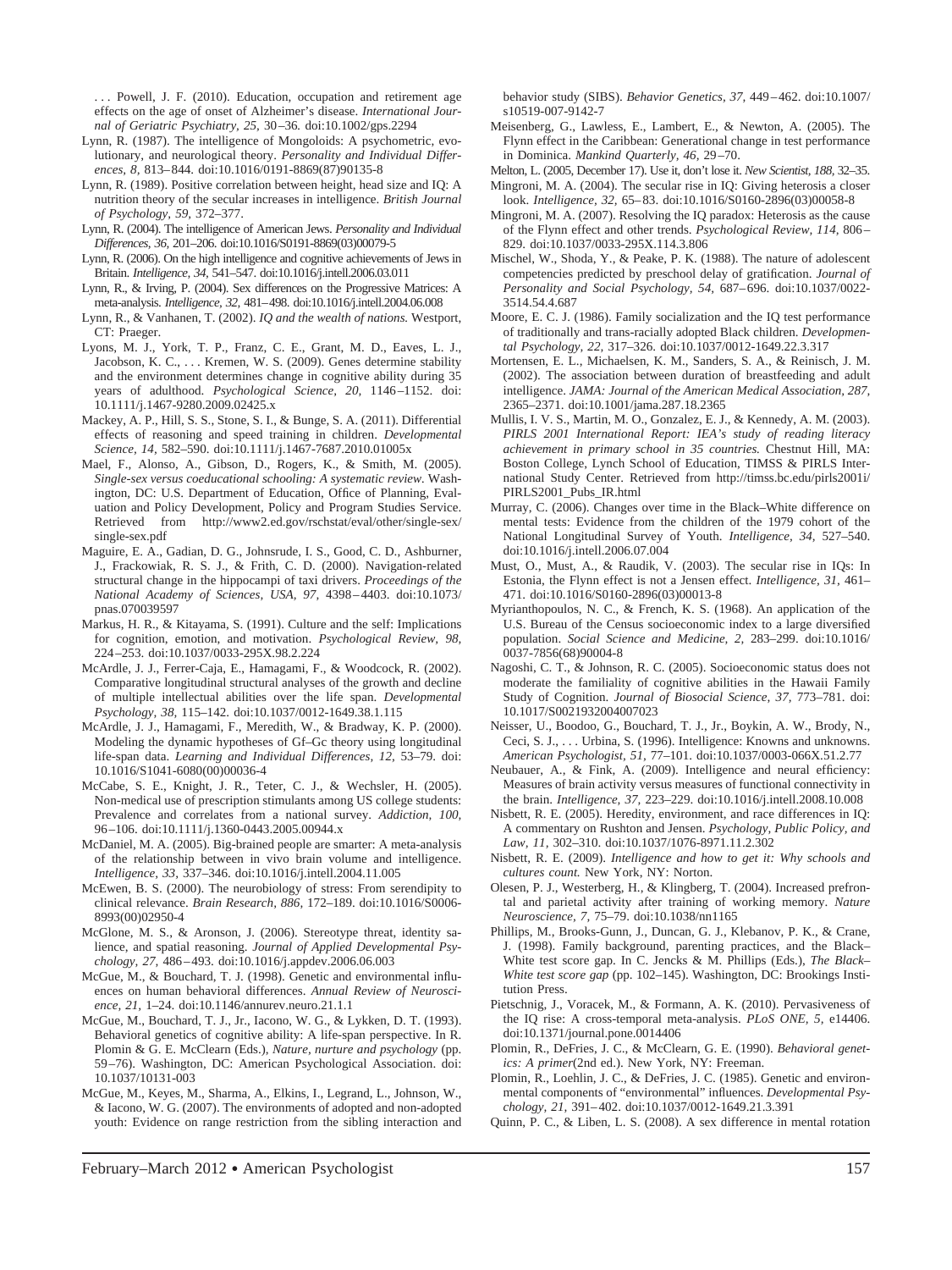in young infants. *Psychological Science, 19,* 1067–1070. [doi:10.1111/](http://dx.doi.org/10.1111/j.1467-9280.2008.02201.x) [j.1467-9280.2008.02201.x](http://dx.doi.org/10.1111/j.1467-9280.2008.02201.x)

- Ramey, C. T., Campbell, F. A., Burchinal, M., Skinner, M. L., Gardner, D. M., & Ramey, S. L. (2000). Persistent effects of early childhood education on high-risk children and their mothers. *Applied Developmental Science, 4,* 2–14. [doi:10.1207/S1532480XADS0401\\_1](http://dx.doi.org/10.1207/S1532480XADS0401_1)
- Ramey, S. L., & Ramey, C. T. (1999). Early experience and early intervention for children "at risk" for developmental delay and mental retardation. *Mental Retardation and Developmental Disabilities Research Reviews, 5,* 1-10. [doi:10.1002/\(SICI\)1098-2779\(1999\)5:1](http://dx.doi.org/10.1002/%28SICI%291098-2779%281999%295:1%3C1::AID-MRDD1%3E3.0.CO%3B2-F)<1:: [AID-MRDD1](http://dx.doi.org/10.1002/%28SICI%291098-2779%281999%295:1%3C1::AID-MRDD1%3E3.0.CO%3B2-F)>3.0.CO;2-F
- Ramsden, S., Richardson, F. M., Josse, G., Thomas, M. S. C., Ellis, C., Shakeshaft, C., ... Price, C. J. (2011, November 3). Verbal and nonverbal intelligence changes in the teenage brain. *Nature, 479,* 113–116*.* [doi:10.1038/nature10514](http://dx.doi.org/10.1038/nature10514)
- Rohwedder, S., & Willis, R. J. (2010). Mental retirement. *Journal of Economic Perspectives, 24,* 119 –138. [doi:10.1257/jep.24.1.119](http://dx.doi.org/10.1257/jep.24.1.119)
- Rowe, D. C., Jacobson, K. C., & Van den Oord, E. J. C. G. (1999). Genetic and environmental influences on vocabulary IQ. *Child Development, 70,* 1151–1162. [doi:10.1111/1467-8624.00084](http://dx.doi.org/10.1111/1467-8624.00084)
- Rowe, D. C., & Rodgers, J. L. (2002). Expanding variance and the case of historical changes in IQ means: A critique of Dickens and Flynn (2001). *Psychological Review, 109,* 759–763. [doi:10.1037/0033-295X.109.4.759](http://dx.doi.org/10.1037/0033-295X.109.4.759)
- Rueda, M. R., Rothbart, M. K., McCandliss, B. D., Saccomanno, L., & Posner, M. I. (2005). Training, maturation, and genetic influences on the development of executive attention. *Proceedings of the National Academy of Sciences, USA, 102,* 14931–14936*.* [doi:10.1073/](http://dx.doi.org/10.1073/pnas.0506897102) [pnas.0506897102](http://dx.doi.org/10.1073/pnas.0506897102)
- Rushton, J. P. (1995). *Race, evolution and behavior: A life history perspective.* New Brunswick, NJ: Transaction.
- Rushton, J. P. (1999). Secular gains in IQ not related to the *g* factor and inbreeding depression— unlike Black–White differences: A reply to Flynn. *Personality and Individual Differences, 26,* 381–389.
- Rushton, J. P. (2000). Flynn effects not genetic and unrelated to race differences. *American Psychologist, 55,* 542–543. [doi:10.1037/0003-](http://dx.doi.org/10.1037/0003-066X.55.5.542) [066X.55.5.542](http://dx.doi.org/10.1037/0003-066X.55.5.542)
- Rushton, J. P. (2010). Brain size as an explanation of national differences in IQ, longevity, and other life-history variables. *Personality and Individual Differences, 48,* 97–99. [doi:10.1016/j.paid.2009.07.029](http://dx.doi.org/10.1016/j.paid.2009.07.029)
- Rushton, J. P., & Jensen, A. R. (2005a). Thirty years of research on race differences in cognitive ability. *Psychology, Public Policy, and Law, 11,* 235–294. [doi:10.1037/1076-8971.11.2.235](http://dx.doi.org/10.1037/1076-8971.11.2.235)
- Rushton, J. P., & Jensen, A. R. (2005b). Wanted: More race realism, less moralistic fallacy. *Psychology, Public Policy, and Law, 11,* 328 –336. [doi:10.1037/1076-8971.11.2.328](http://dx.doi.org/10.1037/1076-8971.11.2.328)
- Rushton, J. P., & Jensen, A. R. (2006). The totality of available evidence shows the race IQ gap still remains. *Psychological Science, 17,* 921– 922. [doi:10.1111/j.1467-9280.2006.01803.x](http://dx.doi.org/10.1111/j.1467-9280.2006.01803.x)
- Rushton, J. P., & Jensen, A. R. (2010). Race and IQ: A theory-based review of the research in Richard Nisbett's *Intelligence and How to Get It*. *The Open Psychology Journal, 3,* 9 –35. [doi:10.2174/](http://dx.doi.org/10.2174/1874350101003010009) [1874350101003010009](http://dx.doi.org/10.2174/1874350101003010009)
- Rypma, B., Berger, J. S., Prabhakaran, V., Bly, B. M., Kimberg, D. Y., & Biswal, B. B. (2006). Neural correlates of cognitive efficiency. *Neuro-Image, 33*(3), 969 –979. [doi:10.1016/j.neuroimage.2006.05.065](http://dx.doi.org/10.1016/j.neuroimage.2006.05.065)
- Sackett, P. R., Hardison, C. M., & Cullen, M. J. (2004). On interpreting stereotype threat as accounting for African American–White differences on cognitive tests. *American Psychologist, 59,* 7–13. [doi:10.1037/](http://dx.doi.org/10.1037/0003-066X.59.1.7) [0003-066X.59.1.7](http://dx.doi.org/10.1037/0003-066X.59.1.7)
- Sahakian, B., & Morein-Zamir. (2007, December 20). Professor's little helper. *Nature, 450,* 1157–1159. [doi:10.1038/4501157a](http://dx.doi.org/10.1038/4501157a)
- Salthouse, T. A. (1996). The processing-speed theory of adult age differences in cognition. *Psychological Review, 103,* 403– 428. [doi:10.1037/](http://dx.doi.org/10.1037/0033-295X.103.3.403) [0033-295X.103.3.403](http://dx.doi.org/10.1037/0033-295X.103.3.403)
- Salthouse, T. A. (2006). Mental exercise and mental aging: Evaluating the "use it or lose it" hypothesis. *Perspectives on Psychological Science, 1,* 68 – 87. [doi:10.1111/j.1745-6916.2006.00005.x](http://dx.doi.org/10.1111/j.1745-6916.2006.00005.x)
- Salthouse, T. A. (2010). *Major issues in cognitive aging.* New York, NY: Oxford University Press.
- Salthouse, T. A., & Pink, J. E. (2008). Why is working memory related to fluid intelligence? *Psychonomic Bulletin and Review, 15,* 364 –371. [doi:10.3758/PBR.15.2.364](http://dx.doi.org/10.3758/PBR.15.2.364)
- Sampson, E. E. (1988). The debate on individualism: Indigenous psychologies of the individual and their role in personal and societal functioning. *American Psychologist, 43,* 15–22. [doi:10.1037/0003-066X.43.1.15](http://dx.doi.org/10.1037/0003-066X.43.1.15)
- Sanz de Acedo Lizarraga, M. L., Ugarte, M. D., Iriarte, M. D., & Sanz de Acedo Baquedano, M. T. (2003). Immediate and long-term effects of a cognitive intervention of intelligence, self-regulation, and academic achievement. *European Journal of Psychology of Education, 18,* 59 – 74. [doi:10.1007/BF03173604](http://dx.doi.org/10.1007/BF03173604)
- Sarikouch, S., Peters, B., Gutberiet, M., Leismann, B., Kelter-Kloepping, A., Koerperich, H., . . . Beerbaum, P. (2010). Sex-specific pediatric percentiles for ventricular size and mass as reference values for cardiac MRI: Assessment by steady-state free-precession and phase-contrast MRI flow. *Circulation: Cardiovascular Imaging, 3,* 65–76. [doi:](http://dx.doi.org/10.1161/CIRCIMAGING.109.859074) [10.1161/CIRCIMAGING.109.859074](http://dx.doi.org/10.1161/CIRCIMAGING.109.859074)
- Scarr, S. (1981). *Race, social class, and individual differences in IQ: New studies of old issues.* Hillsdale, NJ: Erlbaum.
- Scarr, S., & Weinberg, R. A. (1976). IQ test performance of Black children adopted by White parents. *American Psychologist, October,* 726 –739. [doi:10.1037/0003-066X.31.10.726](http://dx.doi.org/10.1037/0003-066X.31.10.726)
- Scarr-Salapatek, S. (1971). Race, social class, and IQ. *Science, 174,* 1285–1295. [doi:10.1126/science.174.4016.1285](http://dx.doi.org/10.1126/science.174.4016.1285)
- Schmeichel, B. J., Volokhov, R. N., & Demaree, H. A. (2008). Working memory capacity and the self-regulation of emotional expression and experience. *Journal of Personality and Social Psychology, 95,* 1526 – 1540. [doi:10.1037/a0013345](http://dx.doi.org/10.1037/a0013345)
- Schmidt, F. L., & Hunter, J. E. (1998). The validity and utility of selection methods in personnel psychology: Practical and theoretical implications of 85 years of research findings. *Psychological Bulletin, 124,* 262–274. [doi:10.1037/0033-2909.124.2.262](http://dx.doi.org/10.1037/0033-2909.124.2.262)
- Schmidt, F. L., & Hunter, J. E. (2004). General mental ability in the world of work: Occupational attainment and job performance. *Journal of Personality and Social Psychology, 86,* 162–173. [doi:10.1037/0022-](http://dx.doi.org/10.1037/0022-3514.86.1.162) [3514.86.1.162](http://dx.doi.org/10.1037/0022-3514.86.1.162)
- Schmidt, I. M., Molgaard, C., Main, K. M., & Michaelsen, K. F. (2001). Effect of gender and lean body mass on kidney size in healthy 10-yearold children. *Pediatric Nephrology, 16,* 366 –370. [doi:10.1007/](http://dx.doi.org/10.1007/s004670100568) [s004670100568](http://dx.doi.org/10.1007/s004670100568)
- Schmiedek, F., Lövdén, M., & Lindenberger, U. (2010). Hundred days of cognitive training enhance broad cognitive abilities in adulthood: Findings from the COGITO study. *Frontiers in Aging Neuroscience, 2,* 1–10. [doi:10.3389/fnagi.2010.00027](http://dx.doi.org/10.3389/fnagi.2010.00027)
- Schoenemann, P. T., Budinger, T. F., Sarich, V. M., & Wang, W. S.-Y. (2000). Brain size does not predict general cognitive ability within families. *Proceedings of the National Academy of Sciences, USA, 97,* 4932– 4937. [doi:10.1073/pnas.97.9.4932](http://dx.doi.org/10.1073/pnas.97.9.4932)
- Schweinhart, L. J., Montie, J., Xiang, Z., Barnett, W. S., Belfield, C. R., & Nores, M. (2005). *Lifetime effects: The High/Scope Perry Preschool Study through age 40* (Monographs of the HighScope Educational Research Foundation, No. 14)*.* Ypsilanti, MI: High/Scope Press.
- Schweinhart, L. J., & Weikart, D. P. (1980). *Young children grow up: The effects of the Perry Preschool Program on youths through age 15* (Monographs of the HighScope Educational Research Foundation, No. 7). Ypsilanti, MI: High/Scope Press.
- Schweinhart, L. J., & Weikart, D. P. (1993). Success by empowerment: The High/Scope Perry Preschool Study through age 27. *Young Children, 49,* 54 –58*.*
- Shamosh, N. A., & Gray, J. R. (2007). The relation between fluid intelligence and self-regulatory depletion. *Cognition and Emotion, 21,* 1833–1843. [doi:10.1080/02699930701273658](http://dx.doi.org/10.1080/02699930701273658)
- Sharkey, P. (2010). The acute effect of local homicides on children's cognitive performance. *Proceeedings of the National Academy of Sciences, USA, 107,* 11733–11738. [doi:10.1073/pnas.1000690107](http://dx.doi.org/10.1073/pnas.1000690107)
- Sowell, E. R., Thompson, P. M., Leonard, C. M., Welcome, S. E., Kan, E., & Toga, A. W. (2004). Longitudinal mapping of cortical thickness and brain growth in normal children. *Journal of Neuroscience, 24*(38), 8223– 8231. [doi:10.1523/JNEUROSCI.1798-04.2004](http://dx.doi.org/10.1523/JNEUROSCI.1798-04.2004)
- Steele, C. M., & Aronson, J. (1995). Stereotype threat and the intellectual test performance of African Americans. *Journal of Personality and Social Psychology, 69,* 797– 811. [doi:10.1037/0022-3514.69.5.797](http://dx.doi.org/10.1037/0022-3514.69.5.797)
- Steele, C. M., Spencer, S., & Aronson, J. (2002). Contending with group image: The psychology of stereotype and social identity threat. *Ad-*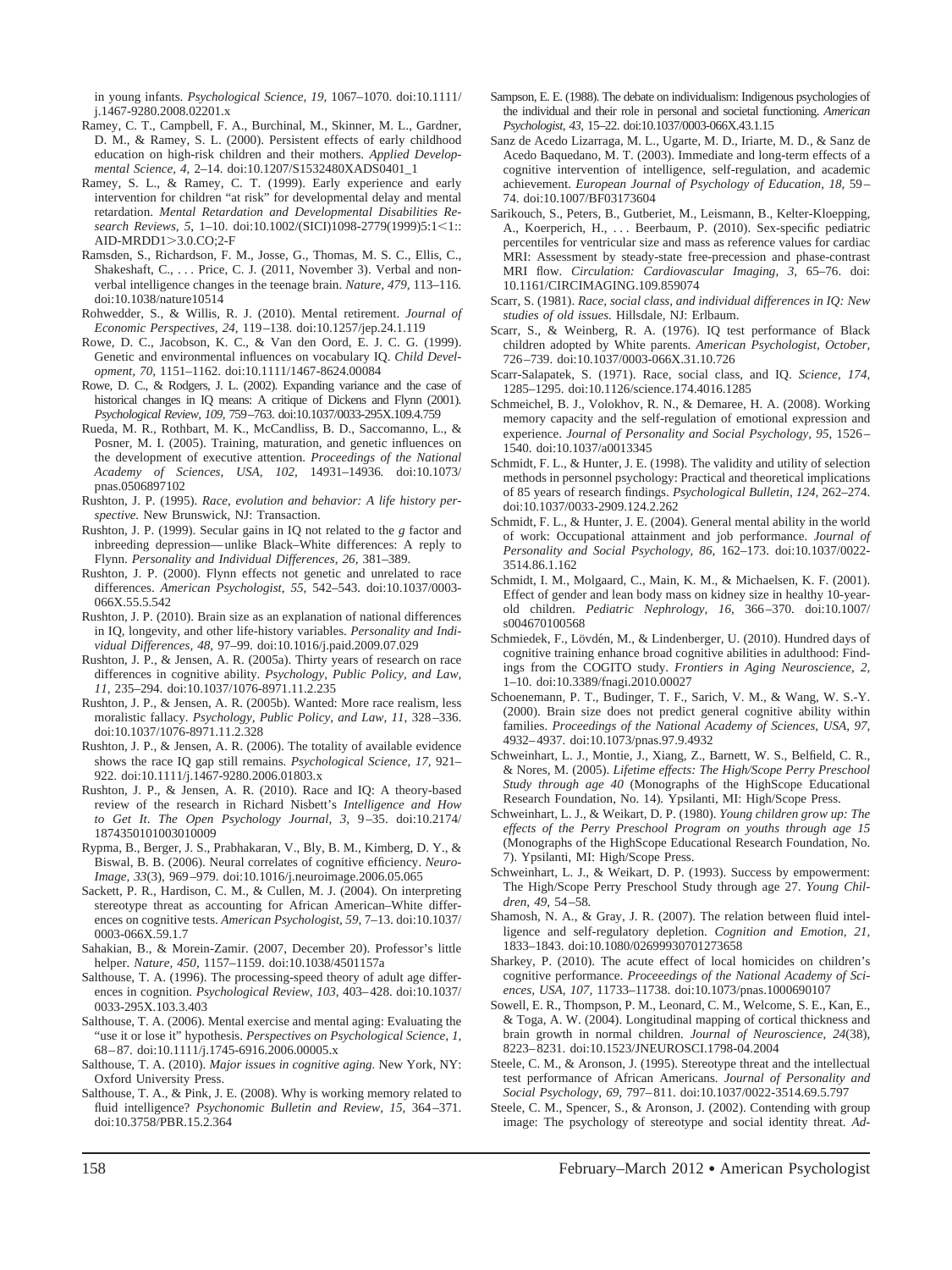*vances in Experimental Social Psychology, 37,* 379 – 440. [doi:10.1016/](http://dx.doi.org/10.1016/S0065-2601%2802%2980009-0) [S0065-2601\(02\)80009-0](http://dx.doi.org/10.1016/S0065-2601%2802%2980009-0)

- Stephenson, C. L., & Halpern, D. F. (2012). *Improved fluid intelligence limited to increasing working memory capacity using intensive n-back tasks with a visuospatial component.* Manuscript submitted for publication.
- Sternberg, R. J. (1999). The theory of successful intelligence. *Review of General Psychology, 3,* 292–316. [doi:10.1037/1089-2680.3.4.292](http://dx.doi.org/10.1037/1089-2680.3.4.292)
- Sternberg, R. J. (2006). The Rainbow Project: Enhancing the SAT through assessments of analytic, practical, and creative skills. *Intelligence, 34,* 321–350. [doi:10.1016/j.intell.2006.01.002](http://dx.doi.org/10.1016/j.intell.2006.01.002)
- Sternberg, R. J. (2007, July 6). Finding students who are wise, practical, and creative. *The Chronicle of Higher Education,* p. B11*.* Retrieved from http://chronicle.com/article/Finding-Students-Who-Are-Wise/15549
- Sternberg, R. J., & Grigorenko, E. L. (Eds.). (2002). *The general factor of intelligence: How general is it?* Mahwah, NJ: Erlbaum.
- Stevenson, H. W., Lee, S. Y., Chen, C., Stigler, J. W., Hsu, C. C., & Kitamura, S. (1990). Contexts of achievement: A study of American, Chinese, and Japanese children. *Monographs for the Society for Research in Child Development, 55*(1–2, Serial No. 221).
- Stoolmiller, M. (1999). Implications of the restricted range of family environments for estimates of heritability and nonshared environment in behavior-genetic adoption studies. *Psychological Bulletin, 125,* 392– 409. [doi:10.1037/0033-2909.125.4.392](http://dx.doi.org/10.1037/0033-2909.125.4.392)
- Sundet, J. M., Barlaug, D. G., & Torjussen, T. M. (2004). The end of the Flynn effect? A study of secular trends in mean intelligence test scores of Norwegian conscripts during half a century. *Intelligence, 32,* 349 – 362. [doi:10.1016/S0160-2896\(04\)00052-2](http://dx.doi.org/10.1016/S0160-2896%2804%2900052-2)
- Sundet, J. M., Eriksen, W., Borren, I., & Tambs, K. (2010). The Flynn effect in sibships: Investigating the role of age differences between siblings. *Intelligence, 38,* 38 – 44*.* [doi:10.1016/j.intell.2009.11.005](http://dx.doi.org/10.1016/j.intell.2009.11.005)
- Süß, H., Oberauer, K., Wittmann, W. W., Wilhelm, O., & Schulze, R. (2002). Working-memory capacity explains reasoning ability—and a little bit more. *Intelligence, 30,* 261–288. [doi:10.1016/S0160-](http://dx.doi.org/10.1016/S0160-2896%2801%2900100-3) [2896\(01\)00100-3](http://dx.doi.org/10.1016/S0160-2896%2801%2900100-3)
- Teasdale, T. W., & Owen, D. R. (1989). Continued secular increases in intelligence and a stable prevalence of high intelligence levels. *Intelligence, 13,* 255–262. [doi:10.1016/0160-2896\(89\)90021-4](http://dx.doi.org/10.1016/0160-2896%2889%2990021-4)
- Teasdale, T. W., & Owen, D. R. (2000). Forty-year secular trends in cognitive abilities. *Intelligence, 28,* 115–120. [doi:10.1016/S0160-](http://dx.doi.org/10.1016/S0160-2896%2899%2900034-3) [2896\(99\)00034-3](http://dx.doi.org/10.1016/S0160-2896%2899%2900034-3)
- Thompson, P. M., Cannon, T. D., Narr, K. L., van Erp, T., Poutanen, V. P., & Huttunen, M. (2001). Genetic influences on brain structure. *Nature Neuroscience, 4*(12), 1253–1258. [doi:10.1038/nn758](http://dx.doi.org/10.1038/nn758)
- Toga, A. W., & Thompson, P. M. (2005). Genetics of brain structure and intelligence. *Annual Review of Neuroscience, 28,* 1–23. [doi:10.1146/](http://dx.doi.org/10.1146/annurev.neuro.28.061604.135655) [annurev.neuro.28.061604.135655](http://dx.doi.org/10.1146/annurev.neuro.28.061604.135655)
- Tranter, L. J., & Koutstaal, W. (2007). Age and flexible thinking: An experimental demonstration of the beneficial effects of increased cognitively stimulating activity on fluid intelligence in healthy older adults. *Neuropsychology, Development, and Cognition. Section B, Aging, Neuropsychology and Cognition, 15,* 184 –207.
- Tucker-Drob, E. M., Rhemtulla, M., Harden, K. P., Turkheimer, E., & Fask, D. (2011). Emergence of a gene  $\times$  socioeconomic status interaction on infant mental ability between 10 months and 2 years. *Psychological Science, 22,* 125–133. [doi:10.1177/0956797610392926](http://dx.doi.org/10.1177/0956797610392926)
- Turkheimer, E., Blair, C., Sojourner, A., Protzko, J., & Horn, E. (2012). *Gene environment interaction for IQ in a randomized clinical trial.* Unpublished manuscript, Department of Psychology, University of Virginia, Charlottesville.
- Turkheimer, E., Haley, A., Waldron, M., D'Onofrio, B., & Gottesman, I. I. (2003). Socioeconomic status modifies heritability of IQ in young children. *Psychological Science, 14,* 623– 628. [doi:10.1046/j.0956-](http://dx.doi.org/10.1046/j.0956-7976.2003.psci_1475.x) [7976.2003.psci\\_1475.x](http://dx.doi.org/10.1046/j.0956-7976.2003.psci_1475.x)
- Turkheimer, E., Harden, K. P., D'Onofrio, B., & Gottesman, I. I. (2009). The Scarr–Rowe interaction between measured socioeconomic stautus and the heritability of cognitive ability. In K. McCartney & R. A. Weinberg (Eds.), *Experience and development: A festschrift in honor of Sandra Wood Scarr* (pp. 81–97). New York, NY: Psychology Press.
- Turner, M. L., & Engle, R. W. (1989). Is working memory capacity task dependent? *Journal of Memory and Language, 28,* 127–154. [doi:](http://dx.doi.org/10.1016/0749-596X%2889%2990040-5) [10.1016/0749-596X\(89\)90040-5](http://dx.doi.org/10.1016/0749-596X%2889%2990040-5)
- van der Maas, H. L., Dolan, C. V., Grasman, R. P., Wicherts, J. M., Huizenga, H. M., & Raijmakers, M. E. (2006). A dynamical model of general intelligence: The positive manifold of intelligence by mutualism. *Psychological Review, 113,* 842– 861. [doi:10.1037/0033-](http://dx.doi.org/10.1037/0033-295X.113.4.842) [295X.113.4.842](http://dx.doi.org/10.1037/0033-295X.113.4.842)
- van der Sluis, S., Willemsen, G., de Geus, E. J. C., Boomsma, D. I., & Posthuma, D. (2008). Gene– environment interaction in adults' IQ scores: Measures of past and present environment. *Behavior Genetics, 38,* 348 –360. [doi:10.1007/s10519-008-9212-5](http://dx.doi.org/10.1007/s10519-008-9212-5)
- van IJzendoorn, M. H., Juffer, F., & Poelhuis, C. W. K. (2005). Adoption and cognitive development: A meta-analytic comparison of adopted and nonadopted children's IQ and school performance. *Psychological Bulletin, 131,* 301–316. [doi:10.1037/0033-2909.131.2.301](http://dx.doi.org/10.1037/0033-2909.131.2.301)
- van Leeuwen, M., Peper, J. S., van den Berg, S. M., Brouwer, R. M., Hulshoff Pol, H. E., & Kahn, R. S. (2009). A genetic analysis of brain volumes and IQ in children. *Intelligence, 37*(2), 181–191. [doi:10.1016/](http://dx.doi.org/10.1016/j.intell.2008.10.005) [j.intell.2008.10.005](http://dx.doi.org/10.1016/j.intell.2008.10.005)
- Volkmar, F. R., & Sparrow, S. S. (1993). Sex differences in pervasive developmental disorders. *Journal of Autism and Developmental Disorders, 23,* 579 –591. [doi:10.1007/BF01046103](http://dx.doi.org/10.1007/BF01046103)
- Wai, J., Cacchio, M., Putallaz, M., & Makel, M. C. (2010). Sex differences in the right tail of cognitive abilities: A 30 year examination. *Intelligence, 38,* 412– 423. [doi:10.1016/j.intell.2010.04.006](http://dx.doi.org/10.1016/j.intell.2010.04.006)
- Wallentin, M. (2009). Putative sex differences in verbal abilities and language cortex: A critical review. *Brain and Language, 108,* 175–183. [doi:10.1016/j.bandl.2008.07.001](http://dx.doi.org/10.1016/j.bandl.2008.07.001)
- Walton, G. M., & Spencer, S. J. (2009). Latent ability: Grades and test scores systemically underestimate the intellectual ability of negatively stereotyped students. *Psychological Science, 20,* 1132–1139. [doi:](http://dx.doi.org/10.1111/j.1467-9280.2009.02417.x) [10.1111/j.1467-9280.2009.02417.x](http://dx.doi.org/10.1111/j.1467-9280.2009.02417.x)
- Waltz, J. A., Knowlton, B. J., Holyoak, K. J., Boone, K. B., Mishkin, F. S., & de Menezes Santos, M. (1999). A system for relational reasoning in human prefrontal cortex. *Psychological Science*, 10(2), 119-125. [doi:](http://dx.doi.org/10.1111/1467-9280.00118) [10.1111/1467-9280.00118](http://dx.doi.org/10.1111/1467-9280.00118)
- Weedon, M. N., Lango, H., Lindgren, C. M., Wallace, C., Evans, D. M., Mangino, M., et al. (2008). Genome-wide association analysis identifies 20 loci that influence adult height. *Nature Genetics, 40,* 575–583. [doi:10.1038/ng.121](http://dx.doi.org/10.1038/ng.121)
- Weinberg, R. A., Scarr, S., & Waldman, I. D. (1992). The Minnesota Transracial Adoption Study: A follow-up of IQ test performance at adolescence. *Intelligence, 16,* 117–135. [doi:10.1016/0160-2896\(92\)90028-P](http://dx.doi.org/10.1016/0160-2896%2892%2990028-P)
- Weyl, N. (1969). Some comparative performance indexes of American ethnic minorities. *Mankind Quarterly, 9,* 106 –119.
- Wicherts, J. M., Jelte, M., Dolan, C. V., & Hessen, D. J. (2004). Are intelligence test measurements invariant over time? Investigating the nature of the Flynn effect. *Intelligence, 32,* 509 –537. [doi:10.1016/](http://dx.doi.org/10.1016/j.intell.2004.07.002) [j.intell.2004.07.002](http://dx.doi.org/10.1016/j.intell.2004.07.002)
- Wichman, A. L., Rodgers, J. L., & MacCallum, R. C. (2006). A multilevel approach to the relationship between birth order and intelligence. *Personality and Social Psychology Bulletin, 32,* 117–127. [doi:10.1177/](http://dx.doi.org/10.1177/0146167205279581) [0146167205279581](http://dx.doi.org/10.1177/0146167205279581)
- Willis, J. O., Dumont, R., & Kaufman, A. S. (2011). Factor-analytic models of intelligence. In R. J. Sternberg & S. B. Kaufman (Eds.), *The Cambridge handbook of intelligence* (pp. 39 –57). Cambridge, England: Cambridge University Press.
- Wolf, O. T., & Kirschbaum, C. (2002). Endogenous estradiol and testosterone levels are associated with cognitive performance in older women and men. *Hormones and Behavior, 41,* 259 –266. [doi:10.1006/](http://dx.doi.org/10.1006/hbeh.2002.1770) [hbeh.2002.1770](http://dx.doi.org/10.1006/hbeh.2002.1770)
- Zajonc, R. B. (1976, April 16). Family configuration and intelligence. *Science, 192,* 227–236. [doi:10.1126/science.192.4236.227](http://dx.doi.org/10.1126/science.192.4236.227)
- Zajonc, R. B., & Sulloway, F. J. (2007). The confluence model: Birth order as a within-family or between-family dynamic? *Personality and Social Psychology Bulletin, 33,* 1187–1194. [doi:10.1177/](http://dx.doi.org/10.1177/0146167207303017) [0146167207303017](http://dx.doi.org/10.1177/0146167207303017)

See page 129 for a correction to this article.